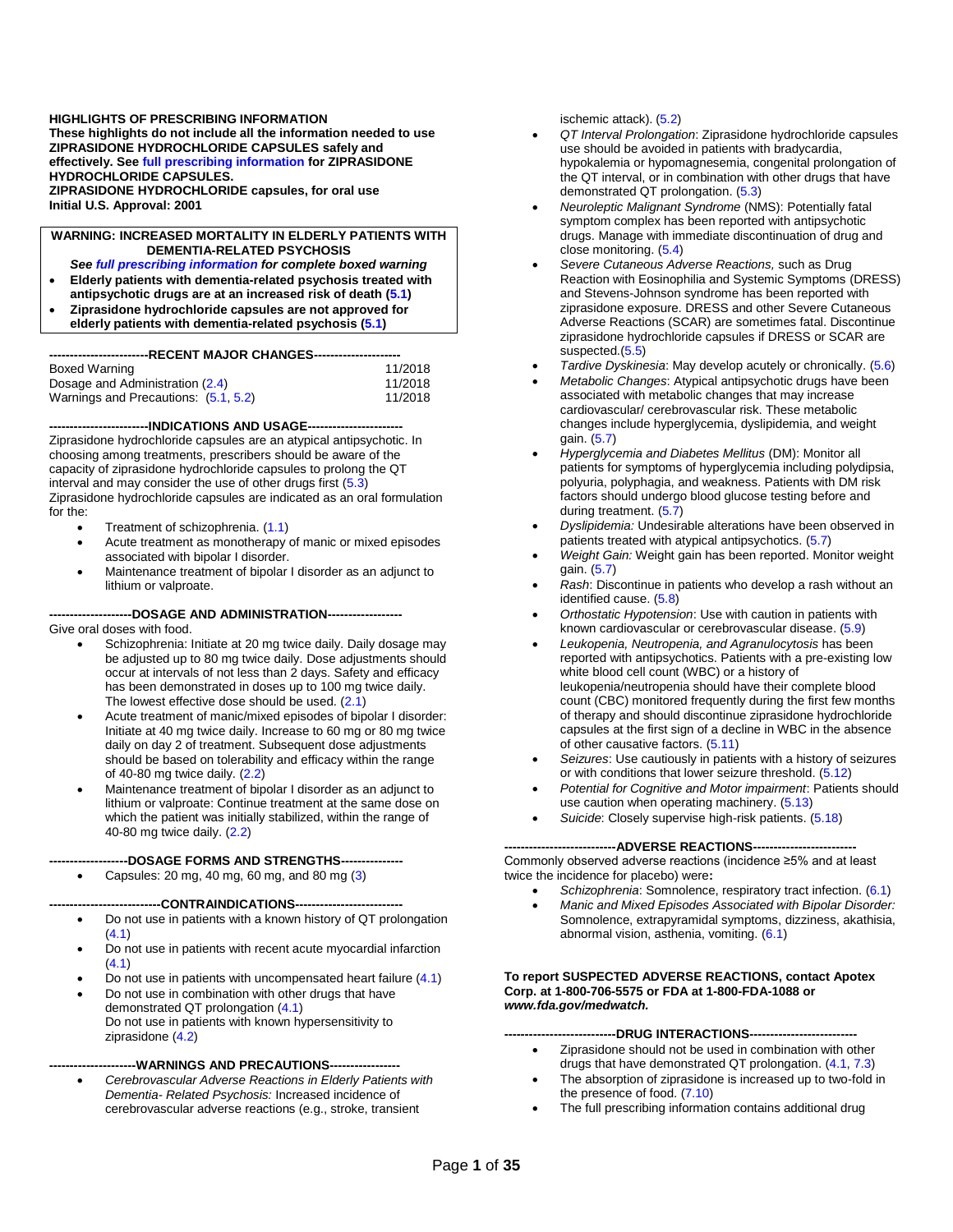interactions. [\(7\)](#page-20-0).

- **----USE IN SPECIFIC POPULATIONS----**
- *Pregnancy*: Ziprasidone should be used during pregnancy only if the potential benefit justifies the potential risk. [\(8.1\)](#page-22-1)
- *Nursing Mothers*: Breast feeding is not recommended. [\(8.3\)](#page-22-2)
- *Pediatric Use*: Safety and effectiveness for pediatric patients has not been established. [\(8.4\)](#page-23-0)

**Se[e 17 f](#page-29-0)or PATIENT COUNSELING INFORMATION and FDAapproved patient labeling.** 

**Revised: 01/2019**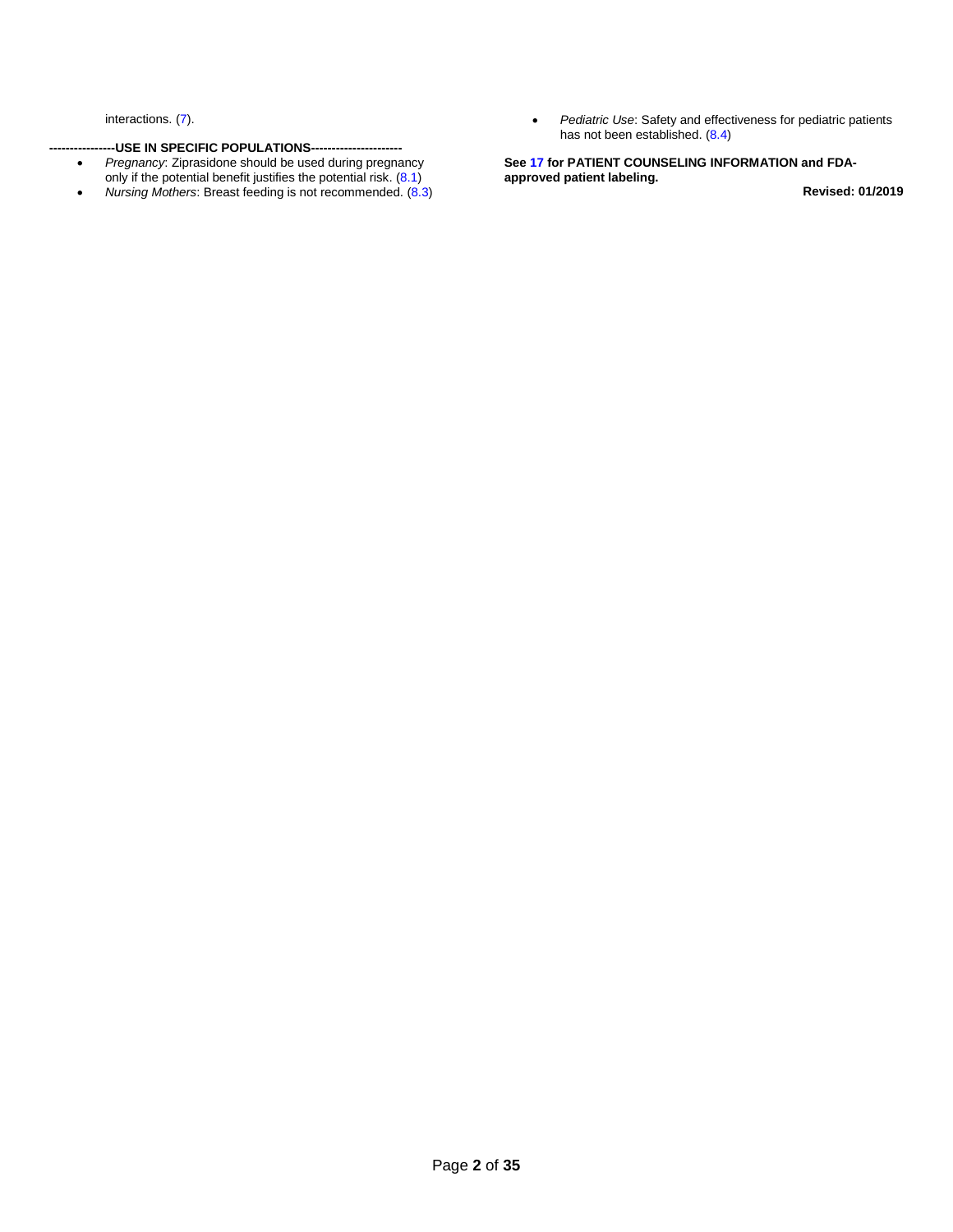#### **FULL PRESCRIBING INFORMATION: CONTENTS\***

#### **WARNING – [INCREASED MORTALITY IN ELDERLY PATIENTS](#page-3-2)  [WITH DEMENTIA-RELATED PSYCHOSIS](#page-3-2)**

#### **[1 INDICATIONS AND USAGE](#page-3-3)**

- **[2 DOSAGE AND ADMINISTRATION](#page-3-4)** 
	- [2.1 Schizophrenia](#page-3-1)
	- [2.2 Bipolar I Disorder \(Acute Mixed or Manic Episodes and](#page-3-5)
	- [Maintenance Treatment as an Adjunct to Lithium or Valproate\)](#page-3-5)
- **[3 DOSAGE FORMS AND STRENGTHS](#page-4-2)**

#### **[4 CONTRAINDICATIONS](#page-4-4)**

- [4.1 QT Prolongation](#page-4-3)
- [4.2 Hypersensitivity](#page-5-3)

#### **[5 WARNINGS AND PRECAUTIONS](#page-5-4)**

[5.1 Increased Mortality in Elderly Patients with](#page-5-0) Dementia-[Related Psychosis](#page-5-0) 

[5.2 Cerebrovascular Adverse Reactions, Including Stroke, in Elderly](#page-5-1)  [Patients with Dementia-Related Psychosis](#page-5-1)

- 5.3 [QT Prolongation and Risk of Sudden Death](#page-5-2)
- 5.4 [Neuroleptic Malignant Syndrome \(NMS\)](#page-6-0)
- 5.5 [Severe Cutaneous Adverse Reactions](#page-7-0)

5.6 [Tardive Dyskinesia](#page-7-1)

- 5.7 [Metabolic Changes](#page-8-0)
- 5.8 [Rash](#page-12-0)
- 5.9 [Orthostatic Hypotension](#page-12-1)
- 5.10 [Falls](#page-13-3)
- 5.11 [Leukopenia, Neutropenia, and Agranulocytosis](#page-13-0)
- 5.12 [Seizures](#page-13-1)
- 5.13 [Dysphagia](#page-13-2)
- 5.14 [Hyperprolactinemia](#page-13-4)
- 5.15 [Potential for Cognitive and Motor Impairment](#page-14-2)
- 5.16 [Priapism](#page-14-3)
- 5.17 [Body Temperature Regulation](#page-14-4)
- 5.18 [Suicide](#page-14-0)
- 5.19 [Patients with Concomitant Illness](#page-14-5)
- 5.20 [Laboratory Tests](#page-14-6)

#### **6 [ADVERSE REACTIONS](#page-14-7)**

- [6.1 Clinical Trials Experience](#page-14-1)
- [6.2 Postmarketing Experience](#page-20-1)
- **7 [DRUG INTERACTIONS](#page-20-0)**
- <span id="page-2-0"></span>[7.1 Metabolic Pathway](#page-20-2)
- 7.2 *In Vitro* [Studies](#page-21-1)
- [7.3 Pharmacodynamic Interactions](#page-21-0)
- [7.4 Pharmacokinetic Interactions](#page-21-2)
- [7.5 Lithium](#page-21-3)
- [7.6 Oral Contraceptives](#page-21-4)
- [7.7 Dextromethorphan](#page-21-5)
- [7.8 Valproate](#page-21-6)
- [7.9 Other Concomitant Drug Therapy](#page-22-3)

#### [7.10 Food Interaction](#page-22-0)  **[8 USE IN SPECIFIC POPULATIONS](#page-22-4)**

- [8.1 Pregnancy](#page-22-1)
- [8.2 Labor and Delivery](#page-22-5)
- [8.3 Nursing Mothers](#page-22-2)
- [8.4 Pediatric Use](#page-23-0)
- [8.5 Geriatric Use](#page-23-1)
- 
- [8.6 Renal Impairment](#page-23-2)
- [8.7 Hepatic Impairment](#page-23-3)
- [8.8 Age and Gender Effects](#page-23-4)
- [8.9 Smoking](#page-23-5)
- **[9 DRUG ABUSE AND DEPENDENCE](#page-23-6)**

#### [9.3 Dependence](#page-23-7)

- **[10 OVERDOSAGE](#page-24-0)**
- [10.1 Human Experience](#page-24-1)
- [10.2 Management of Overdosage](#page-24-2)
- **11 [DESCRIPTION](#page-24-3)**
- **[12 CLINICAL PHARMACOLOGY](#page-25-0)** 
	- [12.1 Mechanism of Action](#page-25-1)
- [12.2 Pharmacodynamics](#page-25-2)
- [12.3 Pharmacokinetics](#page-25-3)
- **[13 NONCLINICAL TOXICOLOGY](#page-26-0)**
- [13.1 Carcinogenesis, Mutagenesis, Impairment of Fertility](#page-26-1)
- **[14 CLINICAL STUDIES](#page-27-0)**
- [14.1 Schizophrenia](#page-27-1)

[14.2 Bipolar I Disorder \(Acute Mixed or Manic Episodes and](#page-27-2)  [Maintenance Treatment as an Adjunct to Lithium or Valproate\) Acute](#page-27-2)  [Manic and Mixed Episodes Associated with Bipolar I Disorder](#page-27-2)

- **[16 HOW SUPPLIED/STORAGE AND HANDLING](#page-28-0)**
- **[17 PATIENT COUNSELING INFORMATION](#page-29-0)**

\*Sections or subsections omitted from the full prescribing information are not listed.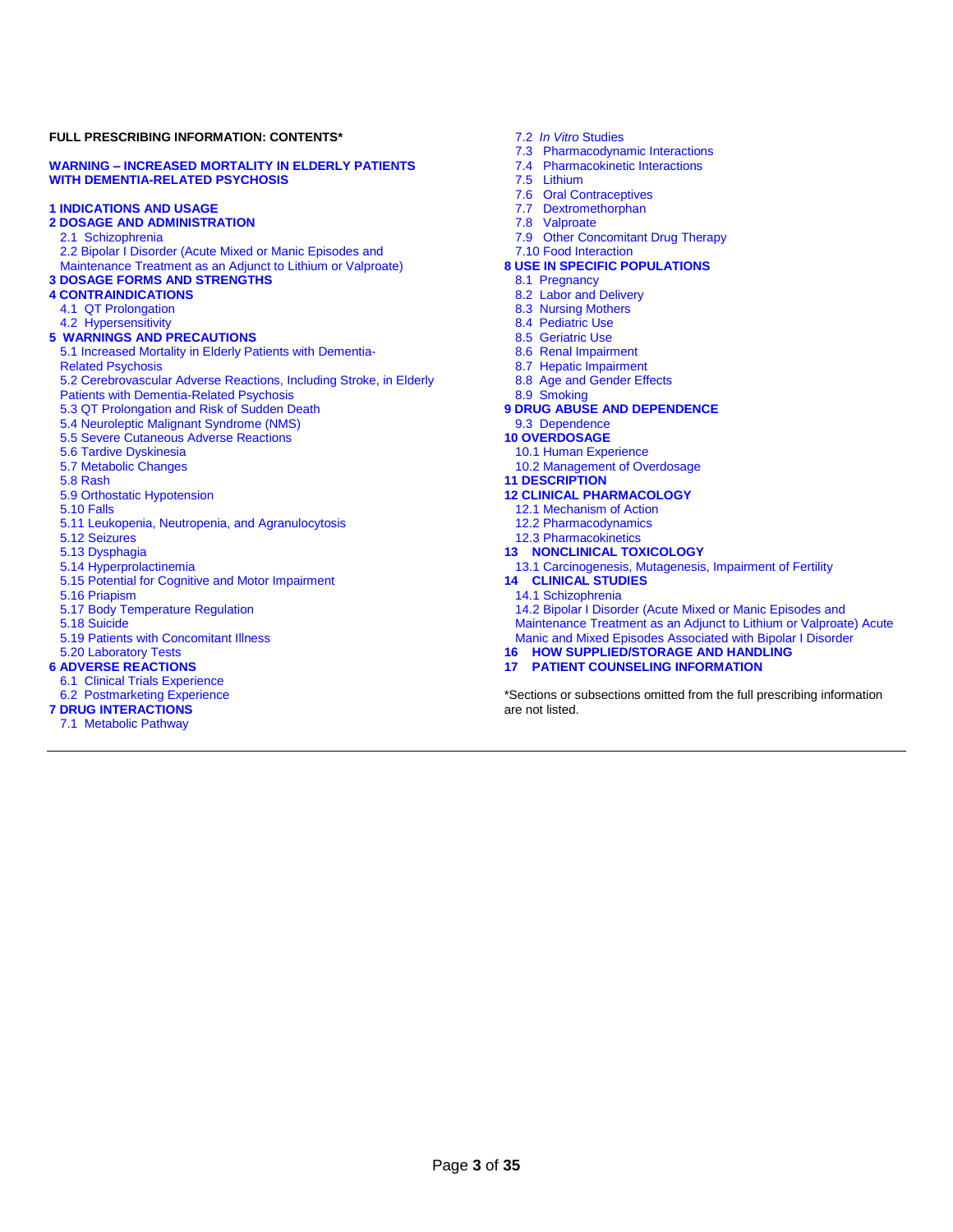## **FULL PRESCRIBING INFORMATION**

### <span id="page-3-2"></span>**WARNING: INCREASED MORTALITY IN ELDERLY PATIENTS WITH DEMENTIA-RELATED PSYCHOSIS**

**Elderly patients with dementia-related psychosis treated with antipsychotic drugs are at an increased risk of death. Ziprasidone hydrochloride capsules are not approved for the treatment of patients with Dementia-Related Psychosis** *[see Warnings and Precautions [\(5.1\)](#page-5-0)].* 

#### <span id="page-3-3"></span>**1 INDICATIONS AND USAGE**

Ziprasidone hydrochloride capsules are indicated for the treatment of schizophrenia. When deciding among the alternative treatments available for the condition needing treatment, the prescriber should consider the finding of ziprasidone's greater capacity to prolong the QT/QTc interval compared to several other antipsychotic drugs *[see Warnings and Precautions [\(5.3\)](#page-5-2)]*. Prolongation of the QTc interval is associated in some other drugs with the ability to cause torsade de pointes-type arrhythmia, a potentially fatal polymorphic ventricular tachycardia, and sudden death. In many cases this would lead to the conclusion that other drugs should be tried first. Whether ziprasidone will cause torsade de pointes or increase the rate of sudden death is not yet known *[see Warnings and Precautions [\(5.3\)](#page-5-2)]*

#### <span id="page-3-0"></span>**Schizophrenia**

Ziprasidone hydrochloride capsules are indicated for the treatment of schizophrenia in adults *[see Clinical Studies [\(14.1\)](#page-27-1)]*.

#### **Bipolar I Disorder (Acute Mixed or Manic Episodes and Maintenance Treatment as an Adjunct to Lithium or Valproate)**

- Ziprasidone hydrochloride capsules are indicated as monotherapy for the acute treatment of adults with manic or mixed episodes associated with bipolar I disorder *[see Clinical Studies [\(14.2\)](#page-27-2)].*
- Ziprasidone hydrochloride capsules are indicated as an adjunct to lithium or valproate for the maintenance treatment of bipolar I disorder in adults [*see Clinical Studies [\(14.2\)](#page-27-2)*].

#### <span id="page-3-4"></span>**2 DOSAGE AND ADMINISTRATION**

#### <span id="page-3-1"></span>**2.1 Schizophrenia**

#### *Dose Selection*

Ziprasidone hydrochloride capsules should be administered at an initial daily dose of 20 mg twice daily with food. In some patients, daily dosage may subsequently be adjusted on the basis of individual clinical status up to 80 mg twice daily. Dosage adjustments, if indicated, should generally occur at intervals of not less than 2 days, as steady-state is achieved within 1 to 3 days. In order to ensure use of the lowest effective dose, patients should ordinarily be observed for improvement for several weeks before upward dosage adjustment.

Efficacy in schizophrenia was demonstrated in a dose range of 20 mg to 100 mg twice daily in short-term, placebo-controlled clinical trials. There were trends toward dose response within the range of 20 mg to 80 mg twice daily, but results were not consistent. An increase to a dose greater than 80 mg twice daily is not generally recommended. The safety of doses above 100 mg twice daily has not been systematically evaluated in clinical trials *[see Clinical Studies [\(14.1\)](#page-27-1)]*.

#### <span id="page-3-5"></span>*Maintenance Treatment*

While there is no body of evidence available to answer the question of how long a patient treated with ziprasidone should remain on it, a maintenance study in patients who had been symptomatically stable and then randomized to continue ziprasidone or switch to placebo demonstrated a delay in time to relapse for patients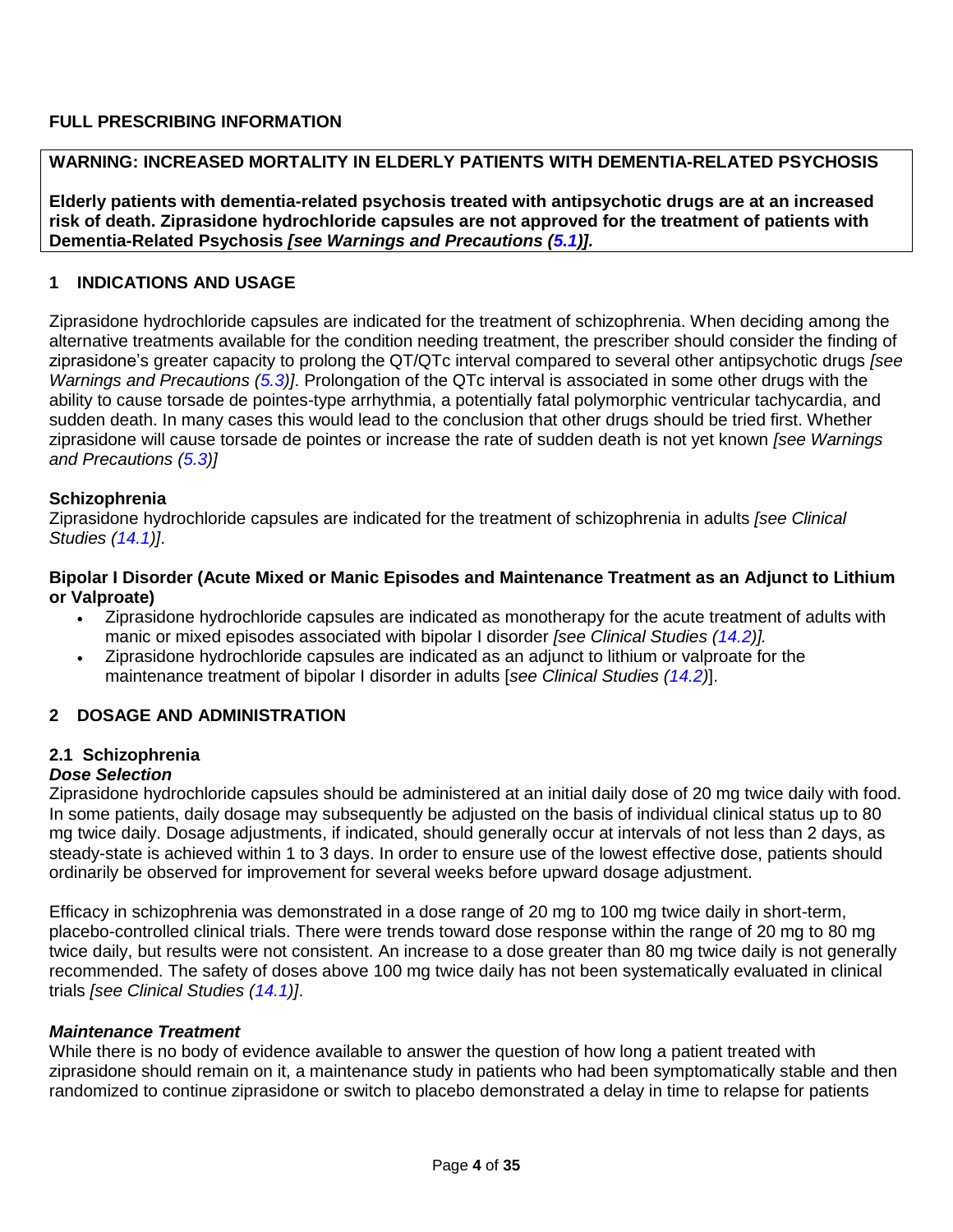receiving ziprasidone hydrochloride capsules *[see Clinical Studies [\(14.1\)](#page-27-1)]*. No additional benefit was demonstrated for doses above 20 mg twice daily. Patients should be periodically reassessed to determine the need for maintenance treatment.

### <span id="page-4-1"></span>**2.2 Bipolar I Disorder (Acute Mixed or Manic Episodes and Maintenance Treatment as an Adjunct to Lithium or Valproate)**

Acute Treatment of Manic or Mixed Episodes

Dose Selection-Oral ziprasidone should be administered at an initial daily dose of 40 mg twice daily with food. The dose may then be increased to 60 mg or 80 mg twice daily on the second day of treatment and subsequently adjusted on the basis of tolerance and efficacy within the range 40 mg-80 mg twice daily. In the flexible-dose clinical trials, the mean daily dose administered was approximately 120 mg [*see Clinical Studies [\(14.2\)](#page-27-2)*].

Maintenance Treatment (as an adjunct to lithium or valproate)

Continue treatment at the same dose on which the patient was initially stabilized, within the range of 40 mg-80 mg twice daily with food. Patients should be periodically reassessed to determine the need for maintenance treatment [*see Clinical Studies [\(14.2\)](#page-27-2)*].

## <span id="page-4-2"></span><span id="page-4-0"></span>**3 DOSAGE FORMS AND STRENGTHS**

Ziprasidone hydrochloride capsules are differentiated by capsule color/size and are imprinted in black ink with "APO ZIP" and a unique number. Ziprasidone hydrochloride capsules are supplied for oral administration in 20 mg (purple/white), 40 mg (purple/purple), 60 mg (white/white), and 80 mg (purple/white) capsules. They are supplied in the following strengths and package configurations:

| Ziprasidone Hydrochloride Capsules |  |  |  |  |  |
|------------------------------------|--|--|--|--|--|
| Imprint                            |  |  |  |  |  |
| APO ZIP 20                         |  |  |  |  |  |
| APO ZIP 40                         |  |  |  |  |  |
| APO ZIP 60                         |  |  |  |  |  |
| APO ZIP 80                         |  |  |  |  |  |
|                                    |  |  |  |  |  |

## <span id="page-4-4"></span>**4 CONTRAINDICATIONS**

## <span id="page-4-3"></span>**4.1 QT Prolongation**

Because of ziprasidone's dose-related prolongation of the QT interval and the known association of fatal arrhythmias with QT prolongation by some other drugs, ziprasidone is contraindicated:

- in patients with a known history of QT prolongation (including congenital long QT syndrome)
- in patients with recent acute myocardial infarction
- in patients with uncompensated heart failure

Pharmacokinetic/pharmacodynamic studies between ziprasidone and other drugs that prolong the QT interval have not been performed. An additive effect of ziprasidone and other drugs that prolong the QT interval cannot be excluded. Therefore, ziprasidone should not be given with:

• dofetilide, sotalol, quinidine, other Class Ia and III anti-arrhythmics, mesoridazine, thioridazine, chlorpromazine, droperidol, pimozide, sparfloxacin, gatifloxacin, moxifloxacin, halofantrine, mefloquine, pentamidine, arsenic trioxide, levomethadyl acetate, dolasetron mesylate, probucol or tacrolimus.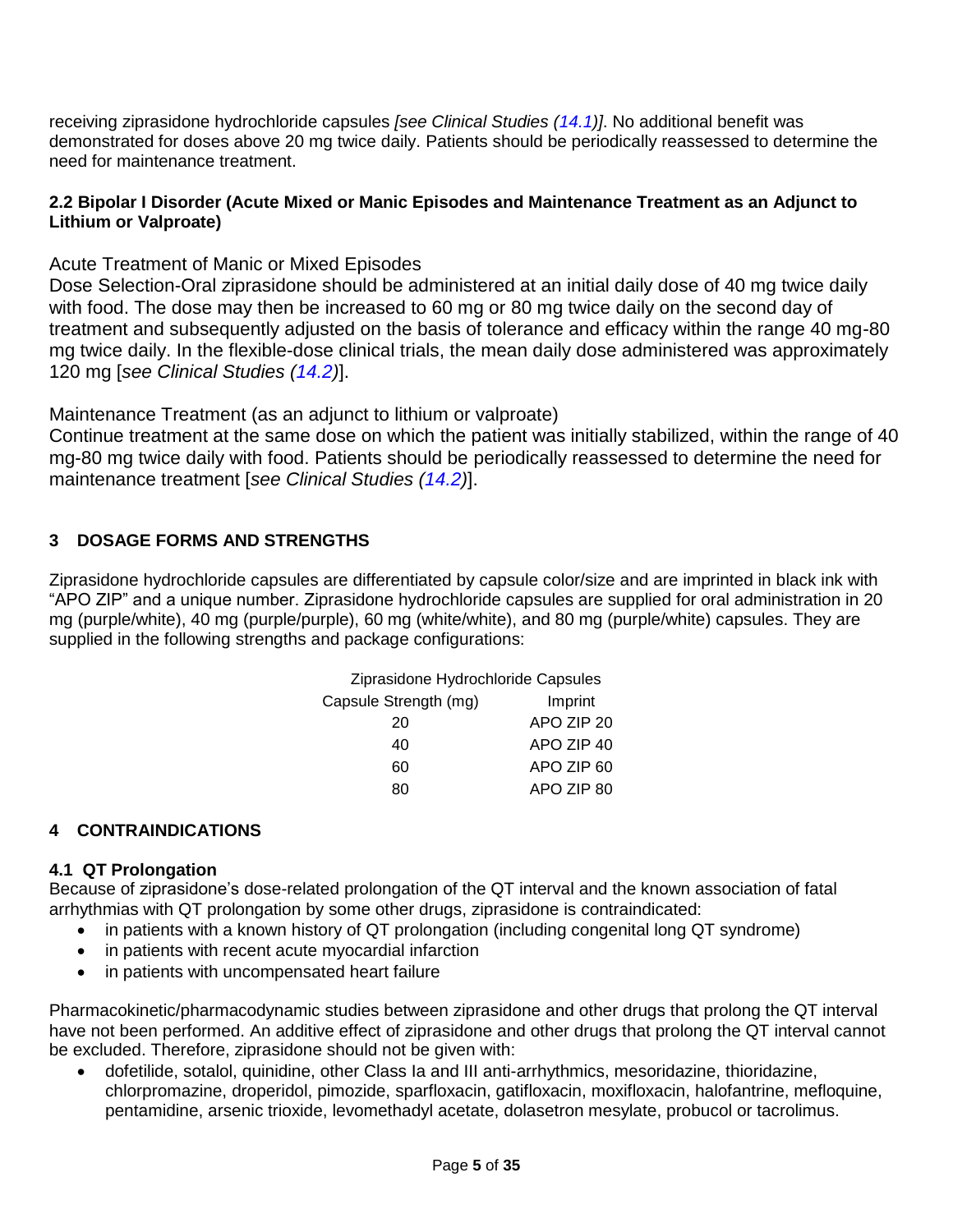• other drugs that have demonstrated QT prolongation as one of their pharmacodynamic effects and have this effect described in the full prescribing information as a contraindication or a boxed or bolded warning *[see Warnings and Precautions [\(5.3\)](#page-5-2)]*.

### <span id="page-5-3"></span>**4.2 Hypersensitivity**

Ziprasidone is contraindicated in individuals with a known hypersensitivity to the product.

### <span id="page-5-4"></span>**5 WARNINGS AND PRECAUTIONS**

#### <span id="page-5-0"></span>**5.1 Increased Mortality in Elderly Patients with Dementia-Related Psychosis**

Elderly patients with dementia-related psychosis treated with antipsychotic drugs are at an increased risk of death. Analyses of 17 placebo-controlled trials (modal duration of 10 weeks), largely in patients taking atypical antipsychotic drugs, revealed a risk of death in drug-treated patients of between 1.6 to 1.7 times the risk of death in placebo-treated patients. Over the course of a typical 10-week controlled trial, the rate of death in drug-treated patients was about 4.5%, compared to a rate of about 2.6% in the placebo group.

Although the causes of death were varied, most of the deaths appeared to be either cardiovascular (e.g., heart failure, sudden death) or infectious (e.g., pneumonia) in nature. Ziprasidone hydrochloride capsules are not approved for the treatment of dementia-related psychosis *[see Boxed Warning, Warnings and Precautions [\(5.2\)](#page-5-1)].*

#### <span id="page-5-1"></span>**5.2 Cerebrovascular Adverse Reactions, Including Stroke, in Elderly Patients with Dementia-Related Psychosis**

In placebo-controlled trials in elderly subjects with dementia, patients randomized to risperidone, aripiprazole, and olanzapine had a higher incidence of stroke and transient ischemic attack, including fatal stroke. Ziprasidone hydrochloride capsules are not approved for the treatment of patients with dementia-related psychosis. *[see Boxed Warning and Warnings and Precautions [\(5.1\)](#page-5-0)].*

#### <span id="page-5-2"></span>**5.3 QT Prolongation and Risk of Sudden Death**

Ziprasidone use should be avoided in combination with other drugs that are known to prolong the QTc interval *[see Contraindications [\(4.1\)](#page-4-3) and Drug Interactions [\(7.4\)](#page-21-2)]*. Additionally, clinicians should be alert to the identification of other drugs that have been consistently observed to prolong the QTc interval. Such drugs should not be prescribed with ziprasidone. Ziprasidone should also be avoided in patients with congenital long QT syndrome and in patients with a history of cardiac arrhythmias *[see Contraindications [\(4\)](#page-4-4)].* 

A study directly comparing the QT/QTc prolonging effect of oral ziprasidone with several other drugs effective in the treatment of schizophrenia was conducted in patient volunteers. In the first phase of the trial, ECGs were obtained at the time of maximum plasma concentration when the drug was administered alone. In the second phase of the trial, ECGs were obtained at the time of maximum plasma concentration while the drug was coadministered with an inhibitor of the CYP4503A4 metabolism of the drug.

In the first phase of the study, the mean change in QTc from baseline was calculated for each drug, using a sample-based correction that removes the effect of heart rate on the QT interval. The mean increase in QTc from baseline for ziprasidone ranged from approximately 9 to 14 msec greater than for four of the comparator drugs (risperidone, olanzapine, quetiapine, and haloperidol), but was approximately 14 msec less than the prolongation observed for thioridazine.

In the second phase of the study, the effect of ziprasidone on QTc length was not augmented by the presence of a metabolic inhibitor (ketoconazole 200 mg twice daily).

In placebo-controlled trials, oral ziprasidone increased the QTc interval compared to placebo by approximately 10 msec at the highest recommended daily dose of 160 mg. In clinical trials with oral ziprasidone, the electrocardiograms of 2/2988 (0.06%) patients who received ziprasidone hydrochloride capsules and 1/440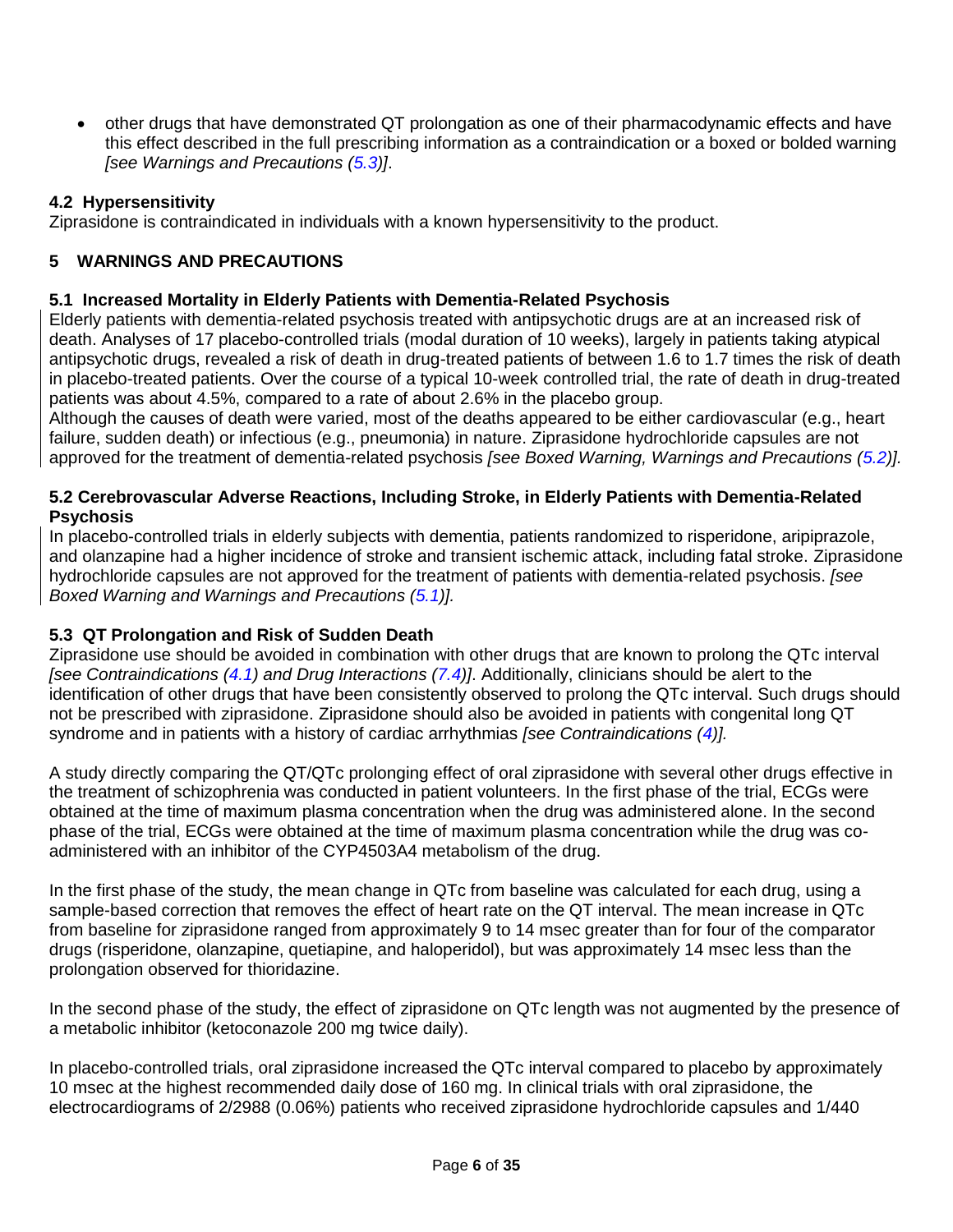(0.23%) patients who received placebo revealed QTc intervals exceeding the potentially clinically relevant threshold of 500 msec. In the ziprasidone-treated patients, neither case suggested a role of ziprasidone. One patient had a history of prolonged QTc and a screening measurement of 489 msec; QTc was 503 msec during ziprasidone treatment. The other patient had a QTc of 391 msec at the end of treatment with ziprasidone and upon switching to thioridazine experienced QTc measurements of 518 and 593 msec.

Some drugs that prolong the QT/QTc interval have been associated with the occurrence of torsade de pointes and with sudden unexplained death. The relationship of QT prolongation to torsade de pointes is clearest for larger increases (20 msec and greater) but it is possible that smaller QT/QTc prolongations may also increase risk, or increase it in susceptible individuals**.** Although torsade de pointes has not been observed in association with the use of ziprasidone in premarketing studies and experience is too limited to rule out an increased risk, there have been rare post-marketing reports (in the presence of multiple confounding factors) *[see Adverse Reactions [\(6.2\)](#page-20-1)]*.

As with other antipsychotic drugs and placebo, sudden unexplained deaths have been reported in patients taking ziprasidone at recommended doses. The premarketing experience for ziprasidone did not reveal an excess risk of mortality for ziprasidone compared to other antipsychotic drugs or placebo, but the extent of exposure was limited, especially for the drugs used as active controls and placebo. Nevertheless, ziprasidone's larger prolongation of QTc length compared to several other antipsychotic drugs raises the possibility that the risk of sudden death may be greater for ziprasidone than for other available drugs for treating schizophrenia. This possibility needs to be considered in deciding among alternative drug products *[see Indications and Usage [\(1\)](#page-3-3)].* 

Certain circumstances may increase the risk of the occurrence of torsade de pointes and/or sudden death in association with the use of drugs that prolong the QTc interval, including (1) bradycardia; (2) hypokalemia or hypomagnesemia; (3) concomitant use of other drugs that prolong the QTc interval; and (4) presence of congenital prolongation of the QT interval.

It is recommended that patients being considered for ziprasidone treatment who are at risk for significant electrolyte disturbances, hypokalemia in particular, have baseline serum potassium and magnesium measurements. Hypokalemia (and/or hypomagnesemia) may increase the risk of QT prolongation and arrhythmia. Hypokalemia may result from diuretic therapy, diarrhea, and other causes. Patients with low serum potassium and/or magnesium should be repleted with those electrolytes before proceeding with treatment. It is essential to periodically monitor serum electrolytes in patients for whom diuretic therapy is introduced during ziprasidone treatment. Persistently prolonged QTc intervals may also increase the risk of further prolongation and arrhythmia, but it is not clear that routine screening ECG measures are effective in detecting such patients. Rather, ziprasidone should be avoided in patients with histories of significant cardiovascular illness, e.g., QT prolongation, recent acute myocardial infarction, uncompensated heart failure, or cardiac arrhythmia. Ziprasidone should be discontinued in patients who are found to have persistent QTc measurements >500 msec.

For patients taking ziprasidone who experience symptoms that could indicate the occurrence of torsade de pointes, e.g., dizziness, palpitations, or syncope, the prescriber should initiate further evaluation, e.g., Holter monitoring may be useful.

## <span id="page-6-0"></span>**5.4 Neuroleptic Malignant Syndrome (NMS)**

A potentially fatal symptom complex sometimes referred to as Neuroleptic Malignant Syndrome (NMS) has been reported in association with administration of antipsychotic drugs. Clinical manifestations of NMS are hyperpyrexia, muscle rigidity, altered mental status, and evidence of autonomic instability (irregular pulse or blood pressure, tachycardia, diaphoresis, and cardiac dysrhythmia). Additional signs may include elevated creatinine phosphokinase, myoglobinuria (rhabdomyolysis), and acute renal failure.

The diagnostic evaluation of patients with this syndrome is complicated. In arriving at a diagnosis, it is important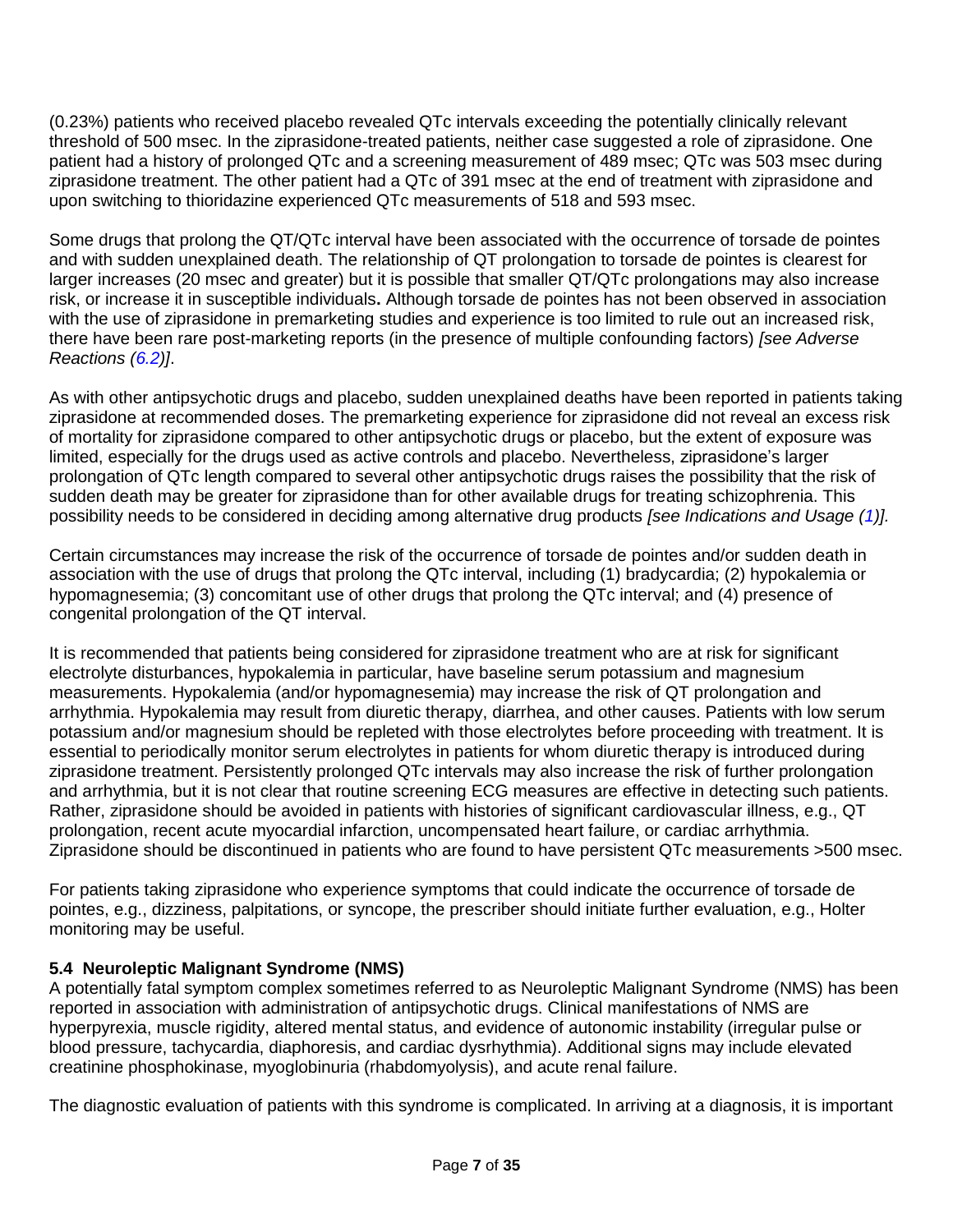to exclude cases where the clinical presentation includes both serious medical illness (e.g., pneumonia, systemic infection, etc.) and untreated or inadequately treated extrapyramidal signs and symptoms (EPS). Other important considerations in the differential diagnosis include central anticholinergic toxicity, heat stroke, drug fever, and primary central nervous system (CNS) pathology.

The management of NMS should include: (1) immediate discontinuation of antipsychotic drugs and other drugs not essential to concurrent therapy; (2) intensive symptomatic treatment and medical monitoring; and (3) treatment of any concomitant serious medical problems for which specific treatments are available. There is no general agreement about specific pharmacological treatment regimens for NMS.

If a patient requires antipsychotic drug treatment after recovery from NMS, the potential reintroduction of drug therapy should be carefully considered. The patient should be carefully monitored, since recurrences of NMS have been reported.

## <span id="page-7-0"></span>**5.5 Severe Cutaneous Adverse Reactions**

### *Drug Reaction with Eosinophilia and Systemic Symptoms (DRESS)*

Drug Reaction with Eosinophilia and Systemic Symptoms (DRESS) has been reported with ziprasidone exposure. DRESS consists of a combination of three or more of the following: cutaneous reaction (such as rash or exfoliative dermatitis), eosinophilia, fever, lymphadenopathy and one or more systemic complications such as hepatitis, nephritis, pneumonitis, myocarditis, and pericarditis. DRESS is sometimes fatal. Discontinue ziprasidone if DRESS is suspected.

#### *Other severe cutaneous adverse reactions*

Other severe cutaneous adverse reactions, such as Stevens-Johnson syndrome, have been reported with ziprasidone exposure. Severe cutaneous adverse reactions are sometimes fatal. Discontinue ziprasidone if severe cutaneous adverse reactions are suspected.

#### <span id="page-7-1"></span>**5.6 Tardive Dyskinesia**

A syndrome of potentially irreversible, involuntary, dyskinetic movements may develop in patients undergoing treatment with antipsychotic drugs. Although the prevalence of the syndrome appears to be highest among the elderly, especially elderly women, it is impossible to rely upon prevalence estimates to predict, at the inception of antipsychotic treatment, which patients are likely to develop the syndrome. Whether antipsychotic drug products differ in their potential to cause tardive dyskinesia is unknown.

The risk of developing tardive dyskinesia and the likelihood that it will become irreversible are believed to increase as the duration of treatment and the total cumulative dose of antipsychotic drugs administered to the patient increase. However, the syndrome can develop, although much less commonly, after relatively brief treatment periods at low doses.

There is no known treatment for established cases of tardive dyskinesia, although the syndrome may remit, partially or completely, if antipsychotic treatment is withdrawn. Antipsychotic treatment itself, however, may suppress (or partially suppress) the signs and symptoms of the syndrome, and thereby may possibly mask the underlying process. The effect that symptomatic suppression has upon the long-term course of the syndrome is unknown.

Given these considerations, ziprasidone should be prescribed in a manner that is most likely to minimize the occurrence of tardive dyskinesia. Chronic antipsychotic treatment should generally be reserved for patients who suffer from a chronic illness that (1) is known to respond to antipsychotic drugs, and (2) for whom alternative, equally effective, but potentially less harmful treatments are not available or appropriate. In patients who do require chronic treatment, the smallest dose and the shortest duration of treatment producing a satisfactory clinical response should be sought. The need for continued treatment should be reassessed periodically.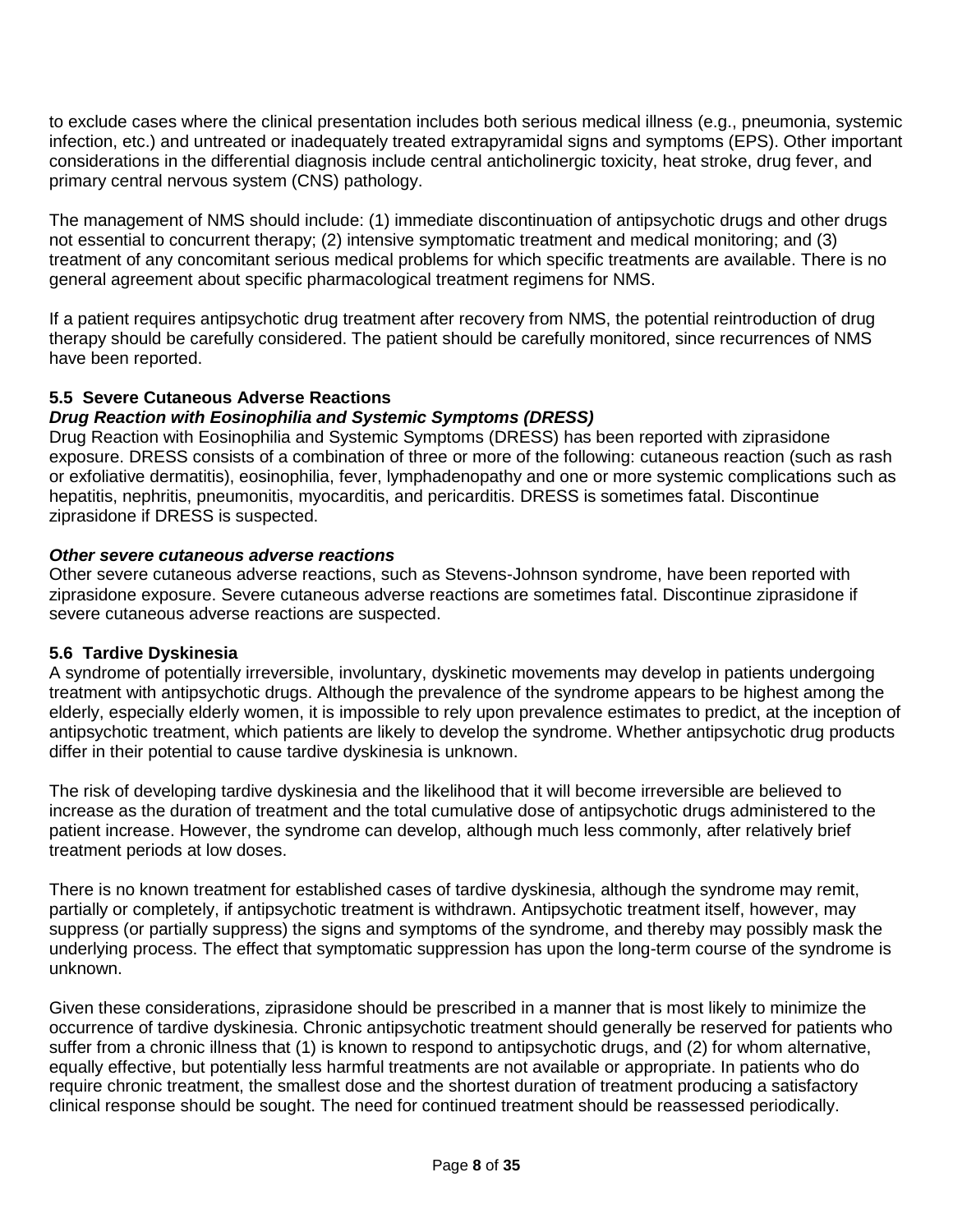If signs and symptoms of tardive dyskinesia appear in a patient on ziprasidone, drug discontinuation should be considered. However, some patients may require treatment with ziprasidone despite the presence of the syndrome.

### <span id="page-8-0"></span>**5.7 Metabolic Changes**

Atypical antipsychotic drugs have been associated with metabolic changes that may increase cardiovascular/cerebrovascular risk. These metabolic changes include hyperglycemia, dyslipidemia, and body weight gain. While all of the drugs in the class have been shown to produce some metabolic changes, each drug has its own specific risk profile.

### **Hyperglycemia and Diabetes Mellitus**

Hyperglycemia and diabetes mellitus, in some cases extreme and associated with ketoacidosis or hyperosmolar coma or death, have been reported in patients treated with atypical antipsychotics. There have been few reports of hyperglycemia or diabetes in patients treated with ziprasidone. Although fewer patients have been treated with ziprasidone, it is not known if this more limited experience is the sole reason for the paucity of such reports. Assessment of the relationship between atypical antipsychotic use and glucose abnormalities is complicated by the possibility of an increased background risk of diabetes mellitus in patients with schizophrenia and the increasing incidence of diabetes mellitus in the general population. Given these confounders, the relationship between atypical antipsychotic use and hyperglycemia-related adverse reactions is not completely understood. Precise risk estimates for hyperglycemia-related adverse reactions in patients treated with atypical antipsychotics are not available.

Patients with an established diagnosis of diabetes mellitus who are started on atypical antipsychotics should be monitored regularly for worsening of glucose control. Patients with risk factors for diabetes mellitus (e.g., obesity, family history of diabetes) who are starting treatment with atypical antipsychotics should undergo fasting blood glucose testing at the beginning of treatment and periodically during treatment. Any patient treated with atypical antipsychotics should be monitored for symptoms of hyperglycemia including polydipsia, polyuria, polyphagia, and weakness. Patients who develop symptoms of hyperglycemia during treatment with atypical antipsychotics should undergo fasting blood glucose testing. In some cases, hyperglycemia has resolved when the atypical antipsychotic was discontinued; however, some patients required continuation of antidiabetic treatment despite discontinuation of the suspect drug.

Pooled data from short-term, placebo-controlled studies in schizophrenia and bipolar disorder are presented in Table 1 to 4. Note that for the flexible dose study in both schizophrenia and bipolar disorder, each subject is categorized as having received either low (20 to 40 mg BID) or high (60 to 80 mg BID) dose based on the subiect's modal daily dose. In the tables showing categorical changes, the percentages (% column) are calculated as 100x(n/N).

|  |  |  |                                                                                 | Table 1: Glucose* Mean Change from Baseline in Short-Term (up to 6 weeks), Placebo-Controlled, Fixed- |
|--|--|--|---------------------------------------------------------------------------------|-------------------------------------------------------------------------------------------------------|
|  |  |  | Dose, Oral Ziprasidone, Monotherapy Trials in Adult Patients with Schizophrenia |                                                                                                       |
|  |  |  |                                                                                 |                                                                                                       |

| Mean Random Glucose Change from Baseline mg/dL (N) |                |                |                |                |               |                |
|----------------------------------------------------|----------------|----------------|----------------|----------------|---------------|----------------|
|                                                    | <b>Placebo</b> |                |                |                |               |                |
| 5 mg BID                                           | 20 mg BID      | 40 mg BID      | 60 mg BID      | 80 mg BID      | 100 mg BID    |                |
| $-1.1$ (N=45)                                      | $+2.4$ (N=179) | $-0.2$ (N=146) | $-0.5$ (N=119) | $-1.7$ (N=104) | $+4.1$ (N=85) | $+1.4$ (N=260) |

\*"Random" glucose measurements—fasting/non-fasting status unknown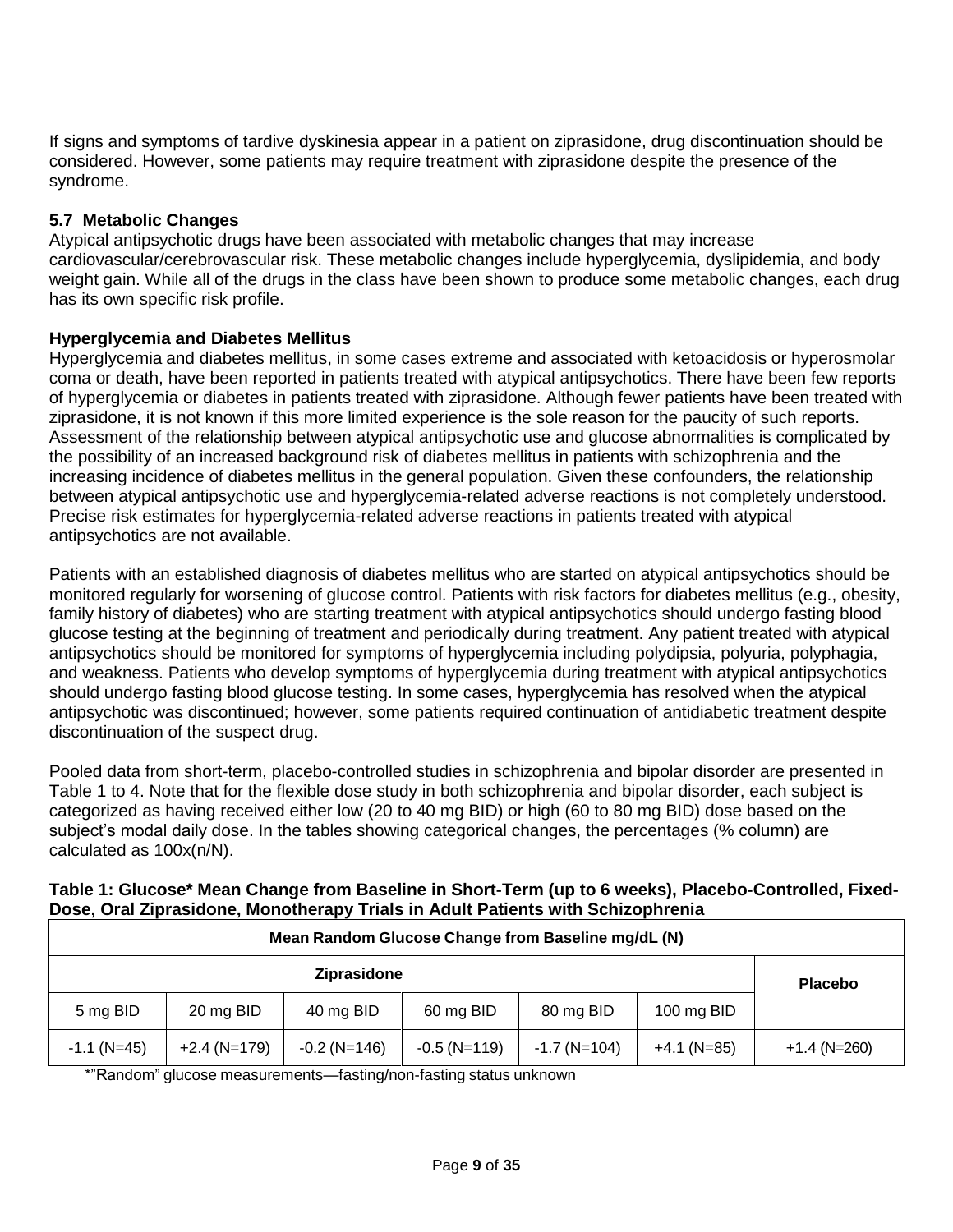#### **Table 2: Glucose\* Categorical Changes in Short-Term (up to 6 weeks), Placebo-Controlled, Fixed-Dose, Oral Ziprasidone, Monotherapy Trials in Adult Patients with Schizophrenia**

| Laboratory<br>Analyte | Category Change (at least once) from Baseline                             | <b>Treatment Arm</b> | N   | n (%)      |
|-----------------------|---------------------------------------------------------------------------|----------------------|-----|------------|
| Random Glucose        | Normal to High (<100 mg/dL to $\geq$ 126 mg/dL)                           | Ziprasidone          | 438 | 77 (17.6%) |
|                       |                                                                           | Placebo              | 169 | 26 (15.4%) |
|                       | Borderline to High ( $\geq$ 100 mg/dL and <126 mg/dL to $\geq$ 126 mg/dL) | Ziprasidone          | 159 | 54 (34.0%) |
|                       |                                                                           | Placebo              | 66  | 22 (33.3%) |

\*"Random" glucose measurements – fasting/non-fasting status unknown

In long-term (at least 1 year), placebo-controlled, flexible-dose studies in schizophrenia, the mean change from baseline in random glucose for ziprasidone 20 to 40 mg BID was -3.4 mg/dL (N=122); for ziprasidone 60 to 80 mg BID was  $+1.3$  mg/dL (N=10); and for placebo was  $+0.3$  mg/dL (N=71).

## **Table 3: Glucose\* Mean Change from Baseline in Short-Term (up to 6 weeks), Placebo-Controlled, Flexible-Dose, Oral Ziprasidone, Monotherapy Trials in Adult Patients with Bipolar Disorder**

| Mean Fasting Glucose Change from Baseline mg/dL (N) |                         |                |  |  |
|-----------------------------------------------------|-------------------------|----------------|--|--|
| <b>Ziprasidone</b><br><b>Placebo</b>                |                         |                |  |  |
| Low Dose: 20 to 40 mg BID                           | High Dose: 60-80 mg BID | $+1.4$ (N=287) |  |  |
| $+0.1$ (N=206)                                      | $+1.6$ (N=166)          |                |  |  |

\*Fasting

#### **Table 4: Glucose\* Categorical Changes in Short-Term (up to 6 weeks), Placebo-Controlled, Flexible-Dose, Oral Ziprasidone, Monotherapy Trials in Adult Patients with Bipolar Disorder**

| Laboratory             | Category Change (at least once) from Baseline                | Treatment   | N   | $n$ (%)    |
|------------------------|--------------------------------------------------------------|-------------|-----|------------|
| Analyte                |                                                              | Arm         |     |            |
| <b>Fasting Glucose</b> | Normal to High (<100 mg/dL to $\geq$ 126 mg/dL)              | Ziprasidone | 272 | $5(1.8\%)$ |
|                        |                                                              | Placebo     | 210 | $2(1.0\%)$ |
|                        | Borderline to High (≥100 mg/dL and <126 mg/dL to ≥126 mg/dL) | Ziprasidone | 79  | 12 (15.2%) |
|                        |                                                              | Placebo     | 74  | 7 (9.9%)   |

\*Fasting

#### **Dyslipidemia**

Undesirable alterations in lipids have been observed in patients treated with atypical antipsychotics. Pooled data from short-term, placebo-controlled studies in schizophrenia is presented in Tables 5-6.

#### **Table 5: Lipid\* Mean Change from Baseline in Short-Term (up to 6 weeks), Placebo-Controlled, Fixed-Dose, Oral Ziprasidone Monotherapy Trials in Adult Patients with Schizophrenia Mean Lipid Change from Baseline mg/dL (N)**

| Laboratory<br>Analyte | <b>Ziprasidone</b> |           |           |                                                                               |           |               |               |
|-----------------------|--------------------|-----------|-----------|-------------------------------------------------------------------------------|-----------|---------------|---------------|
|                       | 5 mg BID           | 20 mg BID | 40 mg BID | 60 mg BID                                                                     | 80 mg BID | 100 mg BID    |               |
| Triglycerides         |                    |           |           | $-12.9$ (N=45) $-9.6$ (N=181) $-17.3$ (N=146) $-0.05$ (N=120) $-16.0$ (N=104) |           | $+0.8$ (N=85) | $-18.6 N=260$ |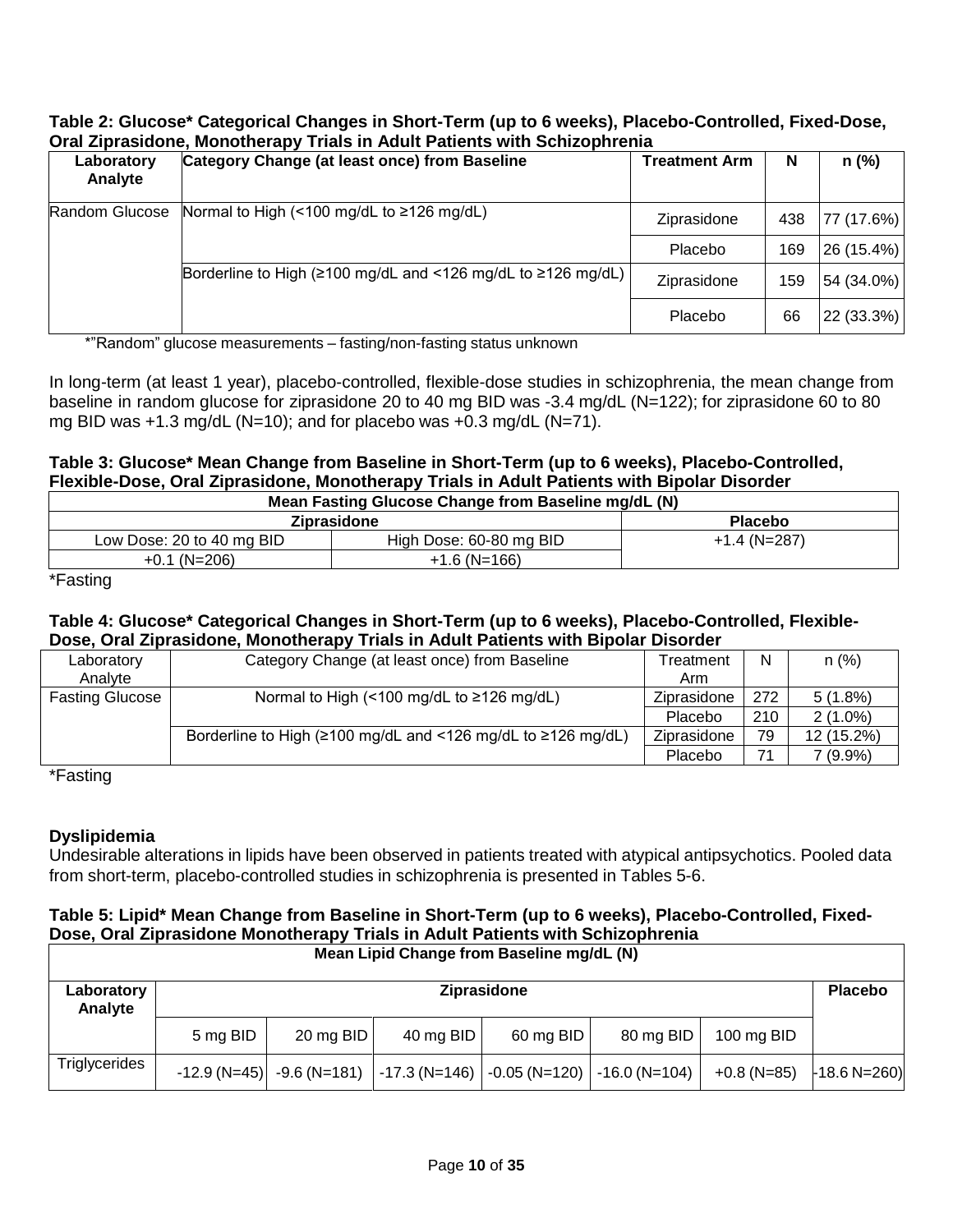**\*"**Random" lipid measurements, fasting/non-fasting status unknown

#### **Table 6: Lipid\* Categorical Changes in Short-Term (up to 6 weeks), Placebo-Controlled, Fixed-Dose, Oral Ziprasidone Monotherapy Trials in Adult Patients with Schizophrenia**

|                          | Laboratory Analyte Category Change (at least once) from Baseline | <b>Treatment</b><br>Arm | N   | n (%)       |
|--------------------------|------------------------------------------------------------------|-------------------------|-----|-------------|
| Triglycerides            | Increase by ≥50 mg/dL                                            | Ziprasidone             | 681 | 232 (34.1%) |
|                          |                                                                  | Placebo                 | 260 | 53 (20.4%)  |
|                          | Normal to High (<150 mg/dL to ≥200 mg/dL)                        | Ziprasidone             | 429 | 63 (14.7%)  |
|                          |                                                                  | Placebo                 | 152 | 12 (7.9%)   |
|                          | Borderline to High (≥150 mg/dL and <200 mg/dL to ≥200            | Ziprasidone             | 92  | 43 (46.7%)  |
|                          | mg/dL)                                                           | Placebo                 | 41  | 12 (29.3%)  |
|                          | Increase by ≥40 mg/dL                                            | Ziprasidone             | 682 | 76 (11.1%)  |
|                          |                                                                  | Placebo                 | 261 | 26 (10.0%)  |
| <b>Total Cholesterol</b> | Normal to High (<200 mg/dL to ≥240 mg/dL)                        | Ziprasidone             | 380 | 15 (3.9%)   |
|                          |                                                                  | Placebo                 | 145 | $0(0.0\%)$  |
|                          | Borderline to High (≥200 mg/dL and <240 mg/dL to ≥240<br>mg/dL)  | Ziprasidone             | 207 | 56 (27.1%)  |
|                          |                                                                  | Placebo                 | 82  | 22 (26.8%)  |

**\*"**Random" lipid measurements, fasting/non-fasting status unknown

In long-term (at least 1 year), placebo-controlled, flexible-dose studies in schizophrenia, the mean change from baseline in random triglycerides for ziprasidone 20 to 40 mg BID was +26.3 mg/dL (N=15); for ziprasidone 60 to 80 mg BID was -39.3 mg/dL (N=10); and for placebo was +12.9 mg/dL (N=9). In long-term (at least 1 year), placebo- controlled, flexible-dose studies in schizophrenia, the mean change from baseline in random total cholesterol for ziprasidone 20 to 40 mg BID was +2.5 mg/dL (N=14); for ziprasidone 60 to 80 mg BID was -19.7 mg/dL (N=10); and for placebo was -28.0 mg/dL (N=9).

#### **Table 7: Lipid\* Mean Change from Baseline in Short-Term (up to 6 weeks), Placebo-Controlled, Flexible-Dose, Oral Ziprasidone Monotherapy Trials in Adult Patients with Bipolar Disorder**

| Mean Change from Baseline mg/dL (N)<br><b>Laboratory Analyte</b> |                        |                |                 |  |  |
|------------------------------------------------------------------|------------------------|----------------|-----------------|--|--|
|                                                                  | <b>Ziprasidone</b>     | <b>Placebo</b> |                 |  |  |
|                                                                  | Low Dose: 20-40 mg BID |                |                 |  |  |
| <b>Fasting Triglycerides</b>                                     | $+0.95$ (N=206)        | $-3.5$ (N=165) | $+8.6$ (N=286)  |  |  |
| <b>Fasting Total Cholesterol</b>                                 | $-2.8$ (N=206)         | $-3.4$ (N=165) | $-1.6$ (N=286)  |  |  |
| <b>Fasting LDL Cholesterol</b>                                   | $-3.0$ (N=201)         | $-3.1$ (N=158) | $-1.97$ (N=270) |  |  |
| Fasting HDL cholesterol                                          | $-0.09$ (N=206)        | $+0.3$ (N=165) | $-0.9$ (N=286)  |  |  |

\*Fasting

#### **Table 8: Lipid\* Categorical Changes in Short-Term (up to 6 weeks), Placebo-Controlled, Flexible-Dose, Oral Ziprasidone Monotherapy Trials in Adult Patients with Bipolar Disorder**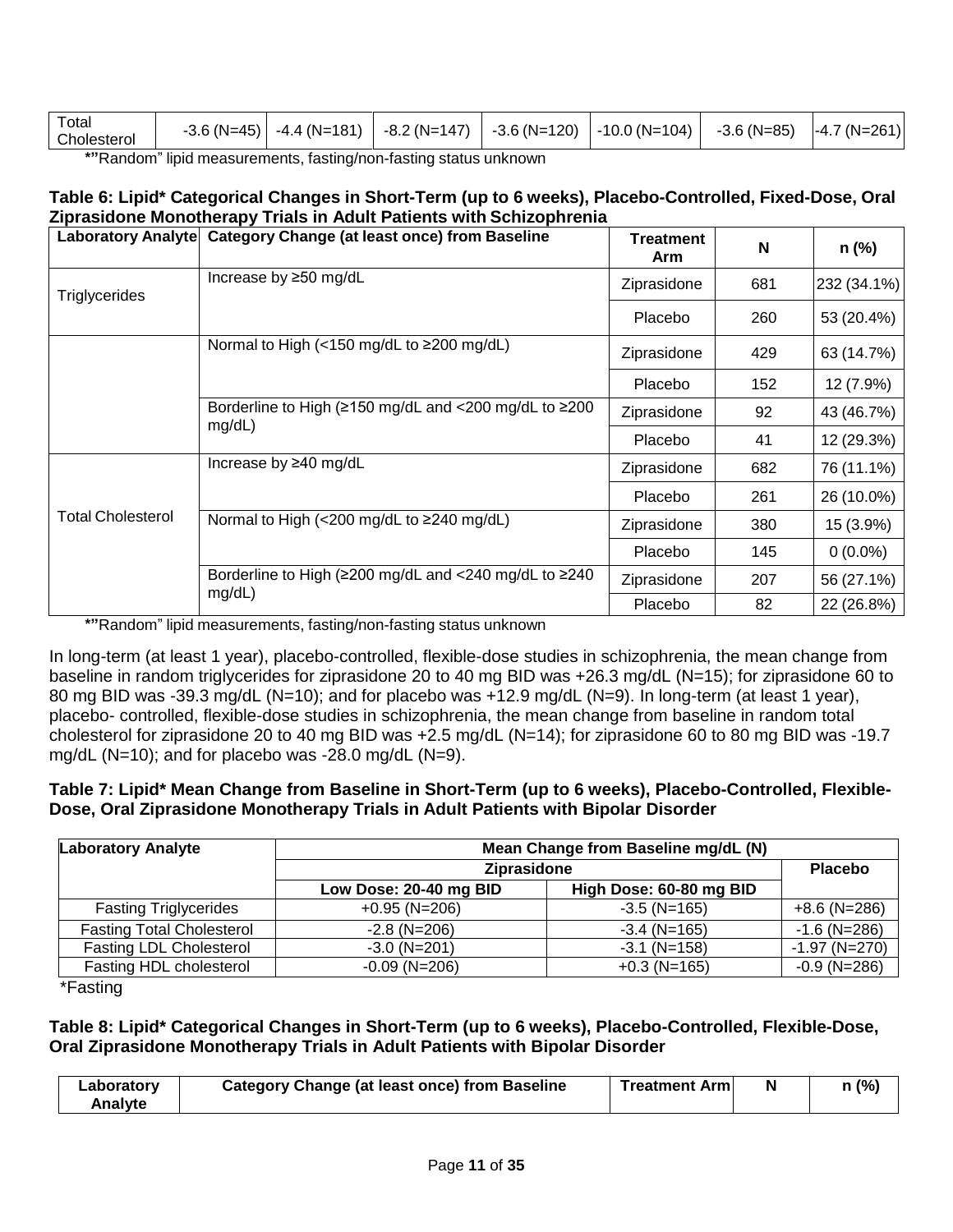|                                   | Increase by ≥50 mg/dL                                 | Ziprasidone    | 371 | 66 (17.8%)  |
|-----------------------------------|-------------------------------------------------------|----------------|-----|-------------|
|                                   |                                                       | <b>Placebo</b> | 286 | 62 (21.7%)  |
| Fasting                           | Normal to High (<150 mg/dL to ≥200 mg/dL)             | Ziprasidone    | 225 | 15 (6.7%)   |
| Triglycerides                     |                                                       | Placebo        | 179 | 13 (7.3%)   |
|                                   | Borderline to High (≥150 mg/dL and <200 mg/dL to ≥200 | Ziprasidone    | 58  | 16 (27.6%)  |
|                                   | $mg/dL$ )                                             | Placebo        | 47  | 14 (29.8%)  |
|                                   | Increase by ≥40 mg/dL                                 | Ziprasidone    | 371 | $30(8.1\%)$ |
|                                   |                                                       | Placebo        | 286 | 13 (4.5%)   |
| <b>Fasting Total</b>              | Normal to High (<200 mg/dL to ≥240 mg/dL)             | Ziprasidone    | 204 | 5(2.5%)     |
| Cholesterol                       |                                                       | Placebo        | 151 | 2(1.3%)     |
|                                   | Borderline to High (≥200 mg/dL and <240 mg/dL to ≥240 | Ziprasidone    | 106 | 10 (9.4%)   |
|                                   | $mg/dL$ )                                             | Placebo        | 87  | 15 (17.2%)  |
|                                   | Increase by ≥30 mg/dL                                 | Ziprasidone    | 359 | 39 (10.9%)  |
|                                   |                                                       | Placebo        | 270 | 17 (6.3%)   |
| <b>Fasting LDL</b><br>Cholesterol | Normal to High (<100 mg/dL to $\geq$ 160 mg/dL)       | Ziprasidone    | 115 | $0(0\%)$    |
|                                   |                                                       | Placebo        | 89  | $1(1.1\%)$  |
|                                   | Borderline to High (≥100 mg/dL and <160 mg/dL to ≥160 | Ziprasidone    | 193 | 18 (9.3%)   |
|                                   | mg/dL)                                                | Placebo        | 141 | 14 (9.9%)   |
| <b>Fasting HDL</b>                | Normal ( $>=$ 40 mg/dL) to Low ( $<$ 40 mg/dL)        | Ziprasidone    | 283 | 22 (7.8%)   |
|                                   |                                                       | Placebo        | 220 | 24 (10.9%)  |

### **Weight Gain**

Weight gain has been observed with atypical antipsychotic use. Monitoring of weight is recommended. Pooled data from short-term, placebo-controlled studies in schizophrenia and bipolar disorder are presented in Tables 9 to 10.

#### **Table 9: Weight Mean Changes in Short-Term (up to 6 weeks), Placebo-Controlled, Fixed-Dose, Oral Ziprasidone Monotherapy Trials in Adult Patients with Schizophrenia**

|                                                                      | $-$ . $-$ . $-$ . $-$ . $-$ . $-$ . $-$ . $-$ . $-$ . $-$ . | Ziprasidone      |                 |               | <b>Placebo</b>  |              |
|----------------------------------------------------------------------|-------------------------------------------------------------|------------------|-----------------|---------------|-----------------|--------------|
| 5 mg BID                                                             | 20 mg BID                                                   | 40 mg BID        | 60 mg BID       | 80 mg BID     | 100 mg BID      |              |
| Mean Weight (kg) Changes from Baseline (N)                           |                                                             |                  |                 |               |                 |              |
| $+0.3$ (N=40)                                                        | $+1.0$ (N=167)                                              | $+1.0$ (N=135)   | $+0.7$ (N=109)  | $+1.1$ (N=97) | $+0.9$ (N=74)   | $-0.4(227)$  |
| Proportion of Patients with ≥7% Increase in Weight from Baseline (N) |                                                             |                  |                 |               |                 |              |
| $ 0.0\%$ (N=40)                                                      | $9.0\%$ (N=167)                                             | 10.4%<br>(N=135) | $7.3\%$ (N=109) | 15.5% (N=97)  | $10.8\%$ (N=74) | 4.0% (N=227) |

In long-term (at least 1 year), placebo-controlled, flexible-dose studies in schizophrenia, the mean change from baseline weight for ziprasidone 20 to 40 mg BID was -2.3 kg (N=124); for ziprasidone 60 to 80 mg BID was +2.5 kg (N=10); and for placebo was -2.9 kg (N=72). In the same long-term studies, the proportion of subjects with **≥** 7% increase in weight from baseline for ziprasidone 20 to 40 mg BID was 5.6% (N=124); for ziprasidone 60 to 80 mg BID was 20.0% (N=10), and for placebo was 5.6% (N=72). In a long-term (at least 1 year), placebocontrolled, fixed-dose study in schizophrenia, the mean change from baseline weight for ziprasidone 20 mg BID was -2.6 kg (N=72); for ziprasidone 40 mg BID was -3.3 kg (N=69); for ziprasidone 80 mg BID was -2.8 kg (N=70) and for placebo was -3.8 kg (N=70). In the same long-term fixed-dose schizophrenia study, the proportion of subjects with ≥7% increase in weight from baseline for ziprasidone 20 mg BID was 5.6% (N=72); for ziprasidone 40 mg BID was 2.9% (N=69); for ziprasidone 80 mg BID was 5.7% (N=70) and for placebo was 2.9% (N=70).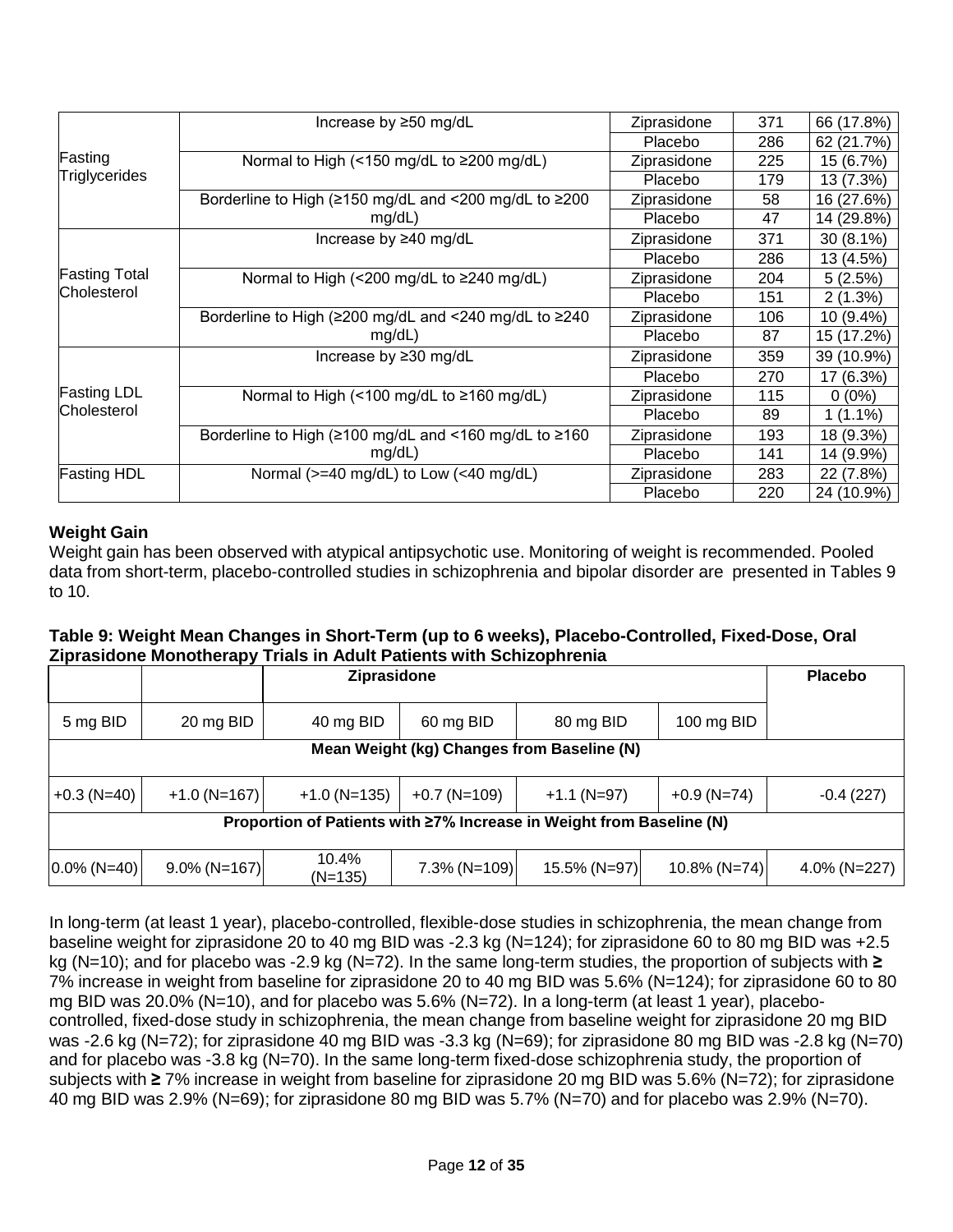#### **Table 10: Summary of Weight Change in Short-Term (up to 6 weeks), Placebo-Controlled, Flexible-Dose, Oral Ziprasidone Monotherapy Trials in Adult Patients with Bipolar Disorder:**

| <b>Ziprasidone</b>                                                    |                 |                   |  |
|-----------------------------------------------------------------------|-----------------|-------------------|--|
| Low Dose: 20-40 mg BID<br>High Dose*: 60-80 mg BID                    |                 |                   |  |
| Mean Weight (kg) Changes from Baseline (N)                            |                 |                   |  |
| $+0.4$ (N=295)<br>$+0.4$ (N=388)                                      |                 | (N=451)<br>$+0.1$ |  |
| Proportion of Patients with ≥ 7% Increase in Weight from Baseline (N) |                 |                   |  |
| $2.4\%$ (N=295)                                                       | $4.4\%$ (N=388) | I.8% (N=451)<br>. |  |

\*Note that in the High Dose group, there were 2 subjects with modal 200 mg total daily dose and 1 subject with modal 100 mg total daily dose.

### **Schizophrenia**

The proportions of patients meeting a weight gain criterion of ≥ 7% of body weight were compared in a pool of four 4- and 6-week placebo-controlled schizophrenia clinical trials, revealing a statistically significantly greater incidence of weight gain for ziprasidone (10%) compared to placebo (4%). A median weight gain of 0.5 kg was observed in ziprasidone patients compared to no median weight change in placebo patients. In this set of clinical trials, weight gain was reported as an adverse reaction in 0.4% and 0.4% of ziprasidone and placebo patients, respectively. During long-term therapy with ziprasidone, a categorization of patients at baseline on the basis of body mass index (BMI) revealed the greatest mean weight gain and highest incidence of clinically significant weight gain (> 7% of body weight) in patients with low BMI (<23) compared to normal (23 to 27) or overweight patients (>27). There was a mean weight gain of 1.4 kg for those patients with a "low" baseline BMI, no mean change for patients with a "normal" BMI, and a 1.3 kg mean weight loss for patients who entered the program with a "high" BMI.

#### **Bipolar Disorder**

During a 6-month placebo-controlled bipolar maintenance study in adults with ziprasidone as an adjunct to lithium or valproate, the incidence of clinically significant weight gain (≥ 7% of body weight) during the doubleblind period was 5.6% for both ziprasidone and placebo treatment groups who completed the 6 months of observation for relapse. Interpretation of these findings should take into consideration that only patients who adequately tolerated ziprasidone entered the double-blind phase of the study, and there were substantial dropouts during the open label phase.

#### <span id="page-12-0"></span>**5.8 Rash**

In premarketing trials with ziprasidone, about 5% of patients developed rash and/or urticaria, with discontinuation of treatment in about one-sixth of these cases. The occurrence of rash was related to dose of ziprasidone, although the finding might also be explained by the longer exposure time in the higher dose patients. Several patients with rash had signs and symptoms of associated systemic illness, e.g., elevated WBCs. Most patients improved promptly with adjunctive treatment with antihistamines or steroids and/or upon discontinuation of ziprasidone, and all patients experiencing these reactions were reported to recover completely. Upon appearance of rash for which an alternative etiology cannot be identified, ziprasidone should be discontinued.

#### <span id="page-12-1"></span>**5.9 Orthostatic Hypotension**

Ziprasidone may induce orthostatic hypotension associated with dizziness, tachycardia, and, in some patients, syncope, especially during the initial dose-titration period, probably reflecting its  $\alpha_1$ -adrenergic antagonist properties. Syncope was reported in 0.6% of the patients treated with ziprasidone.

Ziprasidone should be used with particular caution in patients with known cardiovascular disease (history of myocardial infarction or ischemic heart disease, heart failure or conduction abnormalities), cerebrovascular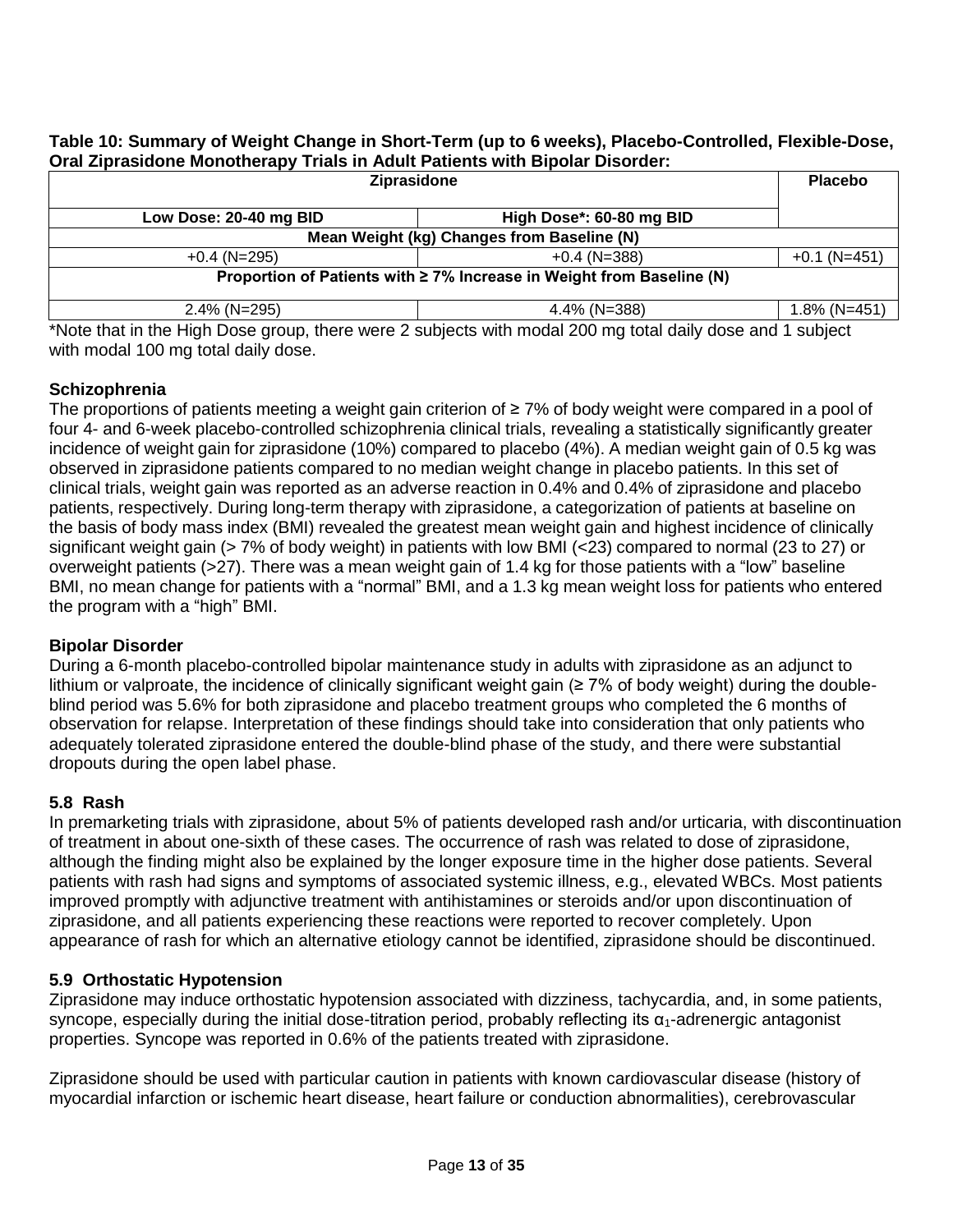disease, or conditions which would predispose patients to hypotension (dehydration, hypovolemia, and treatment with antihypertensive medications).

### <span id="page-13-3"></span>**5.10 Falls**

Antipsychotic drugs (which include ziprasidone) may cause somnolence, postural hypotension, and motor and sensory instability, which could lead to falls and, consequently, fractures or other injuries. For patients with diseases, conditions, or medications that could exacerbate these effects, complete fall risk assessments when initiating antipsychotic treatment and recurrently for patients on long-term antipsychotic therapy.

#### <span id="page-13-0"></span>**5.11 Leukopenia, Neutropenia, and Agranulocytosis**

In clinical trial and postmarketing experience, events of leukopenia/neutropenia have been reported temporally related to antipsychotic agents. Agranulocytosis (including fatal cases) has also been reported.

Possible risk factors for leukopenia/neutropenia include pre-existing low white blood cell count (WBC) and history of drug induced leukopenia/neutropenia. Patients with a pre-existing low WBC or a history of drug induced leukopenia/neutropenia should have their complete blood count (CBC) monitored frequently during the first few months of therapy and should discontinue ziprasidone at the first sign of decline in WBC in the absence of other causative factors.

Patients with neutropenia should be carefully monitored for fever or other symptoms or signs of infection and treated promptly if such symptoms or signs occur. Patients with severe neutropenia (absolute neutrophil count <1000/mm<sup>3</sup> ) should discontinue ziprasidone and have their WBC followed until recovery.

#### <span id="page-13-1"></span>**5.12 Seizures**

During clinical trials, seizures occurred in 0.4% of patients treated with ziprasidone. There were confounding factors that may have contributed to the occurrence of seizures in many of these cases. As with other antipsychotic drugs, ziprasidone should be used cautiously in patients with a history of seizures or with conditions that potentially lower the seizure threshold, e.g., Alzheimer's dementia. Conditions that lower the seizure threshold may be more prevalent in a population of 65 years or older.

#### <span id="page-13-2"></span>**5.13 Dysphagia**

Esophageal dysmotility and aspiration have been associated with antipsychotic drug use. Aspiration pneumonia is a common cause of morbidity and mortality in elderly patients, in particular those with advanced Alzheimer's dementia. Ziprasidone and other antipsychotic drugs should be used cautiously in patients at risk for aspiration pneumonia *[see [Boxed Warning\]](#page-3-2)*.

#### <span id="page-13-4"></span>**5.14 Hyperprolactinemia**

As with other drugs that antagonize dopamine  $D_2$  receptors, ziprasidone elevates prolactin levels in humans. Increased prolactin levels were also observed in animal studies with this compound, and were associated with an increase in mammary gland neoplasia in mice; a similar effect was not observed in rats *[see Nonclinical Toxicology [\(13.1\)](#page-26-1)]*. Tissue culture experiments indicate that approximately one-third of human breast cancers are prolactin-dependent *in vitro*, a factor of potential importance if the prescription of these drugs is contemplated in a patient with previously detected breast cancer. Neither clinical studies nor epidemiologic studies conducted to date have shown an association between chronic administration of this class of drugs and tumorigenesis in humans; the available evidence is considered too limited to be conclusive at this time.

Although disturbances such as galactorrhea, amenorrhea, gynecomastia, and impotence have been reported with prolactin-elevating compounds, the clinical significance of elevated serum prolactin levels is unknown for most patients. Long-standing hyperprolactinemia when associated with hypogonadism may lead to decreased bone density.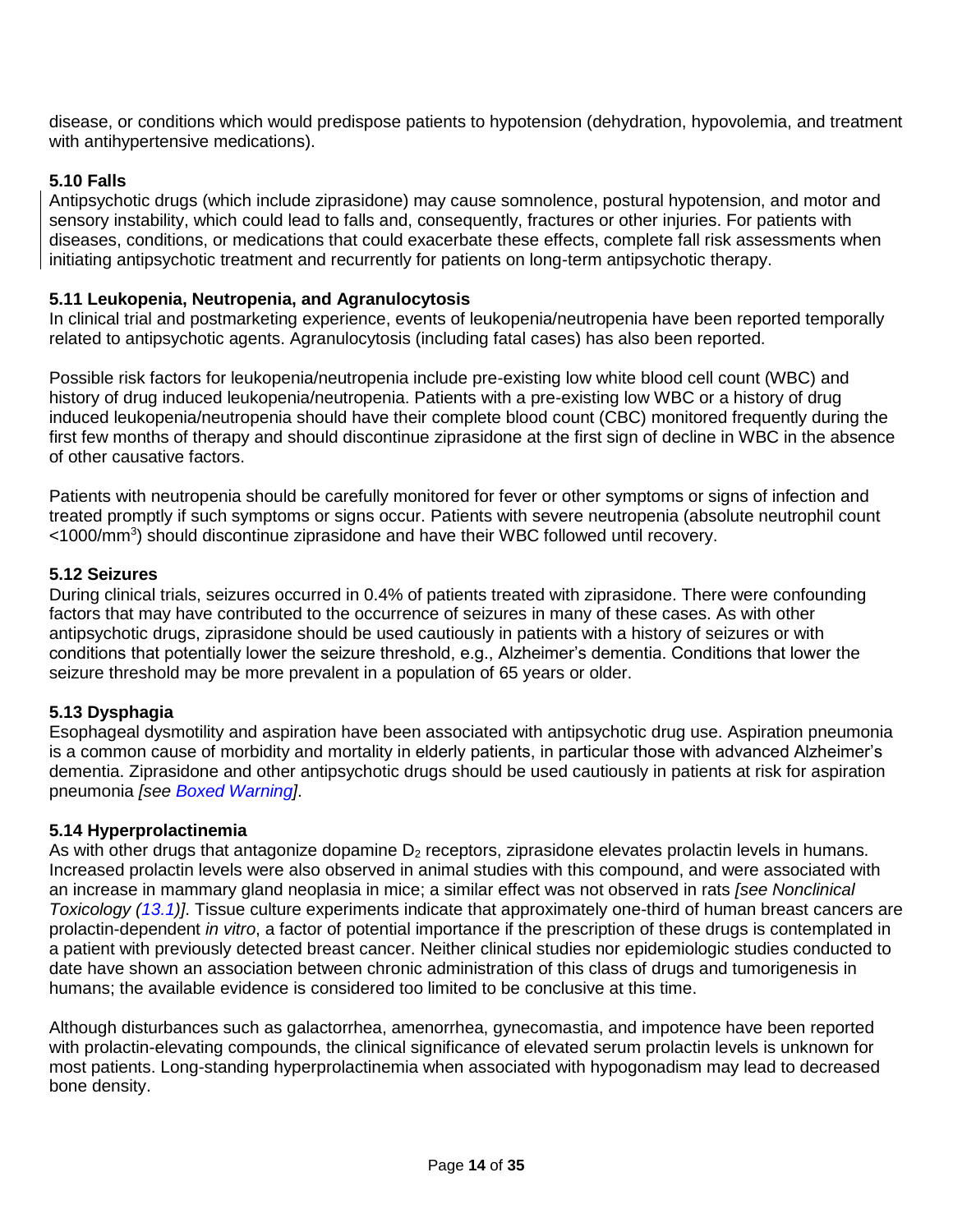### <span id="page-14-2"></span>**5.15 Potential for Cognitive and Motor Impairment**

Somnolence was a commonly reported adverse reaction in patients treated with ziprasidone. In the 4- and 6 week placebo-controlled trials, somnolence was reported in 14% of patients on ziprasidone compared to 7% of placebo patients. Somnolence led to discontinuation in 0.3% of patients in short-term clinical trials. Since ziprasidone has the potential to impair judgment, thinking, or motor skills, patients should be cautioned about performing activities requiring mental alertness, such as operating a motor vehicle (including automobiles) or operating hazardous machinery until they are reasonably certain that ziprasidone therapy does not affect them adversely.

#### <span id="page-14-3"></span>**5.16 Priapism**

One case of priapism was reported in the premarketing database. While the relationship of the reaction to ziprasidone use has not been established, other drugs with alpha-adrenergic blocking effects have been reported to induce priapism, and it is possible that ziprasidone may share this capacity. Severe priapism may require surgical intervention.

### <span id="page-14-4"></span>**5.17 Body Temperature Regulation**

Although not reported with ziprasidone in premarketing trials, disruption of the body's ability to reduce core body temperature has been attributed to antipsychotic agents. Appropriate care is advised when prescribing ziprasidone for patients who will be experiencing conditions which may contribute to an elevation in core body temperature, e.g., exercising strenuously, exposure to extreme heat, receiving concomitant medication with anticholinergic activity, or being subject to dehydration.

### <span id="page-14-0"></span>**5.18 Suicide**

The possibility of a suicide attempt is inherent in psychotic illness or bipolar disorder, and close supervision of high-risk patients should accompany drug therapy. Prescriptions for ziprasidone should be written for the smallest quantity of capsules consistent with good patient management in order to reduce the risk of overdose.

#### <span id="page-14-5"></span>**5.19 Patients with Concomitant Illnesses**

Clinical experience with ziprasidone in patients with certain concomitant systemic illnesses is limited *[see Use in Specific Populations [\(8.6\)](#page-23-2), [\(8.7\)](#page-23-3)].*

Ziprasidone has not been evaluated or used to any appreciable extent in patients with a recent history of myocardial infarction or unstable heart disease. Patients with these diagnoses were excluded from premarketing clinical studies. Because of the risk of QTc prolongation and orthostatic hypotension with ziprasidone, caution should be observed in cardiac patients. *[see Warnings and Precautions [\(5.3\)](#page-5-2), [\(5.9\)](#page-12-1)].*

#### <span id="page-14-6"></span>**5.20 Laboratory Tests**

Patients being considered for ziprasidone treatment that are at risk of significant electrolyte disturbances should have baseline serum potassium and magnesium measurements. Low serum potassium and magnesium should be replaced before proceeding with treatment. Patients who are started on diuretics during Ziprasidone therapy need periodic monitoring of serum potassium and magnesium. Ziprasidone should be discontinued in patients who are found to have persistent QTc measurements >500 msec *[see Warnings and Precautions [\(5.3\)](#page-5-2)].*

## <span id="page-14-7"></span>**6 ADVERSE REACTIONS**

#### <span id="page-14-1"></span>**6.1 Clinical Trials Experience**

Because clinical trials are conducted under widely varying conditions, adverse reaction rates observed in the clinical trials of a drug cannot be directly compared to rates in the clinical trials of another drug and may not reflect the rates observed in practice.

Clinical trials for oral ziprasidone included approximately 5700 patients and/or normal subjects exposed to one or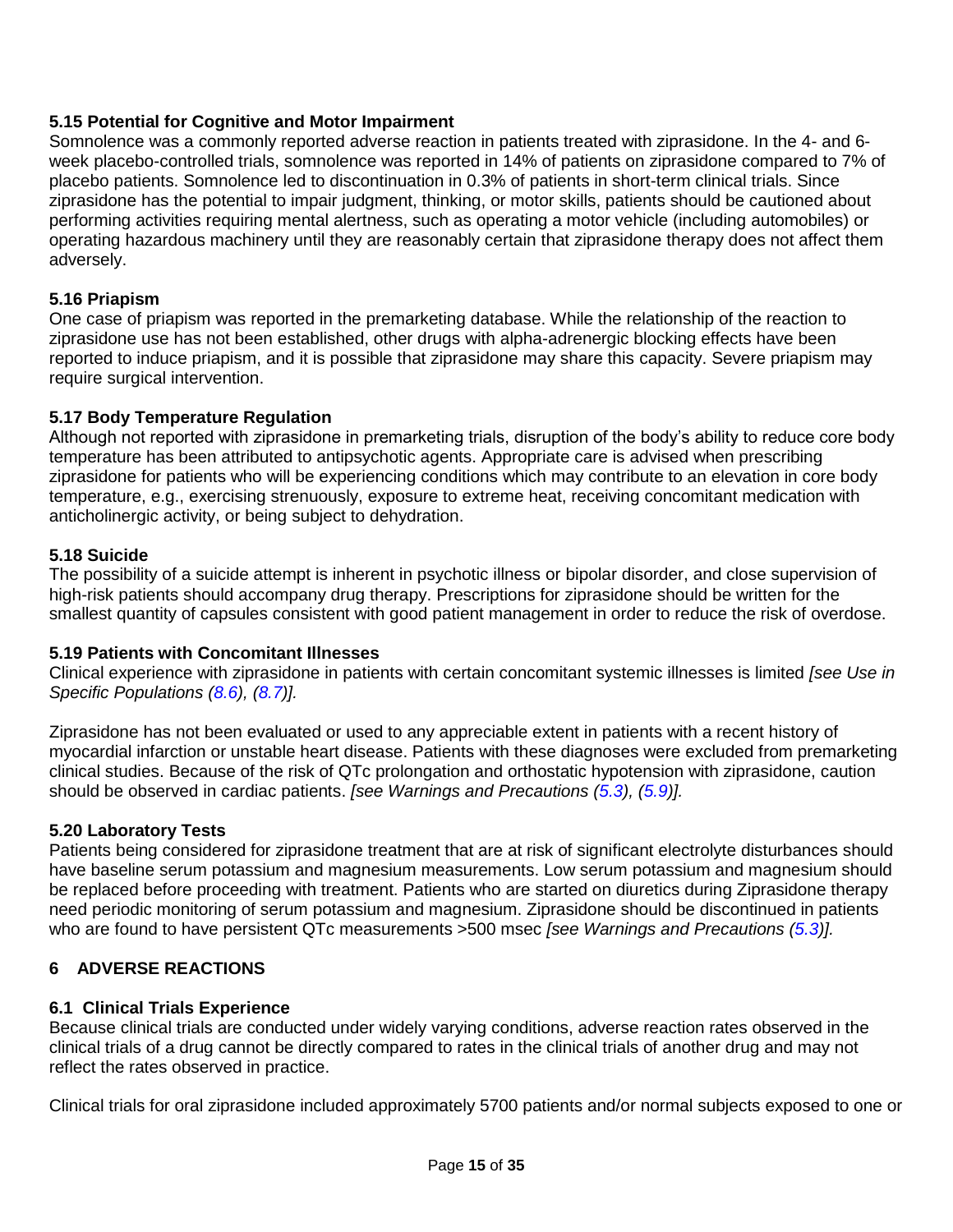more doses of ziprasidone. Of these 5700, over 4800 were patients who participated in multiple-dose effectiveness trials, and their experience corresponded to approximately 1831 patient-years. These patients include: (1) 4331 patients who participated in multiple-dose trials, predominantly in schizophrenia, representing approximately 1698 patient-years of exposure as of February 5, 2000. (2) 472 patients who participated in bipolar mania trials representing approximately 133 patient-years of exposure. An additional 127 patients with bipolar disorder participated in a long-term maintenance treatment study representing approximately 74.7 patient-years of exposure to ziprasidone. The conditions and duration of treatment with ziprasidone included open-label and double-blind studies, inpatient and outpatient studies, and short-term and longer-term exposure.

Adverse reactions during exposure were obtained by collecting voluntarily reported adverse experiences, as well as results of physical examinations, vital signs, weights, laboratory analyses, ECGs, and results of ophthalmologic examinations.

The stated frequencies of adverse reactions represent the proportion of individuals who experienced, at least once, a treatment-emergent adverse reaction of the type listed. A reaction was considered treatment emergent if it occurred for the first time or worsened while receiving therapy following baseline evaluation.

### *Adverse Findings Observed in Short-Term, Placebo-Controlled Trials with Oral Ziprasidone*

The following findings are based on the short-term placebo-controlled premarketing trials for schizophrenia (a pool of two 6-week, and two 4-week fixed-dose trials) and bipolar mania (a pool of two 3-week flexible-dose trials) in which ziprasidone was administered in doses ranging from 10 to 200 mg/day.

### *Commonly Observed Adverse Reactions in Short Term-Placebo-Controlled Trials*

The following adverse reactions were the most commonly observed adverse reactions associated with the use of ziprasidone (incidence of 5% or greater) and not observed at an equivalent incidence among placebo-treated patients (ziprasidone incidence at least twice that for placebo):

Schizophrenia trials (*see Table 11*)

- Somnolence
- Respiratory Tract Infection

Bipolar trials *(see Table 12)*

- Somnolence
- Extrapyramidal Symptoms which includes the following adverse reaction terms: extrapyramidal syndrome, hypertonia, dystonia, dyskinesia, hypokinesia, tremor, paralysis and twitching. None of these adverse reactions occurred individually at an incidence greater than 10% in bipolar mania trials.
- Dizziness which includes the adverse reaction terms dizziness and lightheadedness.
- Akathisia
- Abnormal Vision
- Asthenia
- Vomiting

## **SCHIZOPHRENIA**

#### *Adverse Reactions Associated with Discontinuation of Treatment in Short-Term, Placebo-Controlled Trials of Oral Ziprasidone*

Approximately 4.1% (29/702) of ziprasidone-treated patients in short-term, placebo-controlled studies discontinued treatment due to an adverse reaction, compared with about 2.2% (6/273) on placebo. The most common reaction associated with dropout was rash, including 7 dropouts for rash among ziprasidone patients (1%) compared to no placebo patients *[see Warnings and Precautions [\(5.8\)](#page-12-0)].*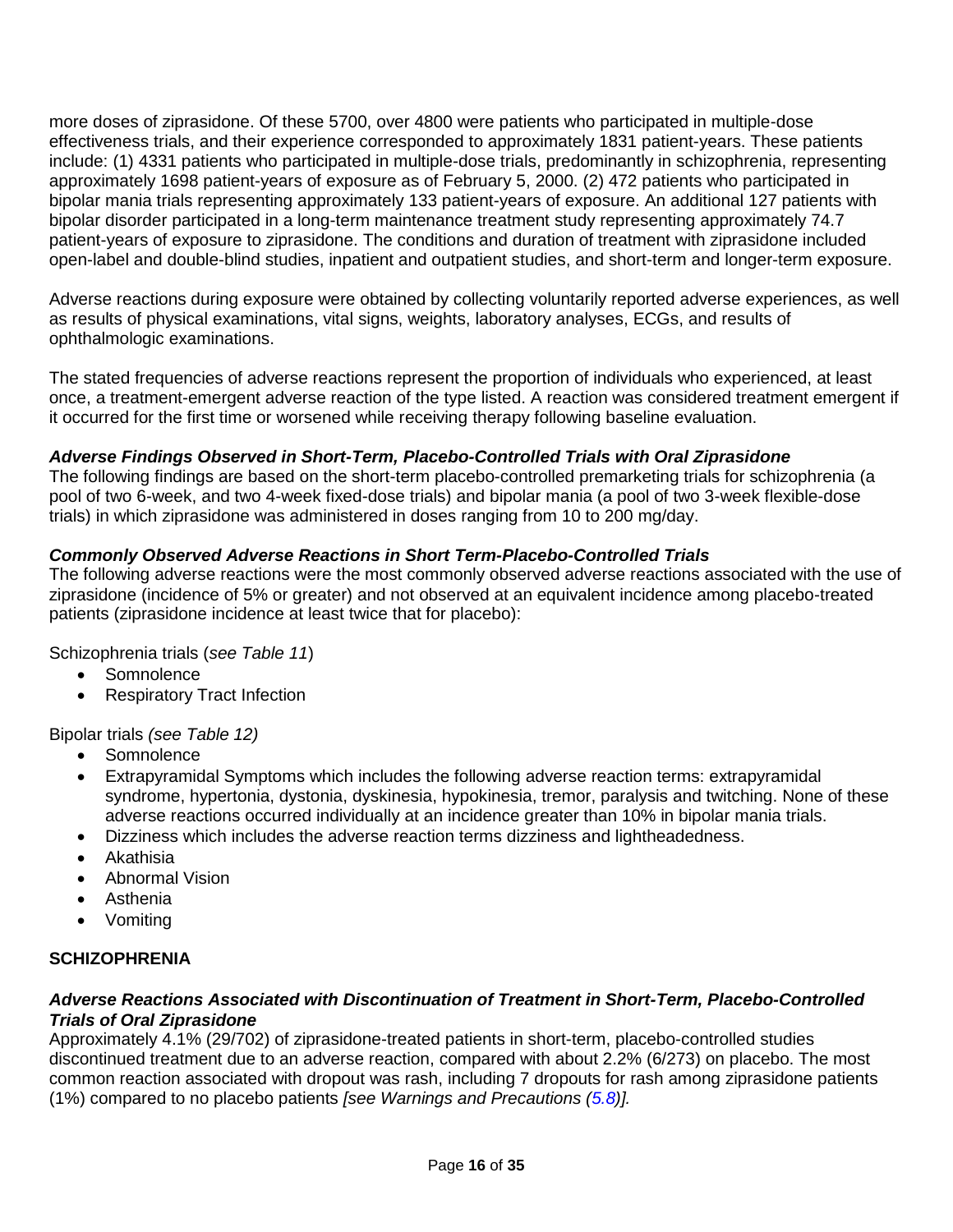### *Adverse Reactions Occurring at an Incidence of 2% or More Among Ziprasidone-Treated Patients in Short-Term, Oral, Placebo-Controlled Trials*

Table 11 enumerates the incidence, rounded to the nearest percent, of treatment-emergent adverse reactions that occurred during acute therapy (up to 6 weeks) in predominantly patients with schizophrenia, including only those reactions that occurred in 2% or more of patients treated with ziprasidone and for which the incidence in patients treated with ziprasidone was greater than the incidence in placebo-treated patients.

|                                     | Percentage of Patients Reporting Reaction |                 |  |
|-------------------------------------|-------------------------------------------|-----------------|--|
| <b>Body System/Adverse Reaction</b> | Ziprasidone                               | Placebo         |  |
| Body as a Whole                     | $(N=702)$                                 | $(N=273)$       |  |
| Asthenia                            | 5                                         | 3               |  |
|                                     |                                           |                 |  |
| Accidental Injury                   | 4                                         | $\overline{c}$  |  |
| <b>Chest Pain</b>                   | 3                                         | $\overline{2}$  |  |
| Cardiovascular                      |                                           |                 |  |
| Tachycardia                         | $\overline{2}$                            | 1               |  |
| <b>Digestive</b>                    |                                           |                 |  |
| Nausea                              | 10                                        | 7               |  |
| Constipation                        | 9                                         | 8               |  |
| Dyspepsia                           | 8                                         | $\overline{7}$  |  |
| Diarrhea                            | 5                                         | 4               |  |
| Dry Mouth                           | 4                                         | $\overline{2}$  |  |
| Anorexia                            | $\overline{2}$                            | 1               |  |
| <b>Nervous</b>                      |                                           |                 |  |
| Extrapyramidal Symptoms*            | 14                                        | 8               |  |
| Somnolence                          | 14                                        | 7               |  |
| Akathisia                           | 8                                         | $\overline{7}$  |  |
| Dizziness**                         | 8                                         | $6\phantom{1}6$ |  |
| <b>Respiratory</b>                  |                                           |                 |  |
| <b>Respiratory Tract Infection</b>  | 8                                         | 3               |  |
| Rhinitis                            | 4                                         | 2               |  |
| Cough Increased                     | 3                                         | 1               |  |
| <b>Skin and Appendages</b>          |                                           |                 |  |
| Rash                                | 4                                         | $\sqrt{3}$      |  |
| <b>Fungal Dermatitis</b>            | $\overline{2}$                            | 1               |  |
| <b>Special Senses</b>               |                                           |                 |  |
| Abnormal Vision                     | 3                                         | $\overline{2}$  |  |

**Table 11: Treatment-Emergent Adverse Reaction Incidence In Short-Term Oral Placebo-Controlled Trials – Schizophrenia** 

\* Extrapyramidal Symptoms includes the following adverse reaction terms: extrapyramidal syndrome, hypertonia, dystonia, dyskinesia, hypokinesia, tremor, paralysis and twitching. None of these adverse reactions occurred individually at an incidence greater than 5% in schizophrenia trials.

\*\* Dizziness includes the adverse reaction terms dizziness and lightheadedness.

## *Dose Dependency of Adverse Reactions in Short-Term, Fixed-Dose, Placebo-Controlled Trials*

An analysis for dose response in the schizophrenia 4-study pool revealed an apparent relation of adverse reaction to dose for the following reactions: asthenia, postural hypotension, anorexia, dry mouth, increased salivation, arthralgia, anxiety, dizziness, dystonia, hypertonia, somnolence, tremor, rhinitis, rash, and abnormal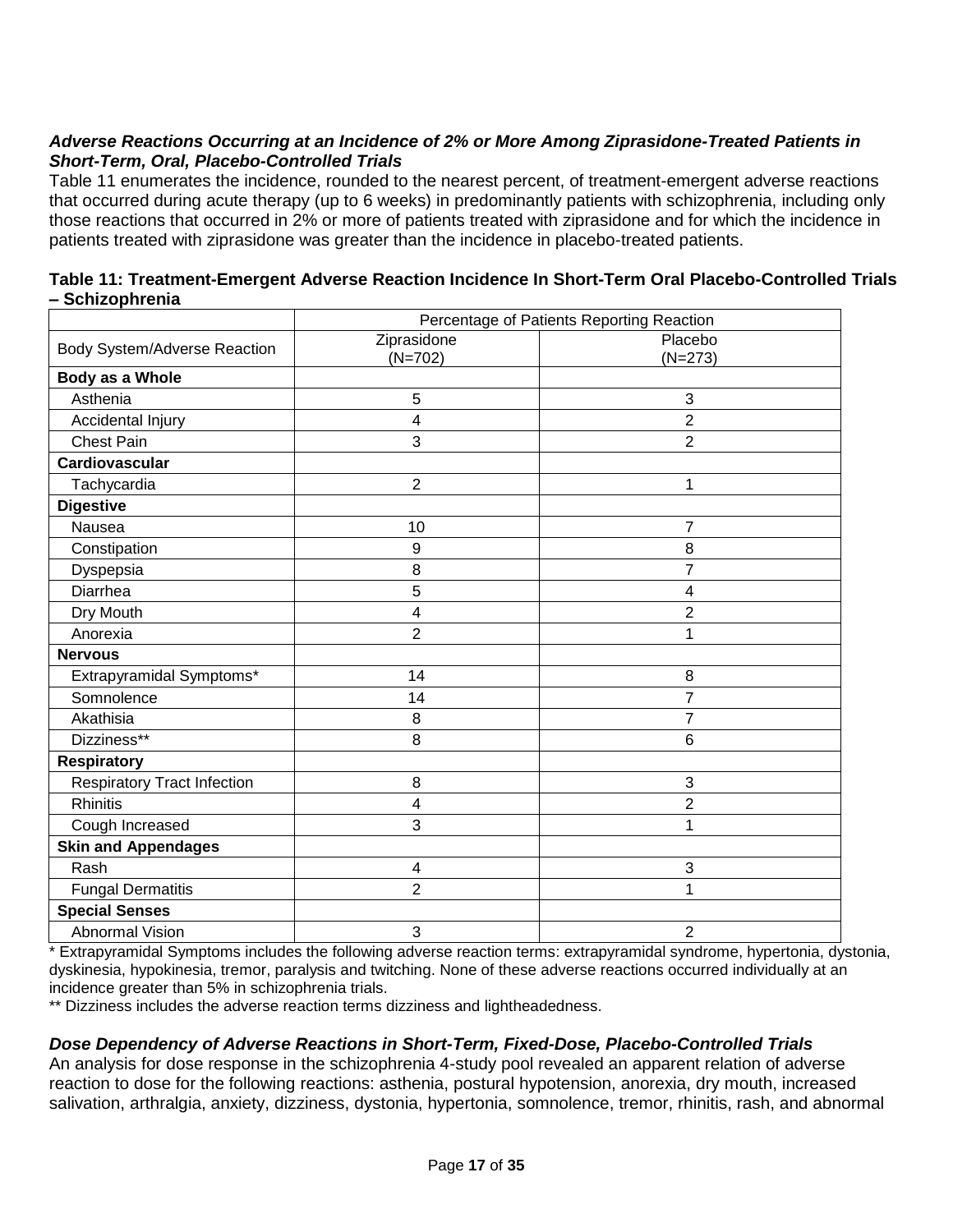vision*.*

*Extrapyramidal Symptoms (EPS)* -The incidence of reported EPS (which included the adverse reaction terms extrapyramidal syndrome, hypertonia, dystonia, dyskinesia, hypokinesia, tremor, paralysis and twitching) for ziprasidone-treated patients in the short-term, placebo-controlled schizophrenia trials was 14% vs. 8% for placebo. Objectively collected data from those trials on the Simpson-Angus Rating Scale (for EPS) and the Barnes Akathisia Scale (for akathisia) did not generally show a difference between ziprasidone and placebo.

*Dystonia - Class Effect -* Symptoms of dystonia, prolonged abnormal contractions of muscle groups, may occur in susceptible individuals during the first few days of treatment. Dystonic symptoms include: spasm of the neck muscles, sometimes progressing to tightness of the throat, swallowing difficulty, difficulty breathing, and/or protrusion of the tongue. While these symptoms can occur at low doses, they occur more frequently and with greater severity with high potency and at higher doses of first generation antipsychotic drugs. An elevated risk of acute dystonia is observed in males and younger age groups.

*Vital Sign Changes* -Ziprasidone is associated with orthostatic hypotension *[see Warnings and Precautions [\(5.9\)](#page-12-1)]*

*ECG Changes* **-**Ziprasidone is associated with an increase in the QTc interval *[see Warnings and Precautions [\(5.3\)](#page-5-2)]*. In the schizophrenia trials, ziprasidone was associated with a mean increase in heart rate of 1.4 beats per minute compared to a 0.2 beats per minute decrease among placebo patients.

### *Other Adverse Reactions Observed During the Premarketing Evaluation of Oral Ziprasidone*

Following is a list of COSTART terms that reflect treatment-emergent adverse reactions as defined in the introduction to the **ADVERSE REACTIONS** section reported by patients treated with ziprasidone in schizophrenia trials at multiple doses >4 mg/day within the database of 3834 patients. All reported reactions are included except those already listed in Table 11 or elsewhere in labeling, those reaction terms that were so general as to be uninformative, reactions reported only once and that did not have a substantial probability of being acutely life-threatening, reactions that are part of the illness being treated or are otherwise common as background reactions, and reactions considered unlikely to be drug-related. It is important to emphasize that, although the reactions reported occurred during treatment with ziprasidone, they were not necessarily caused by it.

Adverse reactions are further categorized by body system and listed in order of decreasing frequency according to the following definitions:

| Body as a Whole |                                                                                                                                                                                                         |  |
|-----------------|---------------------------------------------------------------------------------------------------------------------------------------------------------------------------------------------------------|--|
| Rare –          | adverse reactions occurring in fewer than $1/1000$ patients (< $0.1\%$ of patients).                                                                                                                    |  |
| Infrequent -    | adverse reactions occurring in 1/100 to 1/1000 patients (in 0.1 to 1.0% of patients)                                                                                                                    |  |
| Frequent -      | adverse reactions occurring in at least $1/100$ patients ( $\geq 1.0\%$ of patients) (only those not already<br>listed in the tabulated results from placebo-controlled trials appear in this listing); |  |

### *Frequent* abdominal pain, flu syndrome, fever, accidental fall, face edema, chills, photosensitivity reaction, flank pain, hypothermia, motor vehicle accident

#### **Cardiovascular System**

| Frequent          | tachycardia, hypertension, postural hypotension                                                  |
|-------------------|--------------------------------------------------------------------------------------------------|
| <i>Infrequent</i> | bradycardia, angina pectoris, atrial fibrillation                                                |
| Rare              | first degree AV block, bundle branch block, phlebitis, pulmonary embolus, cardiomegaly, cerebral |
|                   | infarct, cerebrovascular accident, deep thrombophlebitis, myocarditis, thrombophlebitis          |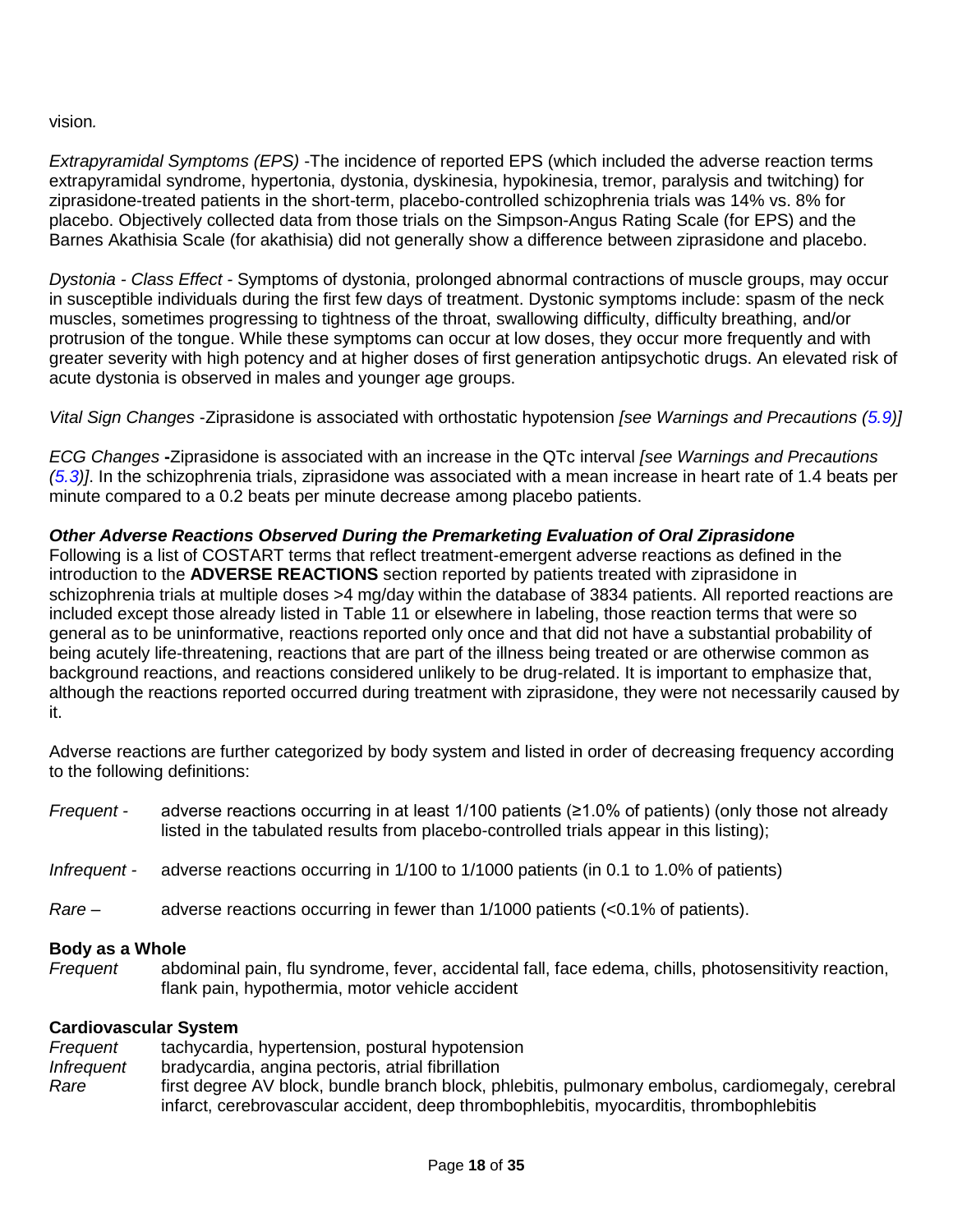#### **Digestive System**

| Frequent          | anorexia, vomiting                                                                                                                                                                                      |
|-------------------|---------------------------------------------------------------------------------------------------------------------------------------------------------------------------------------------------------|
| <i>Infrequent</i> | rectal hemorrhage, dysphagia, tongue edema                                                                                                                                                              |
| Rare              | gum hemorrhage, jaundice, fecal impaction, gamma glutamyl transpeptidase increased,<br>hematemesis, cholestatic jaundice, hepatitis, hepatomegaly, leukoplakia of mouth, fatty liver<br>deposit, melena |

#### **Endocrine**

*Rare* hypothyroidism, hyperthyroidism, thyroiditis

#### **Hemic and Lymphatic System**

*Infrequent* anemia, ecchymosis, leukocytosis, leukopenia, eosinophilia, lymphadenopathy *Rare* thrombocytopenia, hypochromic anemia, lymphocytosis, monocytosis, basophilia, lymphedema, polycythemia, thrombocythemia

#### **Metabolic and Nutritional Disorders**

- *Infrequent* thirst, transaminase increased, peripheral edema, hyperglycemia, creatine phosphokinase increased, alkaline phosphatase increased, hypercholesteremia, dehydration, lactic dehydrogenase increased, albuminuria, hypokalemia
- *Rare* BUN increased, creatinine increased, hyperlipemia, hypocholesteremia, hyperkalemia, hypochloremia, hypoglycemia, hyponatremia, hypoproteinemia, glucose tolerance decreased, gout, hyperchloremia, hyperuricemia, hypocalcemia, hypoglycemic reaction, hypomagnesemia, ketosis, respiratory alkalosis

#### **Musculoskeletal System**

| Frequent   | myalgia       |
|------------|---------------|
| Infrequent | tenosynovitis |
| Rare       | myopathy      |

#### **Nervous System**

- *Frequent* agitation, extrapyramidal syndrome, tremor, dystonia, hypertonia, dyskinesia, hostility, twitching, paresthesia, confusion, vertigo, hypokinesia, hyperkinesia, abnormal gait, oculogyric crisis, hypesthesia, ataxia, amnesia, cogwheel rigidity, delirium, hypotonia, akinesia, dysarthria, withdrawal syndrome, buccoglossal syndrome, choreoathetosis, diplopia, incoordination, neuropathy *Infrequent* paralysis
- *Rare* myoclonus, nystagmus, torticollis, circumoral paresthesia, opisthotonos, reflexes increased, trismus

#### **Respiratory System**

| Frequent   | dyspnea                 |
|------------|-------------------------|
| Infrequent | pneumonia, epistaxis    |
| Rare       | hemoptysis, laryngismus |

#### **Skin and Appendages**

*Infrequent* maculopapular rash, urticaria, alopecia, eczema, exfoliative dermatitis, contact dermatitis, vesiculobullous rash

#### **Special Senses**

*Frequent* fungal dermatitis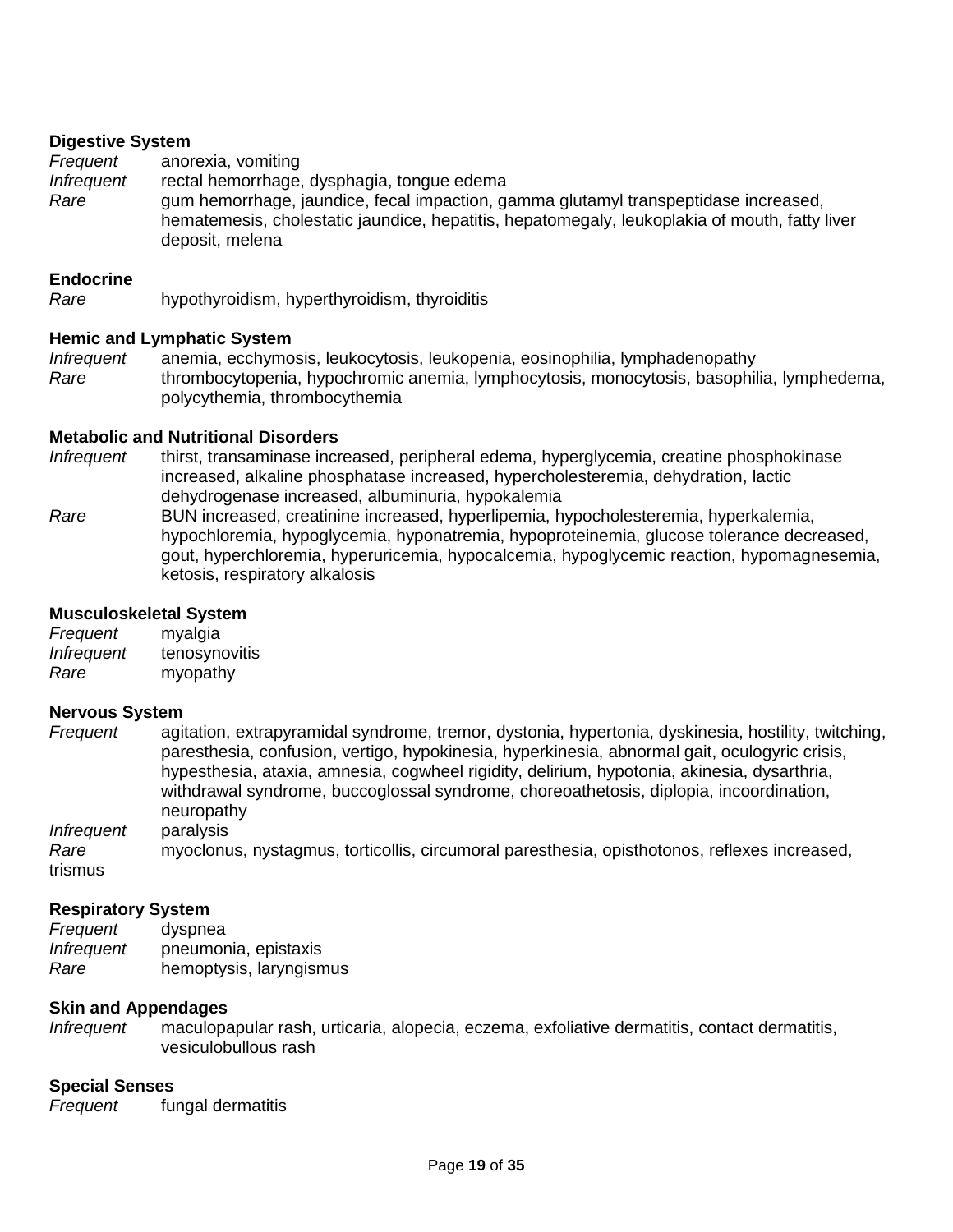| Infrequent | conjunctivitis, dry eyes, tinnitus, blepharitis, cataract, photophobia |
|------------|------------------------------------------------------------------------|
| Rare       | eye hemorrhage, visual field defect, keratitis, keratoconjunctivitis   |

#### **Urogenital System**

*Infrequent* impotence, abnormal ejaculation, amenorrhea, hematuria, menorrhagia, female lactation, polyuria, urinary retention metrorrhagia, male sexual dysfunction, anorgasmia, glycosuria *Rare* gynecomastia, vaginal hemorrhage, nocturia, oliguria, female sexual dysfunction, uterine hemorrhage

#### **BIPOLAR DISORDER**

#### Acute Treatment of Manic or Mixed Episodes

#### **Adverse Reactions Associated with Discontinuation of Treatment in Short Term, Placebo-Controlled Trials**

Approximately 6.5% (18/279) of ziprasidone-treated patients in short-term, placebo-controlled studies discontinued treatment due to an adverse reaction, compared with about 3.7% (5/136) on placebo. The most common reactions associated with dropout in the ziprasidone-treated patients were akathisia, anxiety, depression, dizziness, dystonia, rash and vomiting, with 2 dropouts for each of these reactions among ziprasidone patients (1%) compared to one placebo patient each for dystonia and rash (1%) and no placebo patients for the remaining adverse reactions.

#### **Adverse Reactions Occurring at an Incidence of 2% or More Among Ziprasidone-Treated Patients in Short-Term, Oral, Placebo-Controlled Trials**

Table 12 enumerates the incidence, rounded to the nearest percent, of treatment-emergent adverse reactions that occurred during acute therapy (up to 3 weeks) in patients with bipolar mania, including only those reactions that occurred in 2% or more of patients treated with ziprasidone and for which the incidence in patients treated with ziprasidone was greater than the incidence in placebo-treated patients.

#### **Table 12: Treatment-Emergent Adverse Reactions Incidence In Short-Term Oral Placebo-Controlled Trials – Manic and Mixed Episodes Associated with Bipolar Disorder**

|                                     | <b>Percentage of Patients Reporting Reaction</b> |                 |  |
|-------------------------------------|--------------------------------------------------|-----------------|--|
| <b>Body System/Adverse Reaction</b> | Ziprasidone (N=279)                              | Placebo (N=136) |  |
| Body as a Whole                     |                                                  |                 |  |
| Headache                            | 18                                               | 17              |  |
| Asthenia                            | 6                                                | 2               |  |
| Accidental Injury                   | 4                                                |                 |  |
| <b>Cardiovascular</b>               |                                                  |                 |  |
| Hypertension                        | 3                                                | 2               |  |
| <b>Digestive</b>                    |                                                  |                 |  |
| Nausea                              | 10                                               |                 |  |
| Diarrhea                            | 5                                                |                 |  |
| Dry Mouth                           | 5                                                |                 |  |
| Vomiting                            | 5                                                | 2               |  |
| <b>Increased Salivation</b>         | 4                                                |                 |  |
| Tongue Edema                        | 3                                                |                 |  |
| Dysphagia                           | 2                                                | 0               |  |
| Musculoskeletal                     |                                                  |                 |  |
| Myalgia                             | 2                                                | 0               |  |
| <b>Nervous</b>                      |                                                  |                 |  |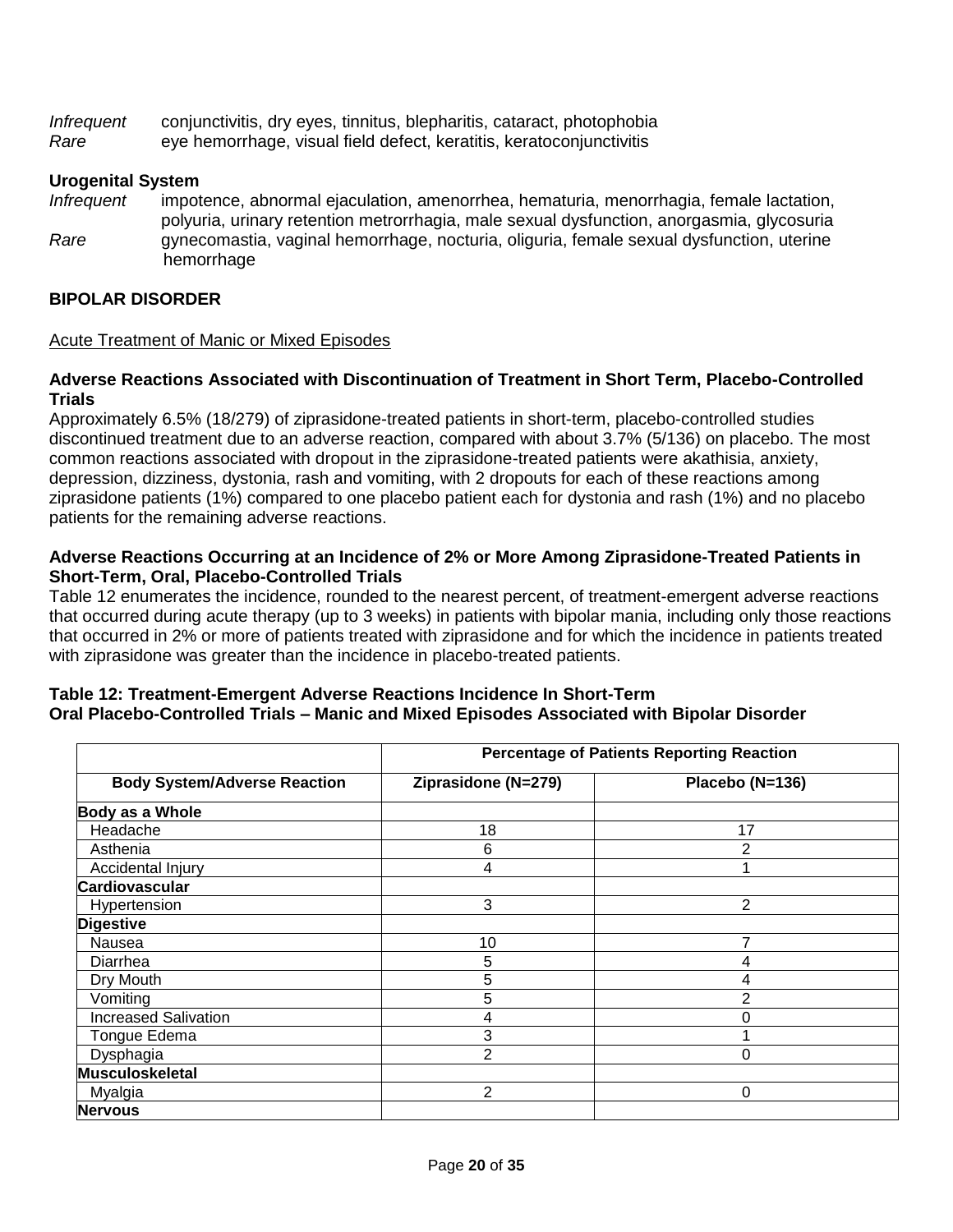| Somnolence                 | 31 | 12 |
|----------------------------|----|----|
| Extrapyramidal Symptoms*   | 31 | 12 |
| Dizziness**                | 16 |    |
| Akathisia                  | 10 | 5  |
| Anxiety                    | 5  |    |
| Hypesthesia                | ົ  |    |
| Speech Disorder            | ⌒  |    |
| <b>Respiratory</b>         |    |    |
| Pharyngitis                | 3  |    |
| Dyspnea                    | າ  |    |
| <b>Skin and Appendages</b> |    |    |
| <b>Fungal Dermatitis</b>   | ⌒  |    |
| <b>Special Senses</b>      |    |    |
| Abnormal Vision            | 6  | 3  |

\*Extrapyramidal Symptoms includes the following adverse reaction terms: extrapyramidal syndrome, hypertonia, dystonia, dyskinesia, hypokinesia, tremor, paralysis and twitching. None of these adverse reactions occurred individually at an incidence greater than 10% in bipolar mania trials.

\*\*Dizziness includes the adverse reaction terms dizziness and lightheadedness.

Explorations for interactions on the basis of gender did not reveal any clinically meaningful differences in the adverse reaction occurrence on the basis of this demographic factor.

#### <span id="page-20-1"></span>**6.2 Postmarketing Experience**

The following adverse reactions have been identified during post approval use of ziprasidone. Because these reactions are reported voluntarily from a population of uncertain size, it is not always possible to reliably estimate their frequency or establish a causal relationship to drug exposure.

Adverse reaction reports not listed above that have been received since market introduction include rare occurrences of the following:

*Cardiac Disorders:* Tachycardia, torsade de pointes (in the presence of multiple confounding factors), *[see Warnings and Precautions [\(5.3\)](#page-5-2)]*; *Digestive System Disorders:* Swollen Tongue; *Reproductive System and Breast Disorders:* Galactorrhea, priapism; *Nervous System Disorders:* Facial Droop, neuroleptic malignant syndrome, serotonin syndrome (alone or in combination with serotonergic medicinal products), tardive dyskinesia; *Psychiatric Disorders:* Insomnia, mania/hypomania; *Skin and subcutaneous Tissue Disorders:* Allergic reaction (such as allergic dermatitis, angioedema, orofacial edema, urticaria), rash, Drug Reaction with Eosinophilia and Systemic Symptoms (DRESS); *Urogenital System Disorders:* Enuresis, urinary incontinence; *Vascular Disorders:* Postural hypotension, syncope.

## <span id="page-20-0"></span>**7 DRUG INTERACTIONS**

Drug-drug interactions can be pharmacodynamic (combined pharmacologic effects) or pharmacokinetic (alteration of plasma levels). The risks of using ziprasidone in combination with other drugs have been evaluated as described below. All interactions studies have been conducted with oral ziprasidone. Based upon the pharmacodynamic and pharmacokinetic profile of ziprasidone, possible interactions could be anticipated:

#### <span id="page-20-2"></span>**7.1 Metabolic Pathway**

Approximately two-thirds of ziprasidone is metabolized via a combination of chemical reduction by glutathione and enzymatic reduction by aldehyde oxidase. There are no known clinically relevant inhibitors or inducers of aldehyde oxidase. Less than one-third of ziprasidone metabolic clearance is mediated by cytochrome P450 catalyzed oxidation.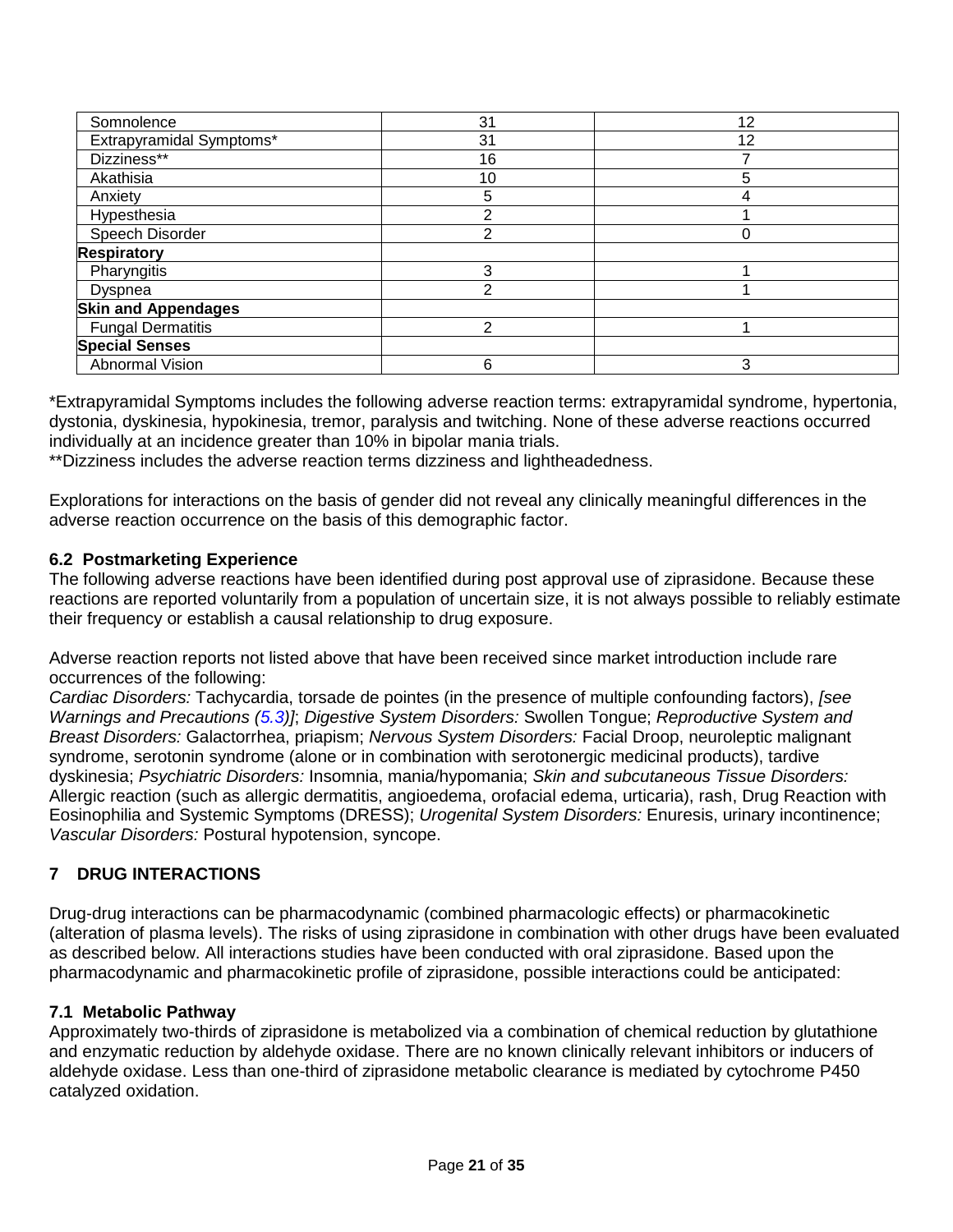#### <span id="page-21-1"></span>**7.2** *In Vitro* **Studies**

An *in vitro* enzyme inhibition study utilizing human liver microsomes showed that ziprasidone had little inhibitory effect on CYP1A2, CYP2C9, CYP2C19, CYP2D6 and CYP3A4, and thus would not likely interfere with the metabolism of drugs primarily metabolized by these enzymes. There is little potential for drug interactions with ziprasidone due to displacement *[see Clinical Pharmacology [\(12.3\)](#page-25-3)]*.

#### <span id="page-21-0"></span>**7.3 Pharmacodynamic Interactions**

Ziprasidone should not be used with any drug that prolongs the QT interval *[see Contraindications [\(4.1\)](#page-4-3)]*.

Given the primary CNS effects of ziprasidone, caution should be used when it is taken in combination with other centrally acting drugs.

Because of its potential for inducing hypotension, ziprasidone may enhance the effects of certain antihypertensive agents.

Ziprasidone may antagonize the effects of levodopa and dopamine agonists.

# <span id="page-21-2"></span>**7.4 Pharmacokinetic Interactions**

#### *Carbamazepine*

Carbamazepine is an inducer of CYP3A4; administration of 200 mg twice daily for 21 days resulted in a decrease of approximately 35% in the AUC of ziprasidone. This effect may be greater when higher doses of carbamazepine are administered.

#### *Ketoconazole*

Ketoconazole, a potent inhibitor of CYP3A4, at a dose of 400 mg QD for 5 days, increased the AUC and  $C_{\text{max}}$  of ziprasidone by about 35 to 40%. Other inhibitors of CYP3A4 would be expected to have similar effects.

#### *Cimetidine*

Cimetidine at a dose of 800 mg QD for 2 days did not affect ziprasidone pharmacokinetics.

#### *Antacid*

The co-administration of 30 mL of Maalox® with ziprasidone did not affect the pharmacokinetics of ziprasidone.

#### <span id="page-21-3"></span>**7.5 Lithium**

Ziprasidone at a dose of 40 mg twice daily administered concomitantly with lithium at a dose of 450 mg twice daily for 7 days did not affect the steady-state level or renal clearance of lithium. Ziprasidone dosed adjunctively to lithium in a maintenance trial of bipolar patients did not affect mean therapeutic lithium levels.

#### <span id="page-21-4"></span>**7.6 Oral Contraceptives**

*In vivo* studies have revealed no effect of ziprasidone on the pharmacokinetics of estrogen or progesterone components. Ziprasidone at a dose of 20 mg twice daily did not affect the pharmacokinetics of concomitantly administered oral contraceptives, ethinyl estradiol (0.03 mg) and levonorgestrel (0.15 mg).

#### <span id="page-21-5"></span>**7.7 Dextromethorphan**

Consistent with *in vitro* results, a study in normal healthy volunteers showed that ziprasidone did not alter the metabolism of dextromethorphan, a CYP2D6 model substrate, to its major metabolite, dextrorphan. There was no statistically significant change in the urinary dextromethorphan/dextrorphan ratio.

#### <span id="page-21-6"></span>**7.8 Valproate**

A pharmacokinetic interaction of ziprasidone with valproate is unlikely due to the lack of common metabolic pathways for the two drugs. Ziprasidone dosed adjunctively to valproate in a maintenance trial of bipolar patients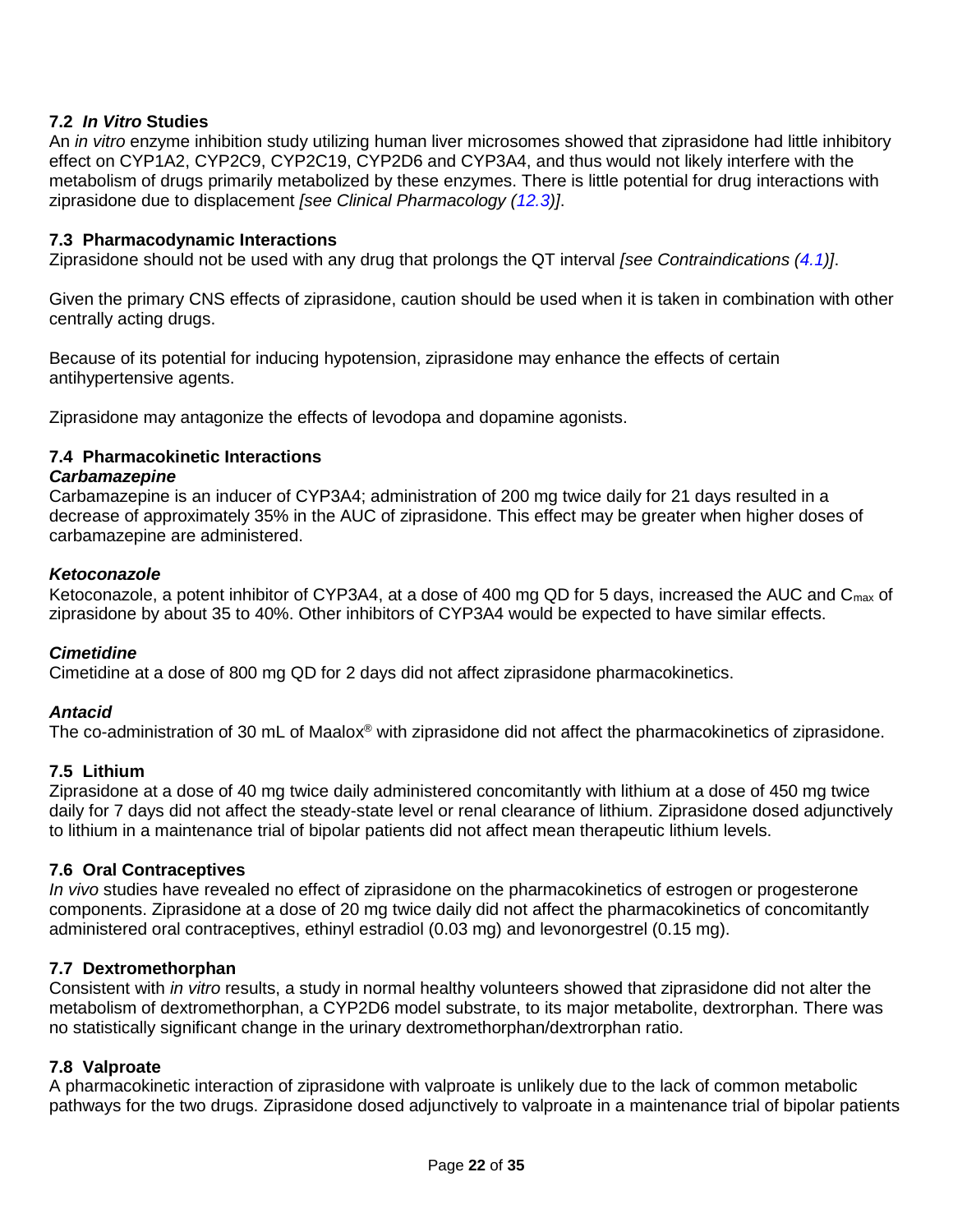did not affect mean therapeutic valproate levels.

### <span id="page-22-3"></span>**7.9 Other Concomitant Drug Therapy**

Population pharmacokinetic analysis of schizophrenic patients enrolled in controlled clinical trials has not revealed evidence of any clinically significant pharmacokinetic interactions with benztropine, propranolol, or lorazepam.

### <span id="page-22-0"></span>**7.10 Food Interaction**

The absolute bioavailability of a 20 mg dose under fed conditions is approximately 60%. The absorption of ziprasidone is increased up to two-fold in the presence of food *[see Clinical Pharmacology [\(12.3\)](#page-25-3)]*.

### <span id="page-22-4"></span>**8 USE IN SPECIFIC POPULATIONS**

### <span id="page-22-1"></span>**8.1 Pregnancy**

## *Pregnancy Category C*

In animal studies ziprasidone demonstrated developmental toxicity, including possible teratogenic effects at doses similar to human therapeutic doses. When ziprasidone was administered to pregnant rabbits during the period of organogenesis, an increased incidence of fetal structural abnormalities (ventricular septal defects and other cardiovascular malformations and kidney alterations) was observed at a dose of 30 mg/kg/day (3 times the maximum recommended human dose [MRHD] of 200 mg/day on a mg/m<sup>2</sup> basis). There was no evidence to suggest that these developmental effects were secondary to maternal toxicity. The developmental no-effect dose was 10 mg/kg/day (equivalent to the MRHD on a mg/m<sup>2</sup> basis). In rats, embryofetal toxicity (decreased fetal weights, delayed skeletal ossification) was observed following administration of 10 to 160 mg/kg/day (0.5 to 8 times the MRHD on a mg/m<sup>2</sup> basis) during organogenesis or throughout gestation, but there was no evidence of teratogenicity. Doses of 40 and 160 mg/kg/day (2 and 8 times the MRHD on a mg/m<sup>2</sup> basis) were associated with maternal toxicity. The developmental no-effect dose was 5 mg/kg/day (0.2 times the MRHD on a mg/m<sup>2</sup> basis).

There was an increase in the number of pups born dead and a decrease in postnatal survival through the first 4 days of lactation among the offspring of female rats treated during gestation and lactation with doses of 10 mg/kg/day (0.5 times the MRHD on a mg/m<sup>2</sup> basis) or greater. Offspring developmental delays and neurobehavioral functional impairment were observed at doses of 5 mg/kg/day (0.2 times the MRHD on a mg/m<sup>2</sup> basis) or greater. A no-effect level was not established for these effects.

There are no adequate and well-controlled studies in pregnant women. Ziprasidone should be used during pregnancy only if the potential benefit justifies the potential risk to the fetus.

#### *Non-teratogenic Effects*

Neonates exposed to antipsychotic drugs, during the third trimester of pregnancy are at risk for extrapyramidal and/or withdrawal symptoms following delivery. There have been reports of agitation, hypertonia, hypotonia, tremor, somnolence, respiratory distress and feeding disorder in these neonates. These complications have varied in severity; while in some cases symptoms have been self-limited, in other cases neonates have required intensive care unit support and prolonged hospitalization.

Ziprasidone should be used during pregnancy only if the potential benefit justifies the potential risk to the fetus.

#### <span id="page-22-5"></span>**8.2 Labor and Delivery**

The effect of ziprasidone on labor and delivery in humans is unknown.

#### <span id="page-22-2"></span>**8.3 Nursing Mothers**

It is not known whether ziprasidone or its metabolites are excreted in human milk. It is recommended that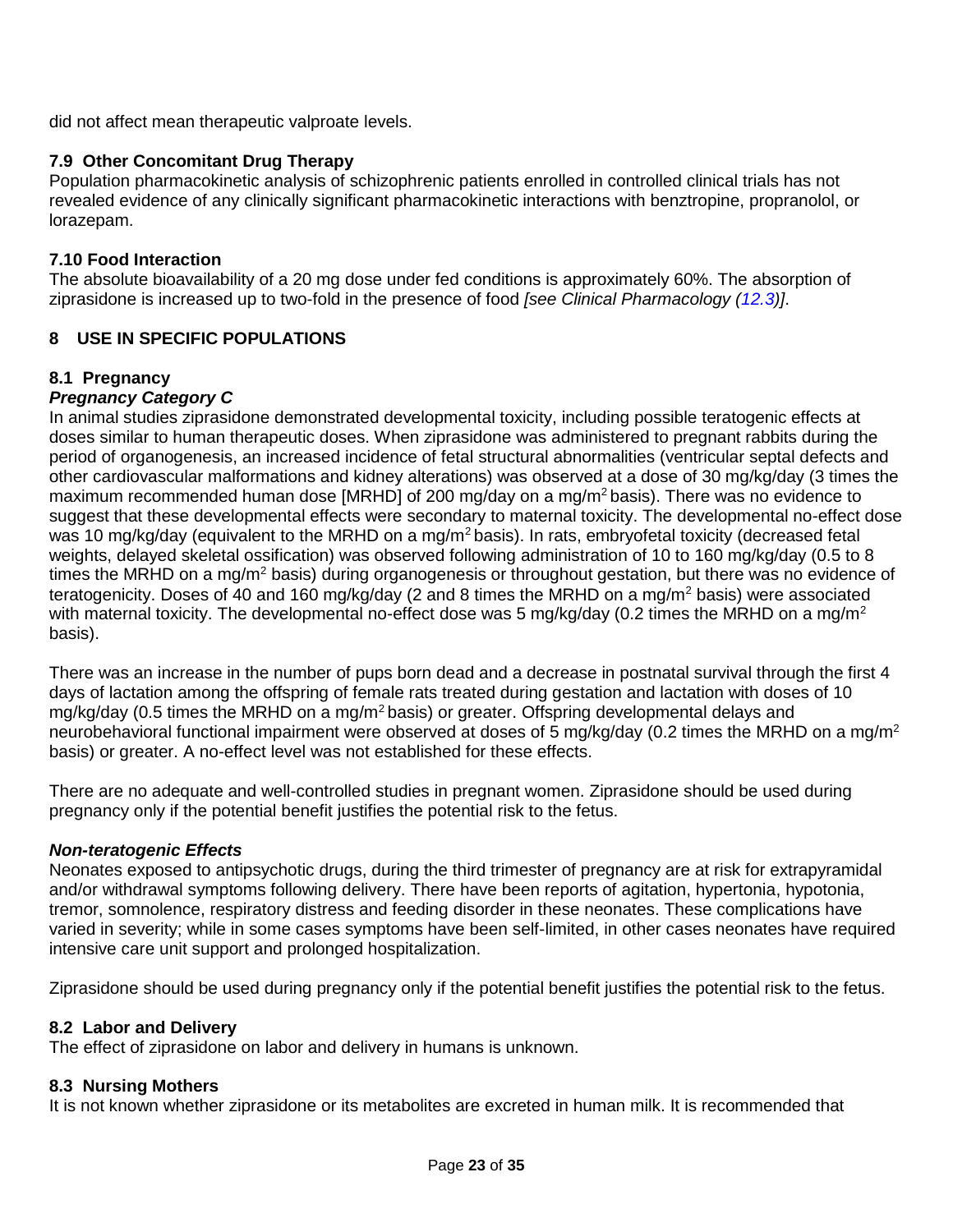women receiving ziprasidone should not breastfeed.

## <span id="page-23-0"></span>**8.4 Pediatric Use**

The safety and effectiveness of ziprasidone in pediatric patients have not been established.

## <span id="page-23-1"></span>**8.5 Geriatric Use**

Of the total number of subjects in clinical studies of ziprasidone, 2.4 percent were 65 and over. No overall differences in safety or effectiveness were observed between these subjects and younger subjects, and other reported clinical experience has not identified differences in responses between the elderly and younger patients, but greater sensitivity of some older individuals cannot be ruled out. Nevertheless, the presence of multiple factors that might increase the pharmacodynamic response to ziprasidone, or cause poorer tolerance or orthostasis, should lead to consideration of a lower starting dose, slower titration, and careful monitoring during the initial dosing period for some elderly patients.

## <span id="page-23-2"></span>**8.6 Renal Impairment**

Because ziprasidone is highly metabolized, with less than 1% of the drug excreted unchanged, renal impairment alone is unlikely to have a major impact on the pharmacokinetics of ziprasidone. The pharmacokinetics of ziprasidone following 8 days of 20 mg twice daily dosing were similar among subjects with varying degrees of renal impairment (n=27), and subjects with normal renal function, indicating that dosage adjustment based upon the degree of renal impairment is not required. Ziprasidone is not removed by hemodialysis.

### <span id="page-23-3"></span>**8.7 Hepatic Impairment**

As ziprasidone is cleared substantially by the liver, the presence of hepatic impairment would be expected to increase the AUC of ziprasidone; a multiple-dose study at 20 mg twice daily for 5 days in subjects (n=13) with clinically significant (Childs-Pugh Class A and B) cirrhosis revealed an increase in AUC  $_{0 \text{ to } 12}$  of 13% and 34% in Childs-Pugh Class A and B, respectively, compared to a matched control group (n=14). A half-life of 7.1 hours was observed in subjects with cirrhosis compared to 4.8 hours in the control group.

## <span id="page-23-4"></span>**8.8 Age and Gender Effects**

In a multiple-dose (8 days of treatment) study involving 32 subjects, there was no difference in the pharmacokinetics of ziprasidone between men and women or between elderly (>65 years) and young (18 to 45 years) subjects. Additionally, population pharmacokinetic evaluation of patients in controlled trials has revealed no evidence of clinically significant age or gender-related differences in the pharmacokinetics of ziprasidone. Dosage modifications for age or gender are, therefore, not recommended.

## <span id="page-23-5"></span>**8.9 Smoking**

Based on *in vitro* studies utilizing human liver enzymes, ziprasidone is not a substrate for CYP1A2; smoking should therefore not have an effect on the pharmacokinetics of ziprasidone. Consistent with these *in vitro* results, population pharmacokinetic evaluation has not revealed any significant pharmacokinetic differences between smokers and nonsmokers.

## <span id="page-23-6"></span>**9 DRUG ABUSE AND DEPENDENCE**

#### <span id="page-23-7"></span>**9.3 Dependence**

Ziprasidone has not been systematically studied, in animals or humans, for its potential for abuse, tolerance, or physical dependence. While the clinical trials did not reveal any tendency for drug-seeking behavior, these observations were not systematic and it is not possible to predict on the basis of this limited experience the extent to which ziprasidone will be misused, diverted, and/or abused once marketed. Consequently, patients should be evaluated carefully for a history of drug abuse, and such patients should be observed closely for signs of ziprasidone misuse or abuse (e.g., development of tolerance, increases in dose, drug-seeking behavior).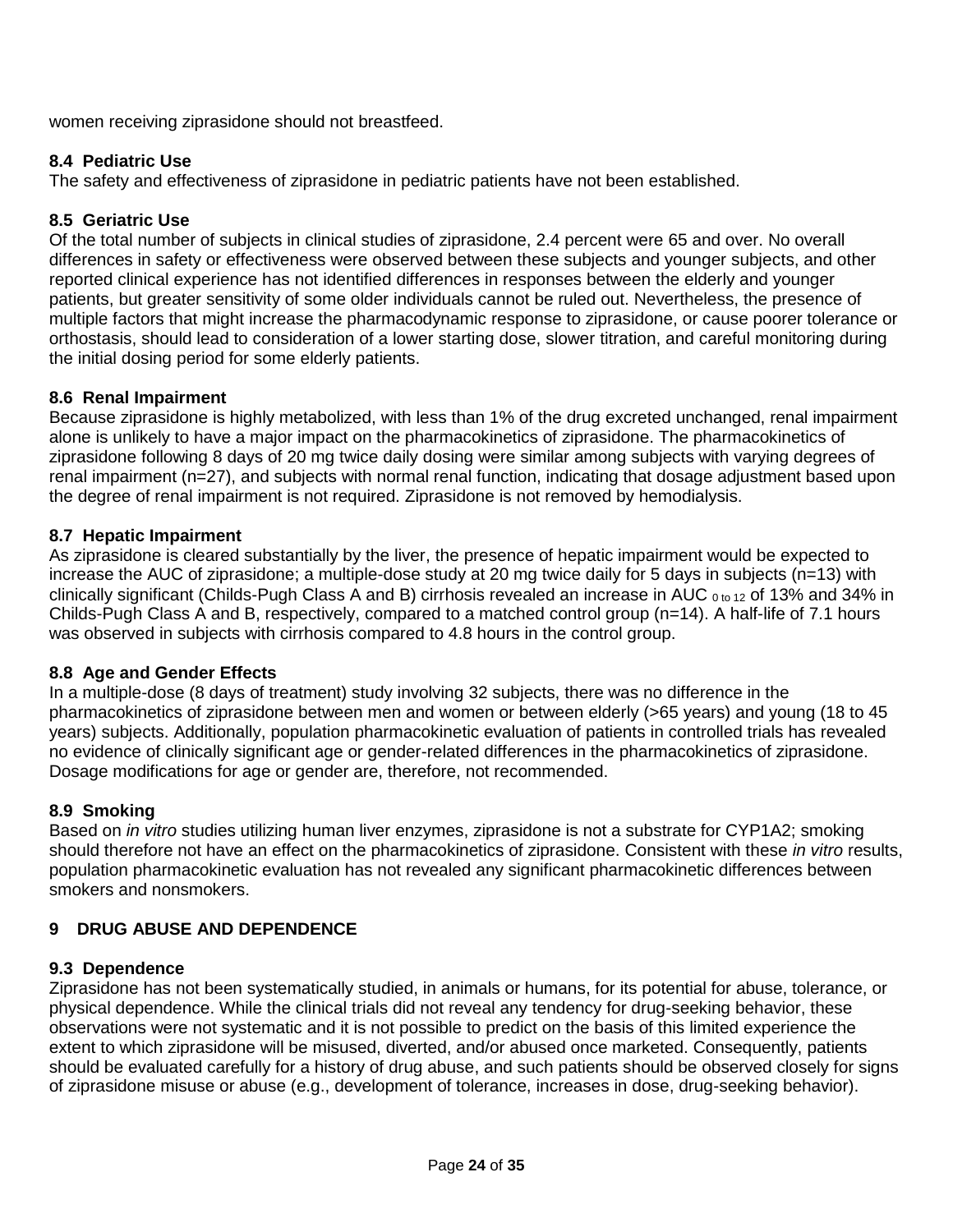#### <span id="page-24-0"></span>**10 OVERDOSAGE**

#### <span id="page-24-1"></span>**10.1 Human Experience**

In premarketing trials involving more than 5400 patients and/or normal subjects, accidental or intentional overdosage of oral ziprasidone was documented in 10 patients. All of these patients survived without sequelae. In the patient taking the largest confirmed amount, 3,240 mg, the only symptoms reported were minimal sedation, slurring of speech, and transitory hypertension (200/95).

Adverse reactions reported with ziprasidone overdose included extrapyramidal symptoms, somnolence, tremor, and anxiety *[see Adverse Reactions [\(6.2\)](#page-20-1)].*

#### <span id="page-24-2"></span>**10.2 Management of Overdosage**

In case of acute overdosage, establish and maintain an airway and ensure adequate oxygenation and ventilation. Intravenous access should be established, and gastric lavage (after intubation, if patient is unconscious) and administration of activated charcoal together with a laxative should be considered. The possibility of obtundation, seizure, or dystonic reaction of the head and neck following overdose may create a risk of aspiration with induced emesis.

Cardiovascular monitoring should commence immediately and should include continuous electrocardiographic monitoring to detect possible arrhythmias. If antiarrhythmic therapy is administered, disopyramide, procainamide, and quinidine carry a theoretical hazard of additive QT-prolonging effects that might be additive to those of ziprasidone.

Hypotension and circulatory collapse should be treated with appropriate measures such as intravenous fluids. If sympathomimetic agents are used for vascular support, epinephrine and dopamine should not be used, since beta stimulation combined with  $\alpha_1$  antagonism associated with ziprasidone may worsen hypotension. Similarly, it is reasonable to expect that the alpha-adrenergic-blocking properties of bretylium might be additive to those of ziprasidone, resulting in problematic hypotension.

In cases of severe extrapyramidal symptoms, anticholinergic medication should be administered. There is no specific antidote to ziprasidone, and it is not dialyzable. The possibility of multiple drug involvement should be considered. Close medical supervision and monitoring should continue until the patient recovers.

#### <span id="page-24-3"></span>**11 DESCRIPTION**

Ziprasidone is available as ziprasidone hydrochloride capsules for oral administration. Ziprasidone is a psychotropic agent that is chemically unrelated to phenothiazine or butyrophenone antipsychotic agents. It has a molecular weight of 412.94 g/mol (free base), with the following chemical name: 5-[2-[4-(1,2-benzisothiazol-3-yl)- 1-piperazinyl]ethyl]-6-chloro-1,3-dihydro-2*H*-indol-2-one. The molecular formula of C21H21ClN4OS (free base of ziprasidone) represents the following structural formula:



Ziprasidone hydrochloride capsules contain a monohydrochloride salt of ziprasidone. Chemically, ziprasidone hydrochloride is 5-[2-[4-(1,2-benzisothiazol-3-yl)-1-piperazinyl]ethyl]-6-chloro-1,3-dihydro-2*H*-indol-2-one,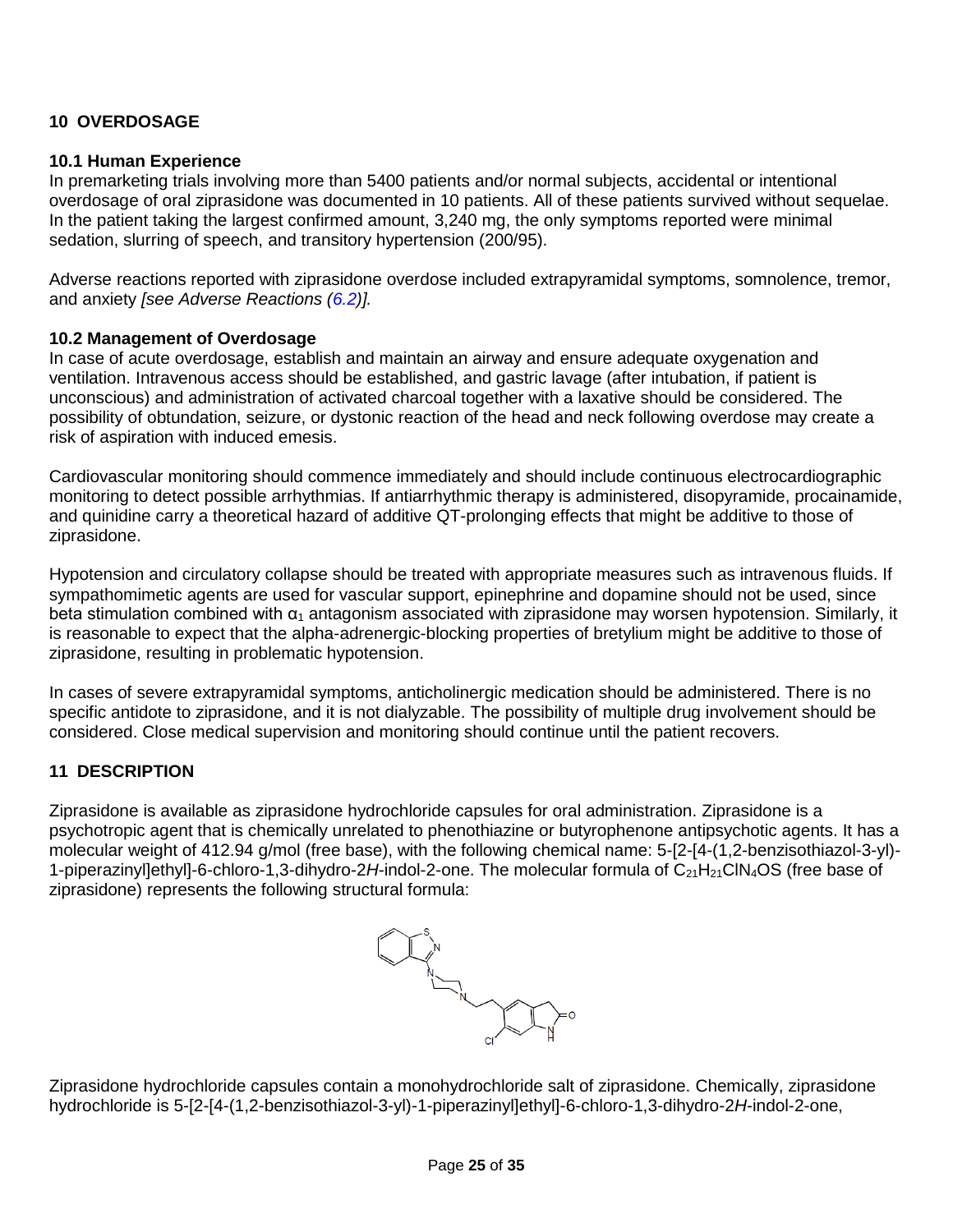monohydrochloride. The molecular formula is  $C_{21}H_{21}CIN_4OS \cdot HCl$  and its molecular weight is 449.40 g/mol. Ziprasidone hydrochloride is an off white to beige brown powder.

Ziprasidone hydrochloride capsules are supplied for oral administration in 20 mg (of ziprasidone free base), 40 mg (of ziprasidone free base), 60 mg (of ziprasidone free base), and 80 mg (of ziprasidone free base) capsules. Ziprasidone hydrochloride capsules contain ziprasidone hydrochloride, colloidal silicon dioxide, crospovidone, magnesium stearate and sodium starch glycolate. Each capsule shell contains the following inactive ingredients: gelatin and titanium dioxide. The 20 mg, 40 mg and 80 mg capsule shells also contain the following inactive ingredients: D&C Red #28, FD&C Blue #1, FD&C Yellow #6. The capsule imprinting ink contains ammonium hydroxide, black iron oxide, butyl alcohol, ethyl alcohol, isopropyl alcohol, potassium hydroxide, propylene glycol and shellac.

## <span id="page-25-0"></span>**12 CLINICAL PHARMACOLOGY**

### <span id="page-25-1"></span>**12.1 Mechanism of Action**

The mechanism of action of ziprasidone, as with other drugs having efficacy in schizophrenia, is unknown. However, it has been proposed that this drug's efficacy in schizophrenia is mediated through a combination of dopamine type 2 ( $D_2$ ) and serotonin type 2 ( $5HT_2$ ) antagonism. As with other drugs having efficacy in bipolar disorder, the mechanism of action of ziprasidone in bipolar disorder is unknown.

### <span id="page-25-2"></span>**12.2 Pharmacodynamics**

Ziprasidone exhibited high *in vitro* binding affinity for the dopamine  $D_2$  and  $D_3$ , the serotonin 5HT<sub>2A</sub>, 5HT<sub>2C</sub>,  $5HT<sub>1A</sub>$ ,  $5HT<sub>1D</sub>$ , and  $α<sub>1</sub>$ -adrenergic receptors (K<sub>i</sub>s of 4.8, 7.2, 0.4, 1.3, 3.4, 2, and 10 nM, respectively), and moderate affinity for the histamine H<sub>1</sub> receptor (K<sub>i</sub>=47 nM). Ziprasidone functioned as an antagonist at the D<sub>2</sub>,  $5HT<sub>2A</sub>$ , and  $5HT<sub>1D</sub>$  receptors, and as an agonist at the  $5HT<sub>1A</sub>$  receptor. Ziprasidone inhibited synaptic reuptake of serotonin and norepinephrine. No appreciable affinity was exhibited for other receptor/binding sites tested, including the cholinergic muscarinic receptor ( $IC_{50} > 1$  mcM). Antagonism at receptors other than dopamine and  $5HT<sub>2</sub>$  with similar receptor affinities may explain some of the other therapeutic and side effects of ziprasidone. Ziprasidone's antagonism of histamine  $H_1$  receptors may explain the somnolence observed with this drug. Ziprasidone's antagonism of  $\alpha_1$ -adrenergic receptors may explain the orthostatic hypotension observed with this drug.

## <span id="page-25-3"></span>**12.3 Pharmacokinetics**

## *Oral Pharmacokinetics*

Ziprasidone's activity is primarily due to the parent drug. The multiple-dose pharmacokinetics of ziprasidone are dose-proportional within the proposed clinical dose range, and ziprasidone accumulation is predictable with multiple dosing. Elimination of ziprasidone is mainly via hepatic metabolism with a mean terminal half-life of about 7 hours within the proposed clinical dose range. Steady-state concentrations are achieved within one to three days of dosing. The mean apparent systemic clearance is 7.5 mL/min/kg. Ziprasidone is unlikely to interfere with the metabolism of drugs metabolized by cytochrome P450 enzymes.

#### *Absorption*

Ziprasidone is well absorbed after oral administration, reaching peak plasma concentrations in 6 to 8 hours. The absolute bioavailability of a 20 mg dose under fed conditions is approximately 60%. The absorption of ziprasidone is increased up to two-fold in the presence of food.

#### *Distribution*

Ziprasidone has a mean apparent volume of distribution of 1.5 L/kg. It is greater than 99% bound to plasma proteins, binding primarily to albumin and α1-acid glycoprotein. The *in vitro* plasma protein binding of ziprasidone was not altered by warfarin or propranolol, two highly protein-bound drugs, nor did ziprasidone alter the binding of these drugs in human plasma. Thus, the potential for drug interactions with ziprasidone due to displacement is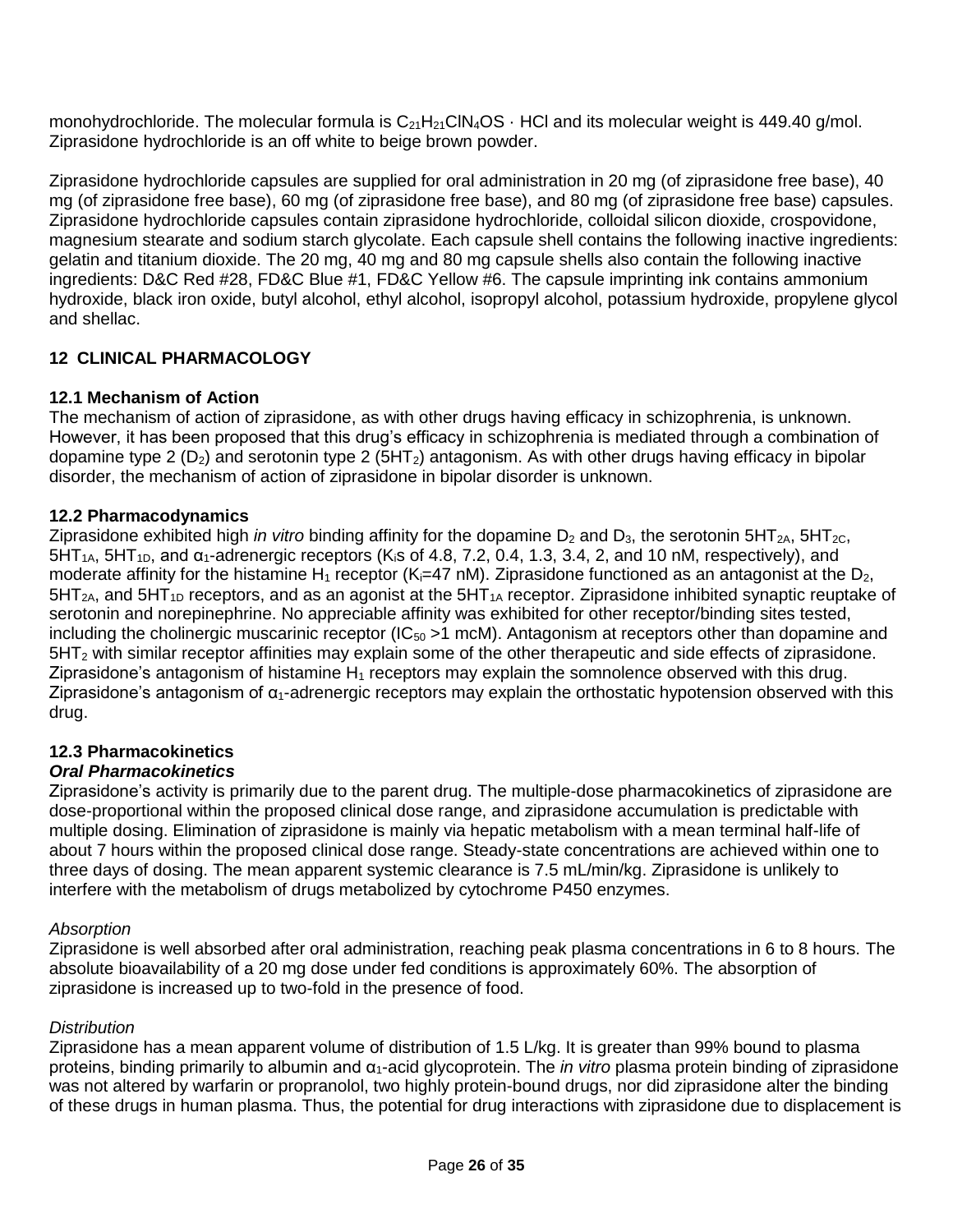### minimal.

### *Metabolism and Elimination*

Ziprasidone is extensively metabolized after oral administration with only a small amount excreted in the urine (<1%) or feces (<4%) as unchanged drug. Ziprasidone is primarily cleared via three metabolic routes to yield four major circulating metabolites, benzisothiazole (BITP) sulphoxide, BITP-sulphone, ziprasidone sulphoxide, and S-methyl-dihydroziprasidone. Approximately 20% of the dose is excreted in the urine, with approximately 66% being eliminated in the feces. Unchanged ziprasidone represents about 44% of total drug-related material in serum. *In vitro* studies using human liver subcellular fractions indicate that S-methyl-dihydroziprasidone is generated in two steps. These studies indicate that the reduction reaction is mediated primarily by chemical reduction by glutathione as well as by enzymatic reduction by aldehyde oxidase and the subsequent methylation is mediated by thiol methyltransferase. *In vitro* studies using human liver microsomes and recombinant enzymes indicate that CYP3A4 is the major CYP contributing to the oxidative metabolism of ziprasidone. CYP1A2 may contribute to a much lesser extent. Based on *in vivo* abundance of excretory metabolites, less than one-third of ziprasidone metabolic clearance is mediated by cytochrome P450 catalyzed oxidation and approximately twothirds via reduction. There are no known clinically relevant inhibitors or inducers of aldehyde oxidase.

## <span id="page-26-0"></span>**13 NONCLINICAL TOXICOLOGY**

# <span id="page-26-1"></span>**13.1 Carcinogenesis, Mutagenesis, Impairment of Fertility**

## *Carcinogenesis*

Lifetime carcinogenicity studies were conducted with ziprasidone in Long Evans rats and CD-1 mice. Ziprasidone was administered for 24 months in the diet at doses of 2, 6, or 12 mg/kg/day to rats, and 50, 100, or 200 mg/kg/day to mice (0.1 to 0.6 and 1 to 5 times the MRHD of 200 mg/day on a mg/m<sup>2</sup> basis, respectively). In the rat study, there was no evidence of an increased incidence of tumors compared to controls. In male mice, there was no increase in incidence of tumors relative to controls. In female mice, there were dose-related increases in the incidences of pituitary gland adenoma and carcinoma, and mammary gland adenocarcinoma at all doses tested (50 to 200 mg/kg/day or 1 to 5 times the MRHD on a mg/m<sup>2</sup> basis). Proliferative changes in the pituitary and mammary glands of rodents have been observed following chronic administration of other antipsychotic agents and are considered to be prolactin-mediated. Increases in serum prolactin were observed in a 1-month dietary study in female, but not male, mice at 100 and 200 mg/kg/day (or 2.5 and 5 times the MRHD on a mg/m<sup>2</sup> basis). Ziprasidone had no effect on serum prolactin in rats in a 5-week dietary study at the doses that were used in the carcinogenicity study. The relevance for human risk of the findings of prolactin-mediated endocrine tumors in rodents is unknown *[see Warnings and Precautions [\(5.14\)](#page-13-4)]*.

## *Mutagenesis*

Ziprasidone was tested in the Ames bacterial mutation assay, the *in vitro* mammalian cell gene mutation mouse lymphoma assay, the *in vitro* chromosomal aberration assay in human lymphocytes, and the *in vivo*  chromosomal aberration assay in mouse bone marrow. There was a reproducible mutagenic response in the Ames assay in one strain of *S. typhimurium* in the absence of metabolic activation. Positive results were obtained in both the *in vitro* mammalian cell gene mutation assay and the *in vitro* chromosomal aberration assay in human lymphocytes.

## *Impairment of Fertility*

Ziprasidone was shown to increase time to copulation in Sprague-Dawley rats in two fertility and early embryonic development studies at doses of 10 to 160 mg/kg/day (0.5 to 8 times the MRHD of 200 mg/day on a mg/m<sup>2</sup> basis). Fertility rate was reduced at 160 mg/kg/day (8 times the MRHD on a mg/m<sup>2</sup> basis). There was no effect on fertility at 40 mg/kg/day (2 times the MRHD on a mg/m<sup>2</sup> basis). The effect on fertility appeared to be in the female since fertility was not impaired when males given 160 mg/kg/day (8 times the MRHD on a mg/m<sup>2</sup> basis) were mated with untreated females. In a 6-month study in male rats given 200 mg/kg/day (10 times the MRHD on a mg/ $m<sup>2</sup>$  basis) there were no treatment-related findings observed in the testes.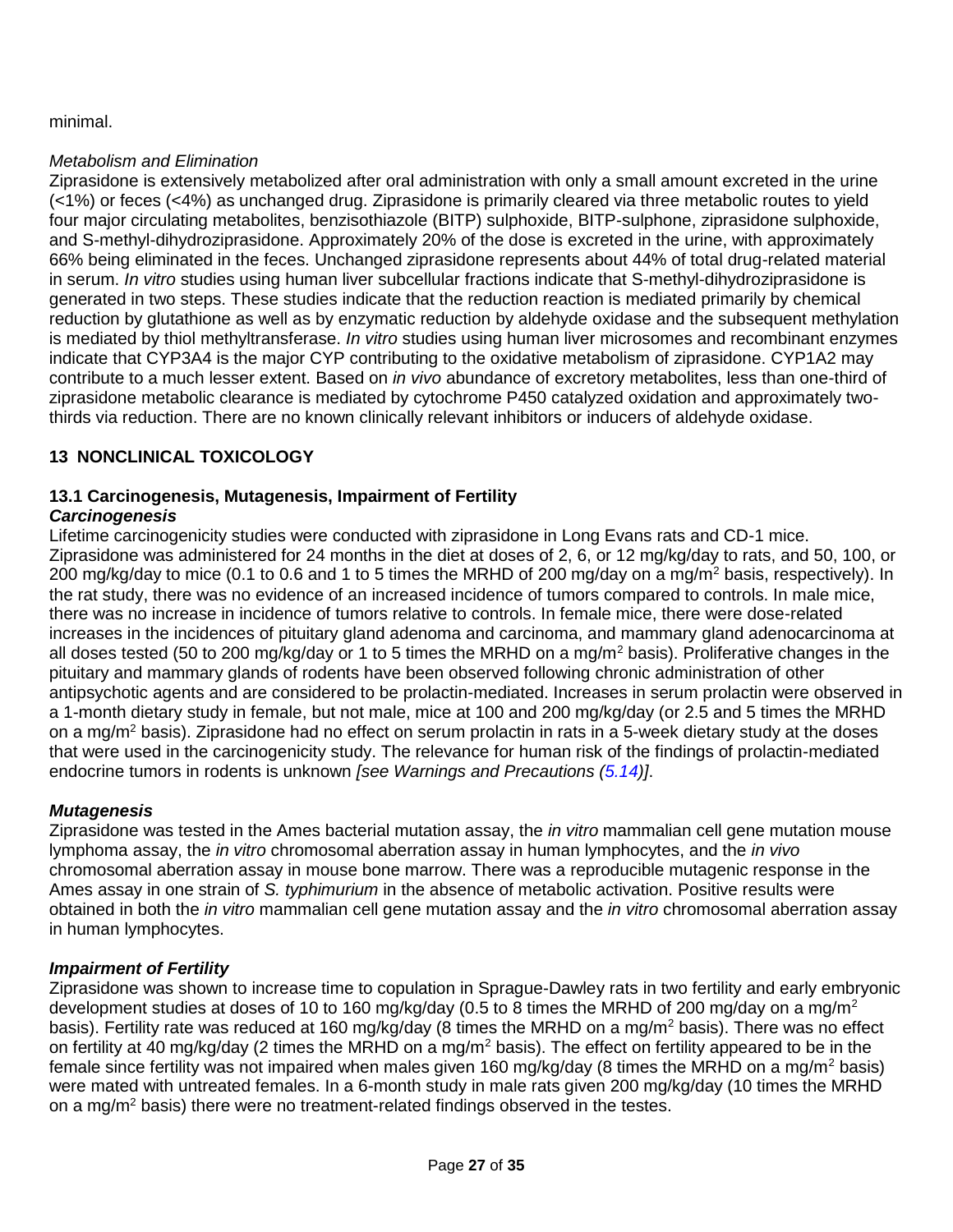### <span id="page-27-0"></span>**14 CLINICAL STUDIES**

#### <span id="page-27-1"></span>**14.1 Schizophrenia**

The efficacy of oral ziprasidone in the treatment of schizophrenia was evaluated in 5 placebo-controlled studies, 4 short-term (4- and 6-week) trials and one maintenance trial. All trials were in adult inpatients, most of whom met DSM III-R criteria for schizophrenia. Each study included 2 to 3 fixed doses of ziprasidone as well as placebo. Four of the 5 trials were able to distinguish ziprasidone from placebo; one short-term study did not. Although a single fixed-dose haloperidol arm was included as a comparative treatment in one of the three shortterm trials, this single study was inadequate to provide a reliable and valid comparison of ziprasidone and haloperidol.

Several instruments were used for assessing psychiatric signs and symptoms in these studies. The Brief Psychiatric Rating Scale (BPRS) and the Positive and Negative Syndrome Scale (PANSS) are both multi-item inventories of general psychopathology usually used to evaluate the effects of drug treatment in schizophrenia. The BPRS psychosis cluster (conceptual disorganization, hallucinatory behavior, suspiciousness, and unusual thought content) is considered a particularly useful subset for assessing actively psychotic schizophrenic patients. A second widely used assessment, the Clinical Global Impression (CGI), reflects the impression of a skilled observer, fully familiar with the manifestations of schizophrenia, about the overall clinical state of the patient. In addition, the Scale for Assessing Negative Symptoms (SANS) was employed for assessing negative symptoms in one trial.

#### *The results of the oral ziprasidone trials in schizophrenia follow:*

- In a 4-week, placebo-controlled trial (n=139) comparing 2 fixed doses of ziprasidone (20 and 60 mg twice daily) with placebo, only the 60 mg dose was superior to placebo on the BPRS total score and the CGI severity score. This higher dose group was not superior to placebo on the BPRS psychosis cluster or on the SANS.
- In a 6-week, placebo-controlled trial (n=302) comparing 2 fixed doses of ziprasidone (40 and 80 mg twice daily) with placebo, both dose groups were superior to placebo on the BPRS total score, the BPRS psychosis cluster, the CGI severity score and the PANSS total and negative subscale scores. Although 80 mg twice daily had a numerically greater effect than 40 mg twice daily, the difference was not statistically significant.
- In a 6-week, placebo-controlled trial (n=419) comparing 3 fixed doses of ziprasidone (20, 60, and 100 mg twice daily) with placebo, all three dose groups were superior to placebo on the PANSS total score, the BPRS total score, the BPRS psychosis cluster, and the CGI severity score. Only the 100 mg twice daily dose group was superior to placebo on the PANSS negative subscale score. There was no clear evidence for a dose-response relationship within the 20 mg twice daily to 100 mg twice daily dose range.
- In a 4-week, placebo-controlled trial (n=200) comparing 3 fixed doses of ziprasidone (5, 20, and 40 mg twice daily), none of the dose groups was statistically superior to placebo on any outcome of interest.
- A study was conducted in stable chronic or subchronic (CGI-S <5 at baseline) schizophrenic inpatients (n=294) who had been hospitalized for not less than two months. After a 3-day single-blind placebo runin, subjects were randomized to one of 3 fixed doses of ziprasidone (20 mg, 40 mg, or 80 mg twice daily) or placebo and observed for relapse. Patients were observed for "impending psychotic relapse," defined as CGI-improvement score of >6 (much worse or very much worse) and/or scores >6 (moderately severe) on the hostility or uncooperativeness items of the PANSS on two consecutive days. Ziprasidone was significantly superior to placebo in time to relapse, with no significant difference between the different dose groups. There were insufficient data to examine population subsets based on age and race. Examination of population subsets based on gender did not reveal any differential responsiveness.

#### <span id="page-27-2"></span>**14.2 Bipolar I Disorder (Acute Mixed or Manic Episodes and Maintenance Treatment as an Adjunct to**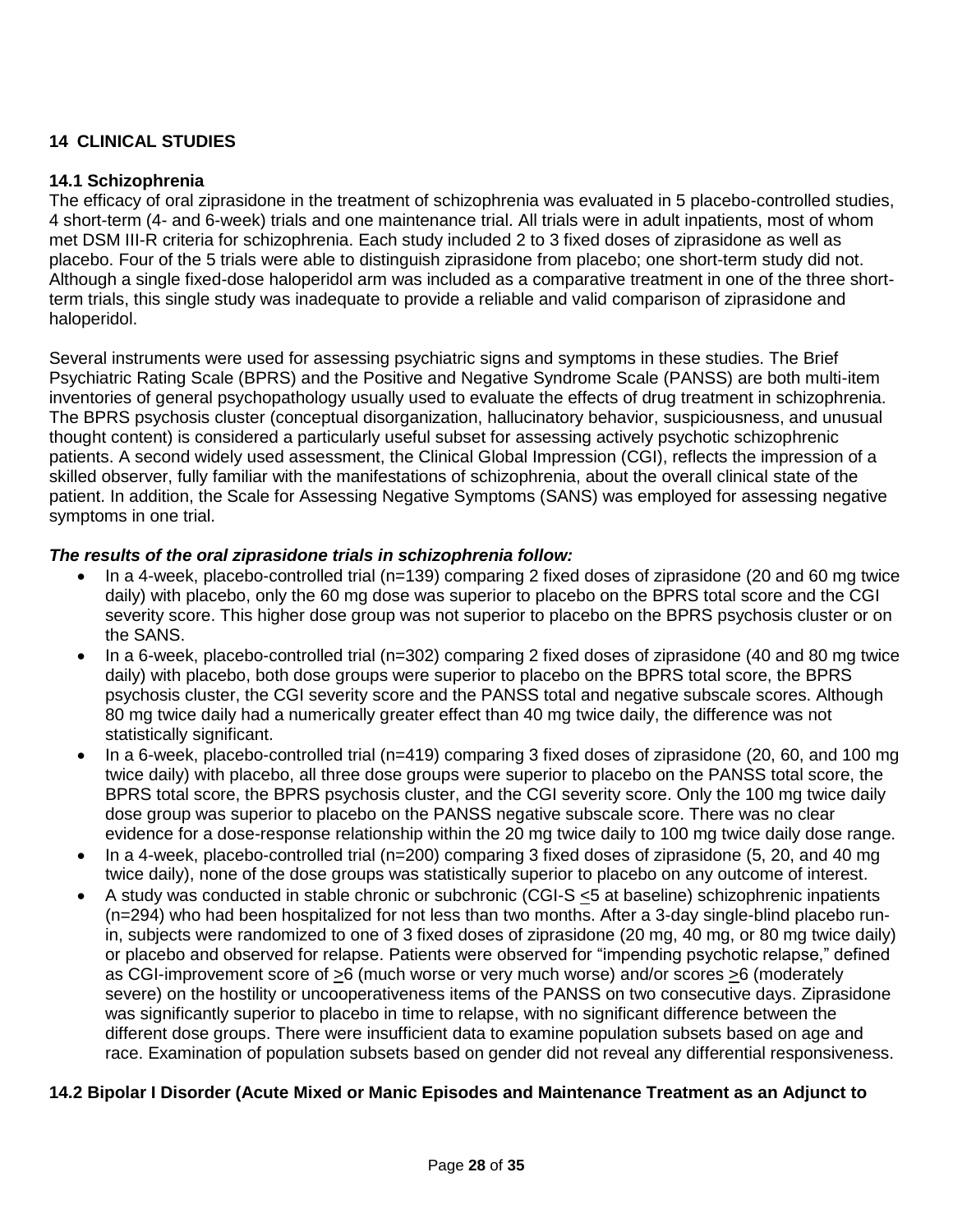## **Lithium or Valproate) Acute Manic and Mixed Episodes Associated with Bipolar I Disorder**

The efficacy of ziprasidone was established in 2 placebo-controlled, double-blind, 3-week monotherapy studies in patients meeting DSM-IV criteria for bipolar I disorder, manic or mixed episode with or without psychotic features. Primary rating instruments used for assessing manic symptoms in these trials were: (1) the Mania Rating Scale (MRS), which is derived from the Schedule for Affective Disorders and Schizophrenia-Change Version (SADS-CB) with items grouped as the Manic Syndrome subscale (elevated mood, less need for sleep, excessive energy, excessive activity, grandiosity), the Behavior and Ideation subscale (irritability, motor hyperactivity, accelerated speech, racing thoughts, poor judgment) and impaired insight; and (2) the Clinical Global Impression-Severity of Illness Scale (CGI-S), which was used to assess the clinical significance of treatment response.

The results of the oral ziprasidone trials in adult bipolar I disorder, manic/mixed episode follow: in a 3-week placebo-controlled trial (n=210), the dose of ziprasidone was 40 mg twice daily on Day 1 and 80 mg twice daily on Day 2. Titration within the range of 40-80 mg twice daily (in 20 mg twice daily increments) was permitted for the duration of the study. Ziprasidone was significantly more effective than placebo in reduction of the MRS total score and the CGI-S score. The mean daily dose of ziprasidone in this study was 132 mg. In a second 3-week placebo-controlled trial (n=205), the dose of ziprasidone was 40 mg twice daily on Day 1. Titration within the range of 40-80 mg twice daily (in 20 mg twice daily increments) was permitted for the duration of study (beginning on Day 2). Ziprasidone was significantly more effective than placebo in reduction of the MRS total score and the CGI-S score. The mean daily dose of ziprasidone in this study was 112 mg.

## **Maintenance Therapy**

The efficacy of ziprasidone as adjunctive therapy to lithium or valproate in the maintenance treatment of bipolar I disorder was established in a placebo-controlled trial in patients who met DSM-IV criteria for bipolar I disorder. The trial included patients whose most recent episode was manic or mixed, with or without psychotic features. In the open-label phase, patients were required to be stabilized on ziprasidone plus lithium or valproic acid for at least 8 weeks in order to be randomized. In the double-blind randomized phase, patients continued treatment with lithium or valproic acid and were randomized to receive either ziprasidone (administered twice daily totaling 80 mg to 160 mg per day) or placebo. Generally, in the maintenance phase, patients continued on the same dose on which they were stabilized during the stabilization phase. The primary endpoint in this study was time to recurrence of a mood episode (manic, mixed or depressed episode) requiring intervention, which was defined as any of the following: discontinuation due to a mood episode, clinical intervention for a mood episode (e.g., initiation of medication or hospitalization), or Mania Rating Scale score > 18 or a MADRS score >18 (on 2 consecutive assessments no more than 10 days apart). A total of 584 subjects were treated in the open-label stabilization period. In the double-blind randomization period, 127 subjects were treated with ziprasidone, and 112 subjects were treated with placebo. Ziprasidone was superior to placebo in increasing the time to recurrence of a mood episode. The types of relapse events observed included depressive, manic, and mixed episodes. Depressive, manic, and mixed episodes accounted for 53%, 34%, and 13%, respectively, of the total number of relapse events in the study.

## <span id="page-28-0"></span>**16 HOW SUPPLIED/STORAGE AND HANDLING**

Ziprasidone hydrochloride capsules are differentiated by capsule color/size and are imprinted in black ink with "APO ZIP" and a unique number. Ziprasidone hydrochloride capsules are supplied for oral administration in 20 mg (purple/white), 40 mg (purple/purple), 60 mg (white/white), and 80 mg (purple/white) capsules. They are supplied in the following strengths and package configurations:

| Ziprasidone Hydrochloride Capsules |                     |          |         |  |  |
|------------------------------------|---------------------|----------|---------|--|--|
| Package Configuration              | Capsule<br>Strength | NDC Code | Imprint |  |  |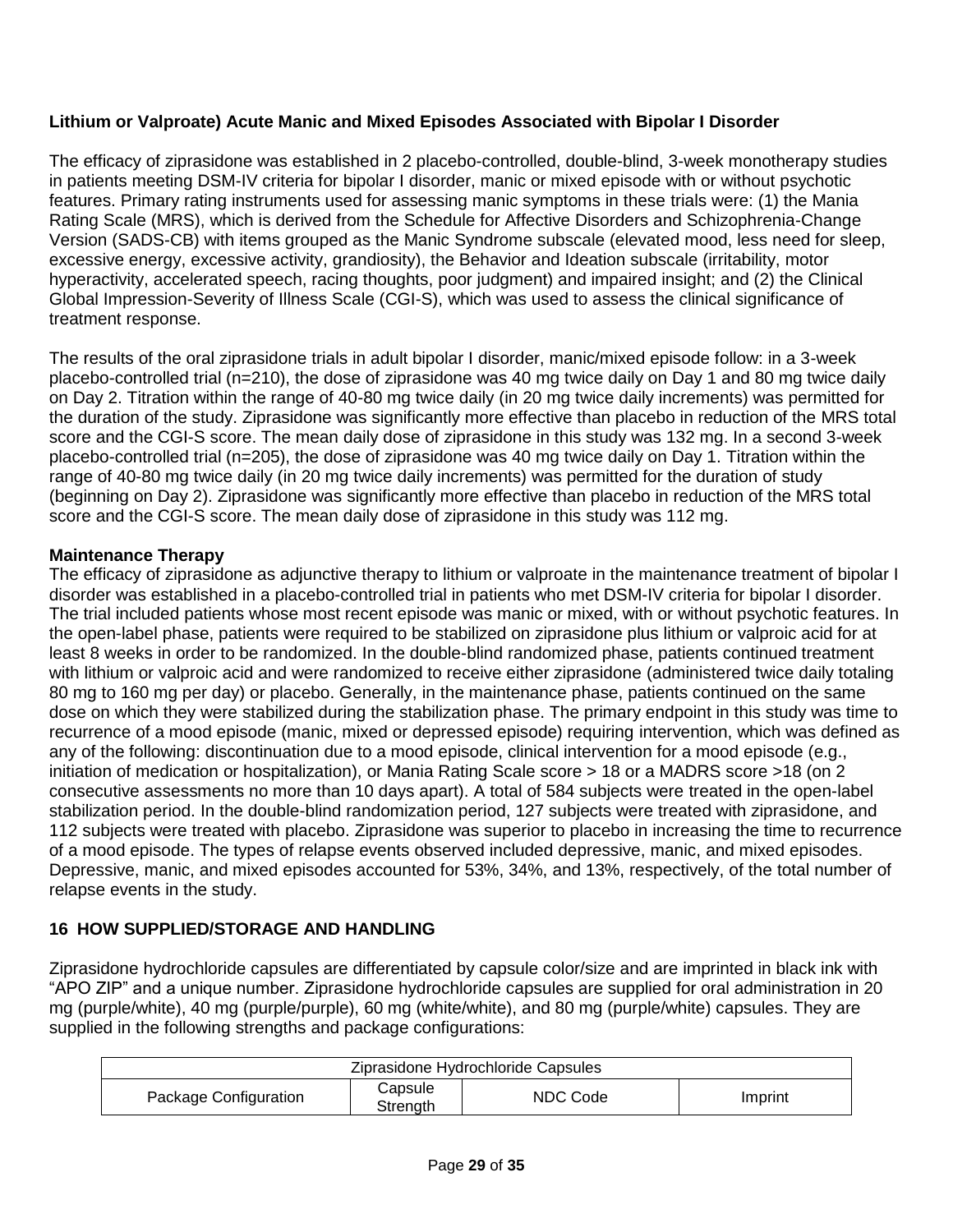|                 | (mg) |                  |            |
|-----------------|------|------------------|------------|
| Bottles of 30   | 20   | NDC-60505-2528-3 | APO ZIP 20 |
| Bottles of 30   | 40   | NDC-60505-2529-3 | APO ZIP 40 |
| Bottles of 30   | 60   | NDC-60505-2530-3 | APO ZIP 60 |
| Bottles of 30   | 80   | NDC-60505-2531-3 | APO ZIP 80 |
| Bottles of 60   | 20   | NDC-60505-2528-6 | APO ZIP 20 |
| Bottles of 60   | 40   | NDC-60505-2529-6 | APO ZIP 40 |
| Bottles of 60   | 60   | NDC-60505-2530-6 | APO ZIP 60 |
| Bottles of 60   | 80   | NDC-60505-2531-6 | APO ZIP 80 |
| Bottles of 1000 | 20   | NDC-60505-2528-8 | APO ZIP 20 |
| Bottles of 1000 | 40   | NDC-60505-2529-8 | APO ZIP 40 |
| Bottles of 1000 | 60   | NDC-60505-2530-8 | APO ZIP 60 |
| Bottles of 1000 | 80   | NDC-60505-2531-8 | APO ZIP 80 |
| Unit dose/80    | 20   | NDC-60505-2528-0 | APO ZIP 20 |
| Unit dose/80    | 40   | NDC-60505-2529-0 | APO ZIP 40 |
| Unit dose/80    | 60   | NDC-60505-2530-0 | APO ZIP 60 |
| Unit dose/80    | 80   | NDC-60505-2531-0 | APO ZIP 80 |

Store at 20°C to 25°C (68°F to 77°F); excursions permitted from 15°C to 30°C (59°F to 86°F) [see USP Controlled Room Temperature]. Dispense in a tight, light-resistant container [see USP].

## <span id="page-29-0"></span>**17 PATIENT COUNSELING INFORMATION**

Advise the patient to read the FDA-approved patient labeling (Patient Information).

#### **Administration with Food**

Instruct patients to take ziprasidone hydrochloride capsules with food for optimal absorption. The absorption of ziprasidone is increased up to two-fold in the presence of food *[see Drug Interactions [\(7.8\)](#page-21-6) and Clinical Pharmacology [\(12.3\)](#page-25-3)]*.

#### **QTc Prolongation**

Advise patients to inform their health care providers of the following: History of QT prolongation; recent acute myocardial infarction; uncompensated heart failure; prescription of other drugs that have demonstrated QT prolongation; risk for significant electrolyte abnormalities; and history of cardiac arrhythmia *[see Contraindications [\(4.1\)](#page-4-3) and Warnings and Precautions [\(5.3\)](#page-5-2)].*

Instruct patients to report the onset of any conditions that put them at risk for significant electrolyte disturbances, hypokalemia in particular, including but not limited to the initiation of diuretic therapy or prolonged diarrhea. In addition, instruct patients to report symptoms such as dizziness, palpitations, or syncope to the prescriber *[see Warnings and Precautions [\(5.3\)](#page-5-2)]*.

#### **Severe Cutaneous Adverse Reactions**

Instruct patients to report to their health care provider at the earliest onset any signs or symptoms that may be associated with Drug Reaction with Eosinophilia and Systemic Symptoms (DRESS) or with severe cutaneous adverse reactions, such as Stevens-Johnson syndrome *[see Warnings and Precautions [\(5.5\)](#page-7-0)].*

This product's label may have been updated. For current full prescribing information, please visit www.apotex.com.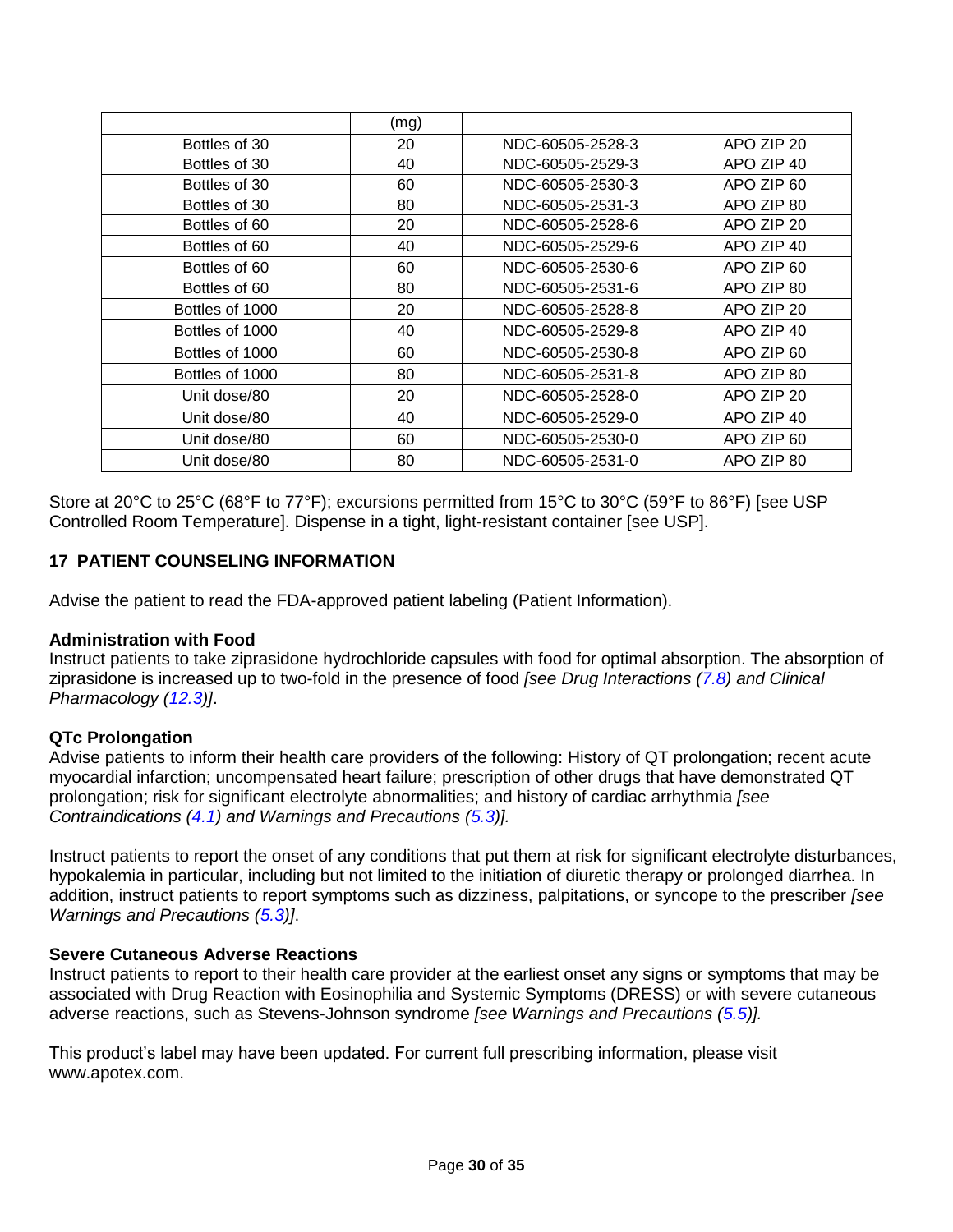### **APOTEX INC. ZIPRASIDONE HYDROCHLORIDE CAPSULES 20 mg, 40 mg, 60 mg and 80 mg**

# **Manufactured by**

### **Manufactured for**

Apotex Inc. Toronto, Ontario Canada M9L 1T9 Apotex Corp. Weston, Florida 33326

Revised: January 2019 Revision: 12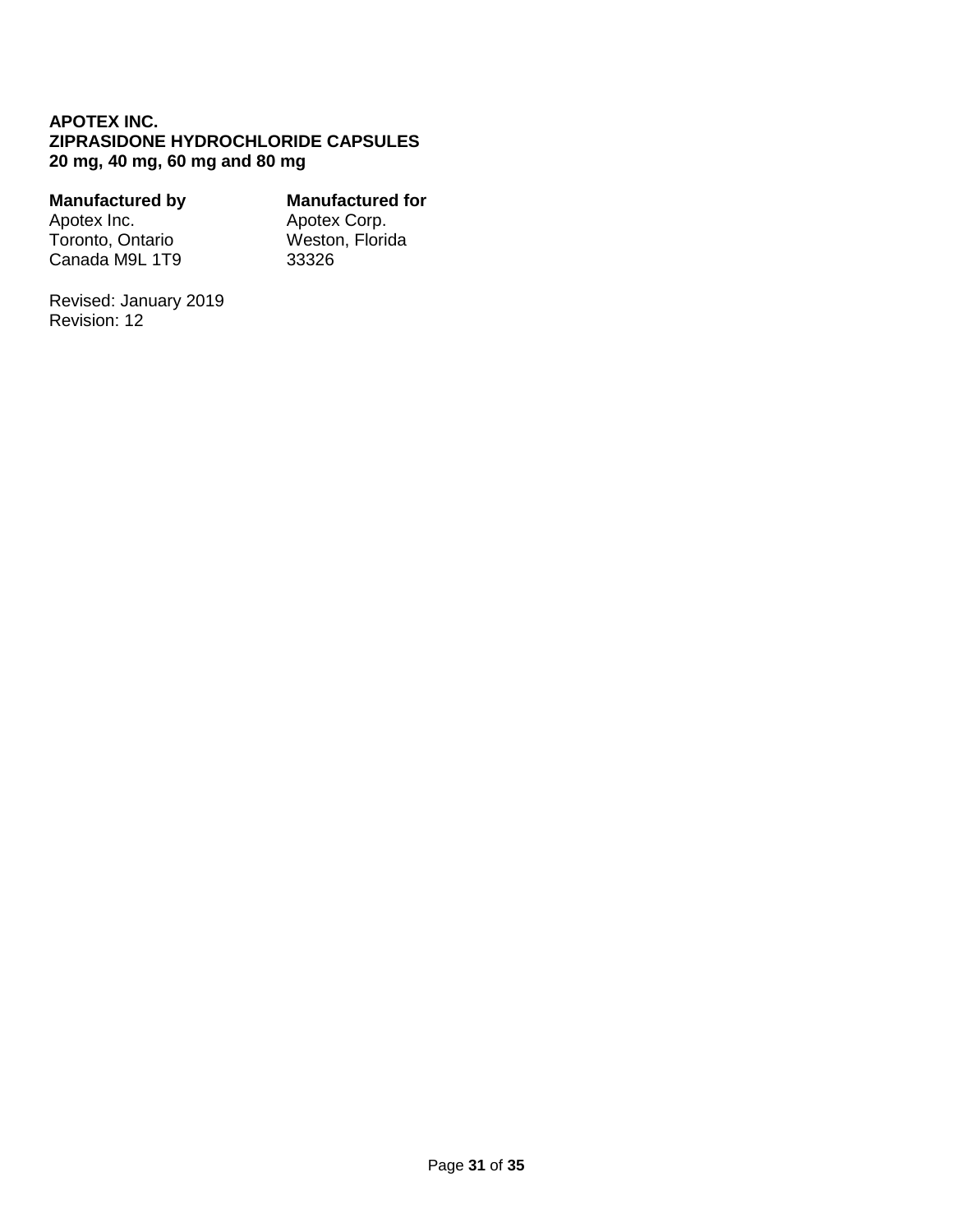## **PATIENT SUMMARY OF INFORMATION ABOUT**

**Ziprasidone Hydrochloride Capsules**

(zi pras' i done hye" droe klor' ide)

#### **Information for patients taking ziprasidone hydrochloride capsules or their caregivers**

This summary contains important information about ziprasidone hydrochloride capsules. It is not meant to take the place of your doctor's instructions. Read this information carefully before you take ziprasidone hydrochloride capsules. Ask your doctor or pharmacist if you do not understand any of this information or if you want to know more about ziprasidone hydrochloride capsules.

#### **What are ziprasidone hydrochloride capsules?**

Ziprasidone hydrochloride capsules are a type of prescription medicine called a psychotropic, also known as an atypical antipsychotic. Ziprasidone hydrochloride capsules can be used to treat symptoms of schizophrenia and acute manic or mixed episodes associated with bipolar disorder. Ziprasidone hydrochloride capsules can also be used as maintenance treatment of bipolar disorder when added to lithium or valproate.

#### **Who should take ziprasidone hydrochloride capsules?**

Only your doctor can know if ziprasidone hydrochloride capsules are right for you. Ziprasidone hydrochloride capsules may be prescribed for you if you have schizophrenia.

Symptoms of schizophrenia may include:

- hearing voices, seeing things, or sensing things that are not there (hallucinations)
- beliefs that are not true (delusions)
- unusual suspiciousness (paranoia)
- becoming withdrawn from family and friends

Symptoms of manic or mixed episodes of bipolar disorder may include:

- extremely high or irritable mood
- increased energy, activity, and restlessness
- racing thoughts or talking very fast
- easily distracted
- little need for sleep

If you show a response to ziprasidone hydrochloride capsules, your symptoms may improve. If you continue to take ziprasidone hydrochloride capsules there is less chance of your symptoms returning. Do not stop taking the capsules even when you feel better without first discussing it with your doctor.

It is also important to remember that ziprasidone hydrochloride capsules should be taken with food.

**What is the most important safety information I should know about ziprasidone hydrochloride capsules? Ziprasidone hydrochloride capsules are not approved for the treatment of patients with dementia-related psychosis. Elderly patients with a diagnosis of psychosis related to dementia treated with antipsychotics are at an increased risk of death when compared to patients who are treated with placebo (a sugar pill).**

Ziprasidone hydrochloride capsule is an effective drug to treat the symptoms of schizophrenia and the manic or mixed episodes of bipolar disorder. However, one potential side effect is that it may change the way the electrical current in your heart works more than some other drugs. The change is small and it is not known whether this will be harmful, but some other drugs that cause this kind of change have in rare cases caused dangerous heart rhythm abnormalities**.** Because of this, ziprasidone hydrochloride capsules should be used only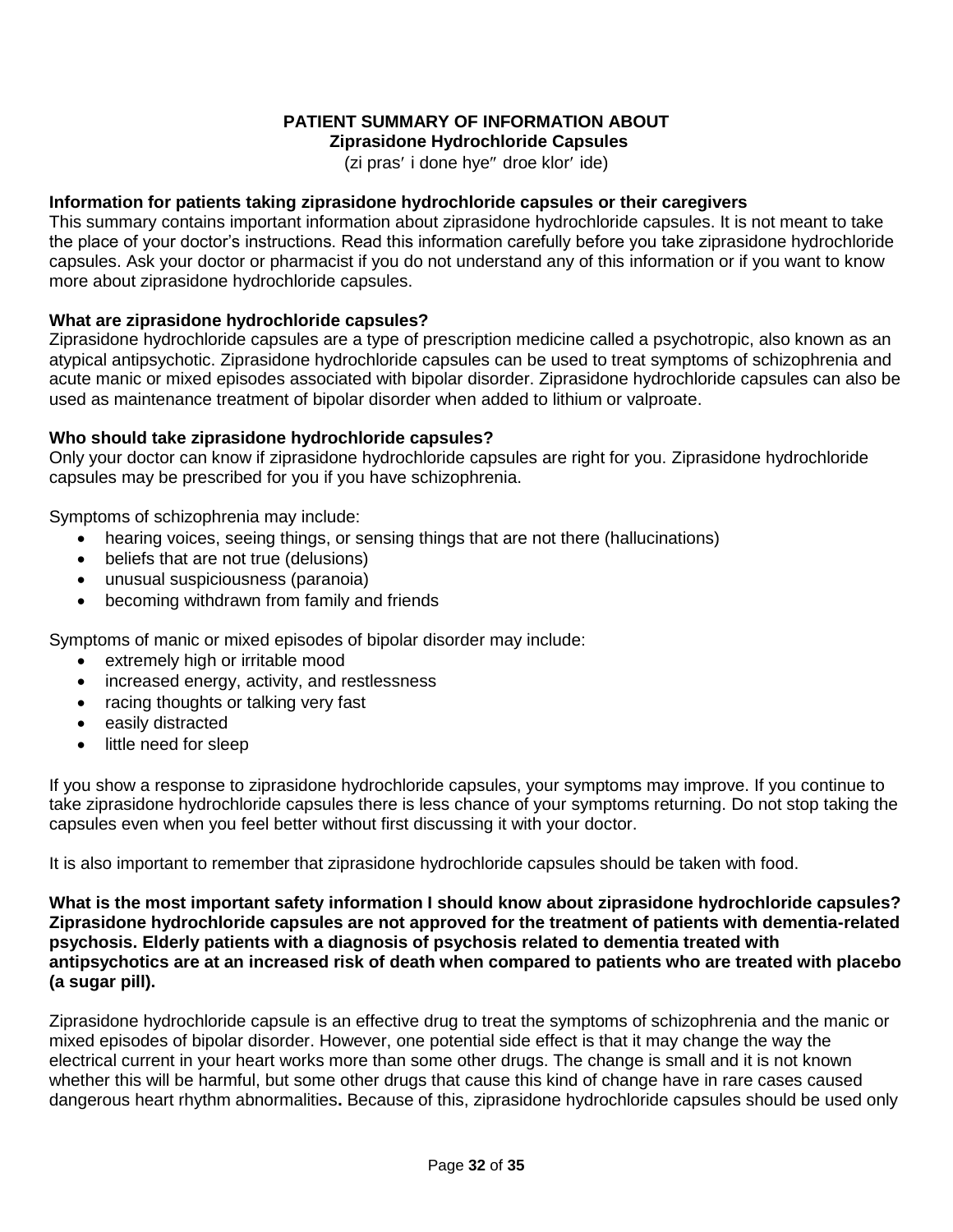after your doctor has considered this risk for ziprasidone hydrochloride capsules against the risks and benefits of other medications available for treating schizophrenia or bipolar manic and mixed episodes.

**Your risk of dangerous changes in heart rhythm can be increased if you are taking certain other medicines and if you already have certain abnormal heart conditions. Therefore, it is important to tell your doctor about any other medicines that you take, including non-prescription medicines, supplements, and herbal medicines. You must also tell your doctor about any heart problems you have or have had.**

#### **Who should NOT take ziprasidone hydrochloride capsules?**

Elderly patients with a diagnosis of psychosis related to dementia. Ziprasidone hydrochloride capsules are not approved for the treatment of these patients.

Anything that can increase the chance of a heart rhythm abnormality should be avoided. Therefore, do not take ziprasidone hydrochloride capsules if:

- You have certain heart diseases, for example, long QT syndrome, a recent heart attack, severe heart failure, or certain irregularities of heart rhythm (discuss the specifics with your doctor)
- You are currently taking medications that should not be taken in combination with ziprasidone, for example, dofetilide, sotalol, quinidine, other Class Ia and III anti-arrhythmics, mesoridazine, thioridazine, chlorpromazine, droperidol, pimozide, sparfloxacin, gatifloxacin, moxifloxacin, halofantrine, mefloquine, pentamidine, arsenic trioxide, levomethadyl acetate, dolasetron mesylate, probucol or tacrolimus.

#### **What to tell your doctor before you start ziprasidone hydrochloride capsules**

Only your doctor can decide if ziprasidone hydrochloride capsules are right for you. Before you start ziprasidone hydrochloride capsules, be sure to tell your doctor if you:

- have had any problem with the way your heart beats or any heart related illness or disease
- any family history of heart disease, including recent heart attack
- have had any problem with fainting or dizziness
- are taking or have recently taken any prescription medicines
- are taking any over-the-counter medicines you can buy without a prescription, including natural/herbal remedies
- have had any problems with your liver
- are pregnant, might be pregnant, or plan to get pregnant
- are breast feeding
- are allergic to any medicines
- have ever had an allergic reaction to ziprasidone or any of the other ingredients of ziprasidone hydrochloride capsules. Ask your doctor or pharmacist for a list of these ingredients
- have low levels of potassium or magnesium in your blood

Your doctor may want you to get additional laboratory tests to see if ziprasidone hydrochloride capsules are an appropriate treatment for you.

#### **Ziprasidone Hydrochloride Capsules And Other Medicines**

There are some medications that may be unsafe to use when taking ziprasidone hydrochloride capsules, and there are some medicines that can affect how well ziprasidone hydrochloride capsules works. While you are on ziprasidone hydrochloride capsules, check with your doctor before starting any new prescription or over-thecounter medications, including natural/herbal remedies.

#### **How to take ziprasidone hydrochloride capsules**

• Take ziprasidone hydrochloride capsules only as directed by your doctor.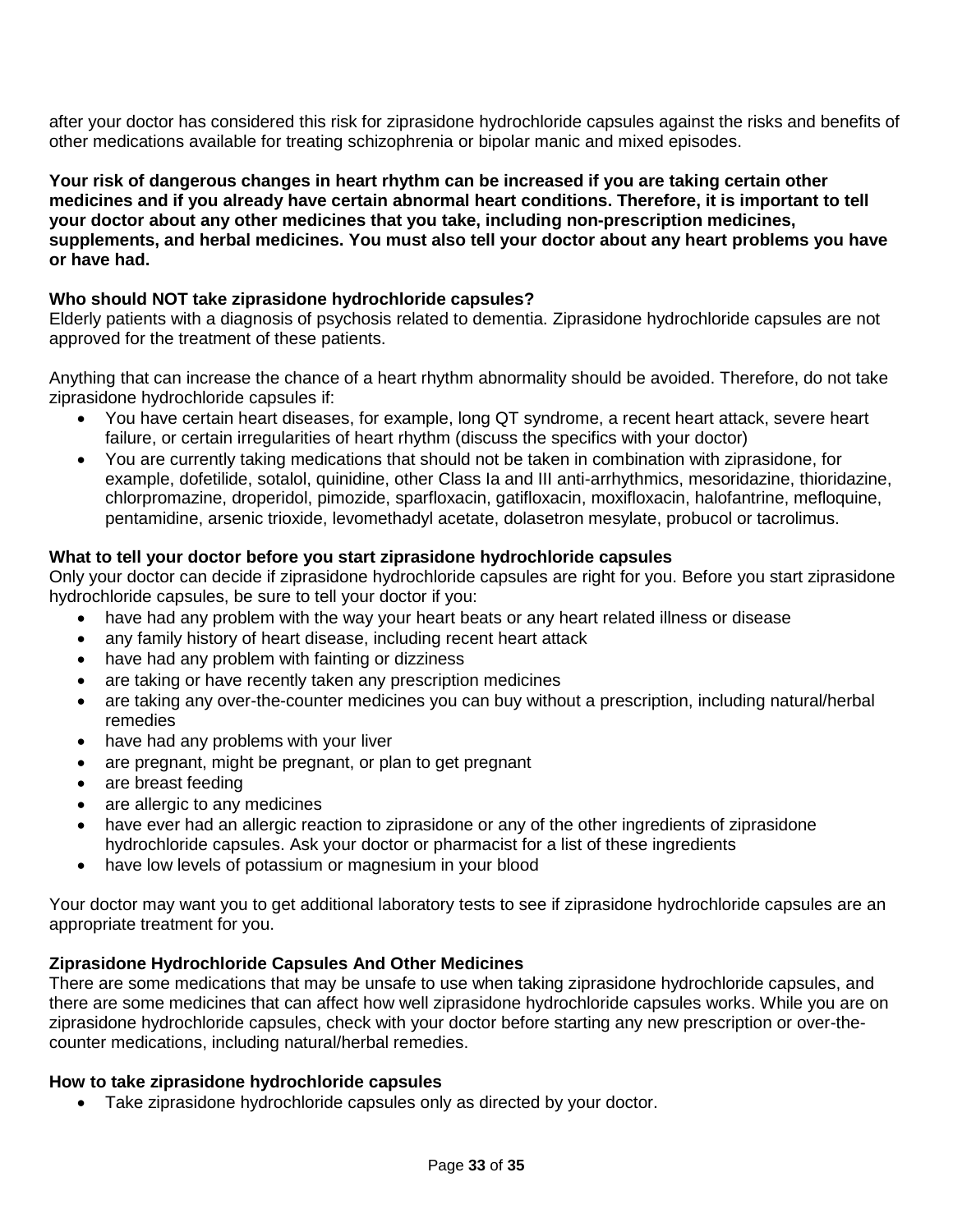- Swallow the capsules whole.
- Take ziprasidone hydrochloride capsules with food.
- It is best to take ziprasidone hydrochloride capsules at the same time each day.
- Ziprasidone hydrochloride capsules may take a few weeks to work. It is important to be patient.
- Do not change your dose or stop taking your medicine without your doctor's approval.
- Remember to keep taking your capsules, even when you feel better.

#### **Possible Side Effects**

Because these problems could mean you're having a heart rhythm abnormality, contact your doctor *IMMEDIATELY* if you:

- Faint or lose consciousness
- Feel a change in the way that your heart beats (palpitations)

Common side effects of ziprasidone hydrochloride capsules include the following and should also be discussed with your doctor if they occur:

- Feeling unusually tired or sleepy
- Nausea or upset stomach
- Constipation
- Dizziness
- Restlessness
- Abnormal muscle movements, including tremor, shuffling, and uncontrolled involuntary movements
- Diarrhea
- Rash
- Increased cough / runny nose

If you develop any side effects that concern you, talk with your doctor. It is particularly important to tell your doctor if you have diarrhea, vomiting, or another illness that can cause you to lose fluids. Your doctor may want to check your blood to make sure that you have the right amount of important salts after such illnesses.

For a list of all side effects that have been reported, ask your doctor or pharmacist for the ziprasidone hydrochloride capsules Professional Package Insert.

#### **What to do for an overdose**

In case of an overdose, call your doctor or poison control center right away or go to the nearest emergency room.

#### **Other Important Safety Information**

A serious condition called neuroleptic malignant syndrome (NMS) can occur with all antipsychotic medications including ziprasidone hydrochloride capsules. Signs of NMS include very high fever, rigid muscles, shaking, confusion, sweating, or increased heart rate and blood pressure. NMS is a rare but serious side effect that could be fatal. Therefore, tell your doctor if you experience any of these signs.

Delayed-onset drug reaction called drug reaction with eosinophilia and systemic symptoms (DRESS) can occur with ziprasidone. Signs of DRESS may include rash, fever, and swollen lymph nodes. Other severe cutaneous adverse reactions (SCAR), such as Stevens-Johnson syndrome can occur with ziprasidone. Signs of Stevens-Johnson syndrome may include rash with blisters which could include ulcers in mouth, skin shedding, fever and target-like spots in the skin. DRESS and other SCAR are sometimes fatal; therefore, tell your doctor immediately if you experience any of these signs.

Adverse reactions related to high blood sugar (hyperglycemia), sometimes serious, have been reported in